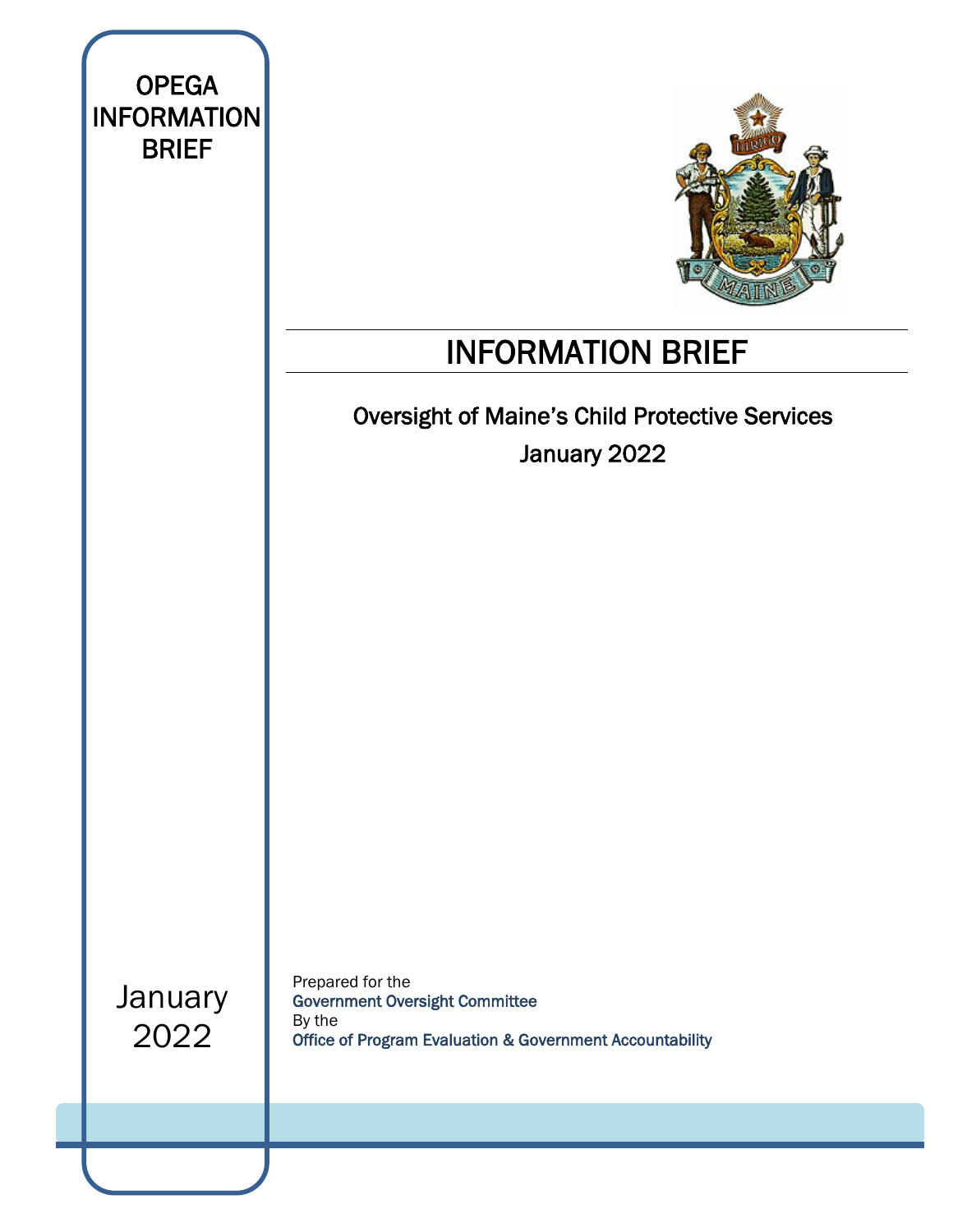### GOVERNMENT OVERSIGHT COMMITTEE OF THE 130th LEGISLATURE **.**

Senator Donna Bailey **Representative Amy Arata** Senator Richard Bennett **Representative Mark Blier** Representative Mark Blier Senator Susan Deschambault **Representative Holly Stover** 

Committee Clerk **Mailing Address:** Sabrina Carey Government Oversight Committee Phone: (207) 287-1901 82 State House Station Fax: (207) 287-1906 Augusta, Maine 04333-0082 Email[: sabrina.carey@legislature.maine.gov](mailto:sabrina.carey@legislature.maine.gov)

Senator Nathan Libby, Chair **Representative Genevieve McDonald, Chair** Representative Genevieve McDonald, Chair Senator Lisa Keim **Representative H. Sawin Millett**, Jr. Senator Jeffery Timberlake **Representative Margaret M. O'Neil** 

### OFFICE OF PROGRAM EVALUATION & GOVERNMENT ACCOUNTABILITY

Director Lucia Nixon Staff: Staff: And The Mailing Address: Mailing Address: Mailing Address: And The Mailing Address: And The Mailing Address: And The Mailing Address: And The Mailing Address: And The Mailing Address: And The Mailing Address: Matthew Kruk, Principal Analyst 82 State House Station Scott Farwell, Senior Analyst **Augusta, Maine 04333-0082** Amy Gagne, Senior Analyst **Phone: (207)** 287-1901 Jennifer Henderson, Senior Analyst Fax: (207) 287-1906 Kari Hojara, Analyst Joel Lee, Analyst

Lisa Plimpton, Analyst Web: http://legislature.maine.gov/opega Sabrina Carey, Administrative Secretary **Email:** sabrina.carey@legislature.maine.gov

> Copies of OPEGA's reports are free. Reports are available in electronic format at: http://legislature.maine.gov/opega/opega-reports

Hard copies of reports may be obtained by contacting OPEGA at:

(207) 287-1901

Office of Program Evaluation & Government Accountability 82 State House Station • Augusta, ME • 04333-0082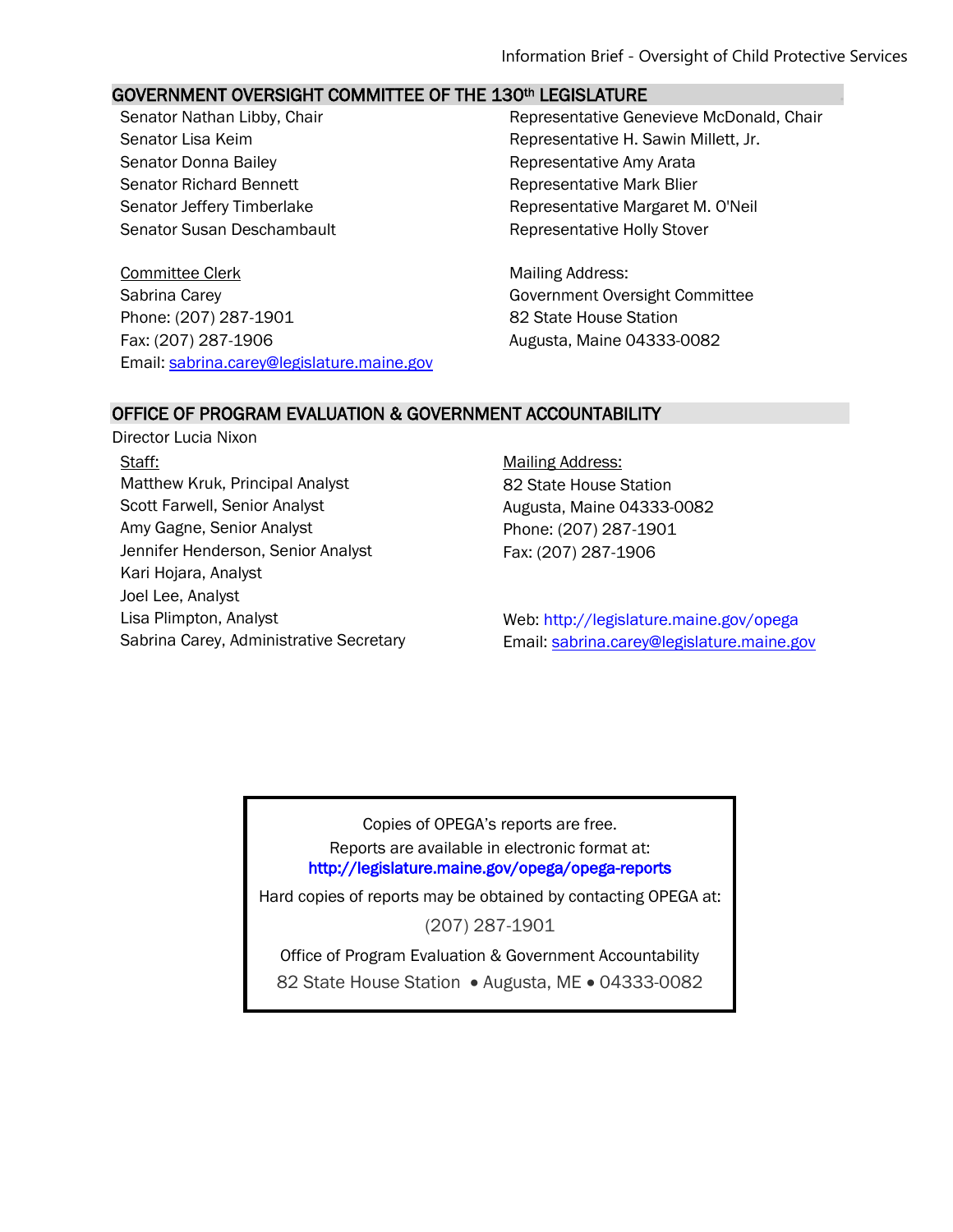# Table of Contents-

|                 | <b>Structure of this Report</b>                                                                    | 1              |
|-----------------|----------------------------------------------------------------------------------------------------|----------------|
| I. Introduction |                                                                                                    | 1              |
| А.              | Scope of Work                                                                                      | $\mathbf{1}$   |
| В.              | Oversight Landscape                                                                                | $\overline{2}$ |
| C.              | <b>Lessons and Observations</b>                                                                    | 4              |
|                 | II. Federal Regulatory Oversight                                                                   | 5              |
| А.              | Review of Services and Program Improvement                                                         | 5              |
| В.              | Child and Family Services Plan and Annual Progress Reports                                         | $\overline{7}$ |
| C.              | Maine's Performance in Brief                                                                       | $\overline{7}$ |
|                 | III. State Advisory Oversight                                                                      | 8              |
| А.              | Maine Children's Ombudsman                                                                         | 10             |
| В.              | Maine Child Welfare Advisory Panel                                                                 | 11             |
| C.              | Justice for Children Task Force                                                                    | 13             |
|                 | D. Child Death and Serious Injury Review Panel                                                     | 15             |
| Е.              | Maine Domestic Abuse Homicide Review Panel                                                         | 16             |
|                 | <b>IV. Best Practices</b>                                                                          | 17             |
| А.              | <b>Ombudsman Offices</b>                                                                           | 18             |
| В.              | <b>Advisory Oversight Panels</b>                                                                   | 19             |
|                 | V. Other State Approaches                                                                          | 21             |
| А.              | Children's Ombudsman/Advocate                                                                      | 21             |
| В.              | Overall Approach to CPS Oversight                                                                  | 21             |
| VI. Conclusion  |                                                                                                    | 23             |
|                 | VII. Acknowledgements                                                                              | 23             |
| Appendices      |                                                                                                    |                |
|                 | Appendix A: Information Brief Methods                                                              | 24             |
|                 | Appendix B: Tables                                                                                 | 25             |
|                 | Appendix C: Recommendations from Oversight Entities                                                | 32             |
|                 | Appendix D: Bills Before the 2nd Regular Session of the 130th Legislature Related to CPS Oversight | 35             |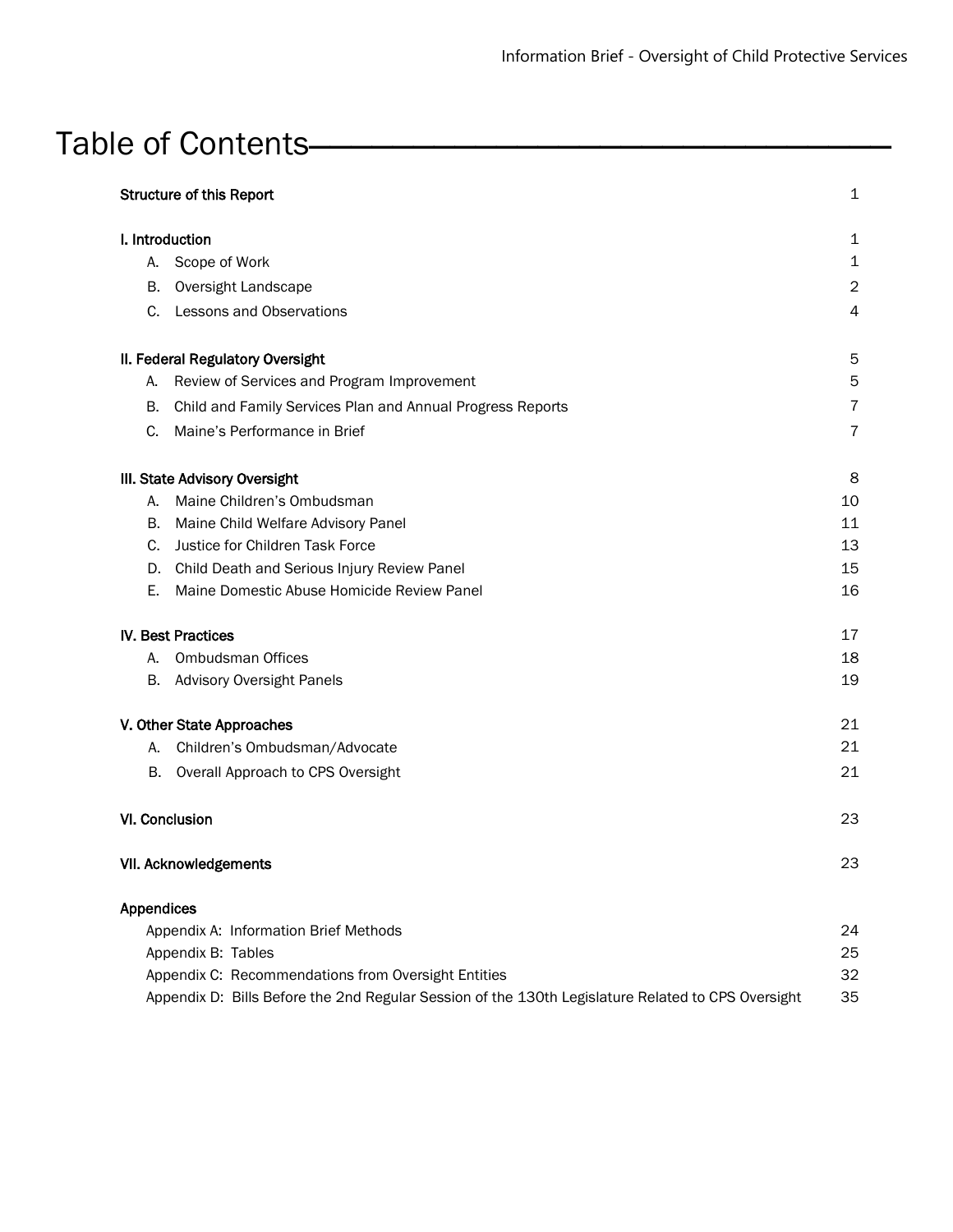This page is intentionally blank.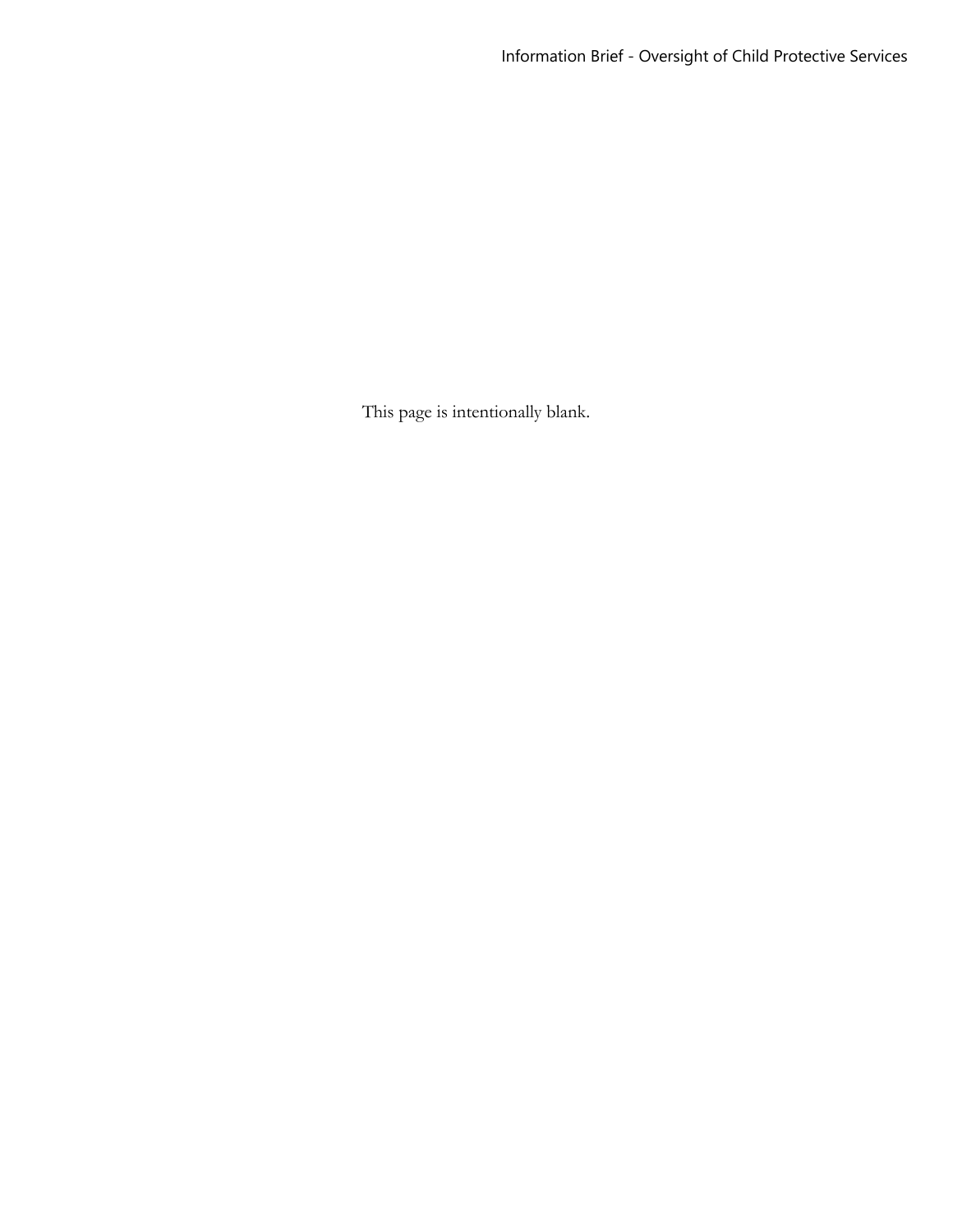# Structure of this Report –

This Information Brief reports on the first of three components that will comprise OPEGA's review of child protective services (CPS) in Maine. This Brief presents facts and background information to describe state and federal oversight of child protective services. It begins with an overview of the scope of work, the five topics examined, and the entities that make up the CPS oversight landscape. It then presents key lessons and observations from the research. Following the introduction, the Brief includes four major sections that address: federal regulatory oversight; state advisory oversight; best practices in child protective services oversight; and other state approaches. Finally, four appendices to the brief present: the research methods used; tables of detailed information referenced in the main report; and a summary of recent reports, recommendations from the advisory oversight entities, and a listing of related bills before the second regular session of the  $130<sup>th</sup>$  Legislature.

# **I.** Introduction -

In July 2021, following the deaths of four Maine children ages four years or younger in the months of May and June, the Government Oversight Committee (GOC) directed the Office of Program Evaluation and Government Accountability (OPEGA) to initiate an immediate review of Child Protective Services (CPS) administered by the Department of Health and Human Services (DHHS), Office of Child and Family Services (OCFS). This immediate review was initiated in response to heightened concerns about the safety of Maine children in their homes following the four deaths and formal requests made by Senator Diamond and Senator Curry in early July for an OPEGA review of CPS and OCFS.

The GOC approved the scope of work for the CPS review in August 2021. The Committee divided this comprehensive review project into three components with staggered reporting dates, as follows:

- Oversight of Child Protective Services, with an Information Brief in January 2022;
- Protecting Child Safety Initial Investigation and Assessment, with an evaluation report in March 2022; and
- Protecting Child Safety Reunification and Permanency, with an evaluation report in September 2022

With this document, OPEGA delivers the Information Brief on oversight of child protective services.

## A. Scope of Work

The GOC directed OPEGA to narrow the scope of this component of the CPS review to produce an Information Brief rather than a full evaluation. In an Information Brief, OPEGA researches, synthesizes and presents relevant facts, background, and contextual information to the Legislature to build knowledge and understanding of a topic. This is distinctly different from, and more limited than, a full evaluation, in which OPEGA evaluates the performance and outcomes of an agency or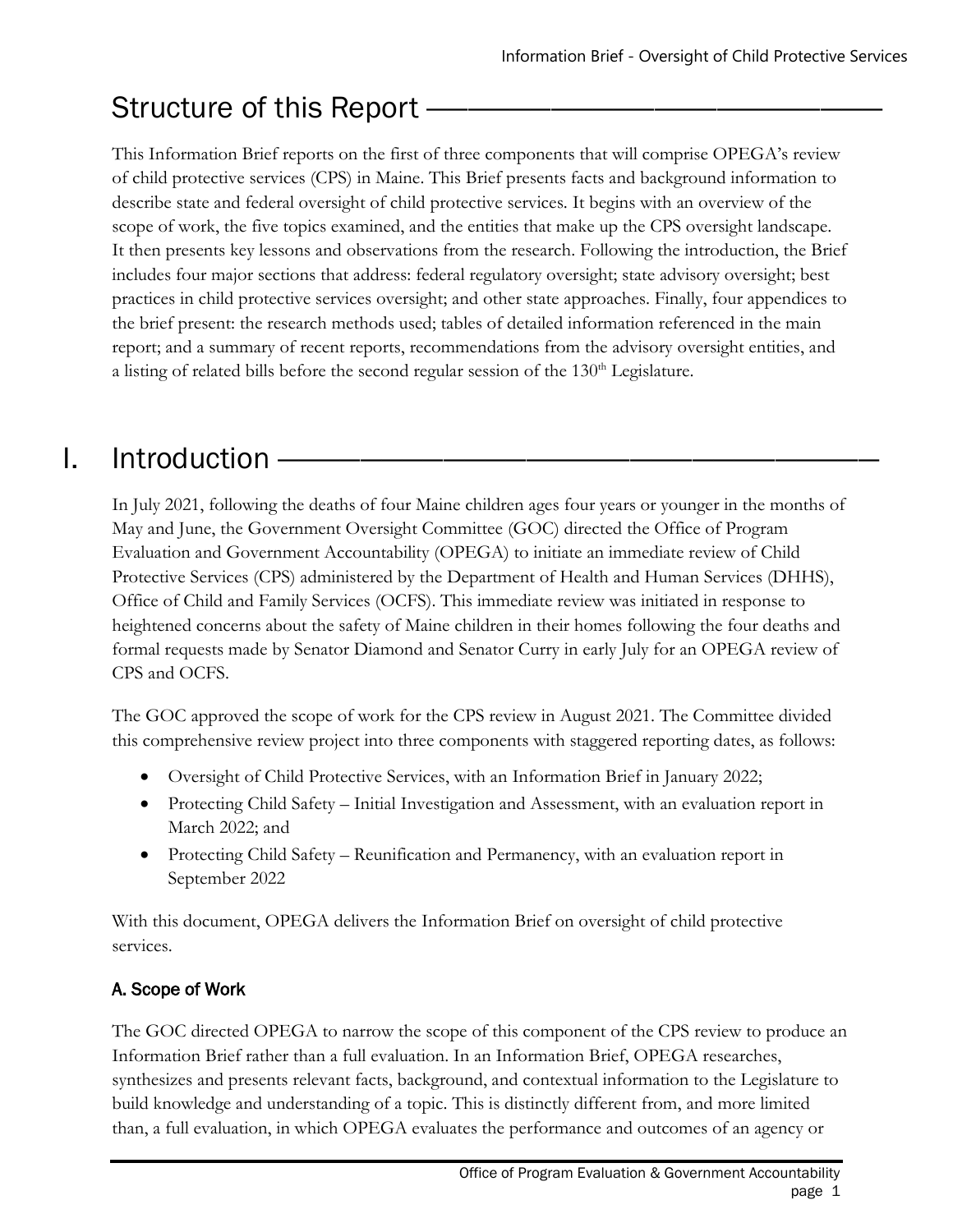program through extensive data collection and analysis to deliver findings, conclusions and recommendations to the Legislature.

In limiting this first component of the CPS review to an Information Brief, the GOC ensured the Legislature would receive some information to work with early in the Second Regular Session of the 130<sup>th</sup> Legislature, while the full evaluation components of the CPS review are underway. In preparing this Information Brief, the GOC directed OPEGA to consider the following five topics:

- 1. **Current oversight structure** of DHHS/OCFS and child protective services broadly;
- 2. **Roles and responsibilities** of the entities involved in child protective services oversight, including Child Welfare Ombudsman and oversight panels required by law;
- 3. **Information sharing** between entities*,* including barriers or gaps;
- 4. **Best practices and models** of oversight of child protective services; and
- 5. **Effectiveness** of the structure of child protective services oversight.

Given the breadth and complexity of the overall child welfare system and oversight of that system, the GOC provided some direction to OPEGA on framing "oversight of child protective services" within the context of this assignment. Based on the GOC's guidance supplemented by initial research by OPEGA, the focused scope of this work addresses:

- **Child protective services** administered and delivered by the DHHS/OCFS;
- **Oversight** in the form of review and monitoring of these child protective services by statelevel entities, in an advisory role, and by the federal government, in a regulatory role.<sup>1</sup>

OPEGA's research for this Information Brief was conducted between August and December 2021 and included in-depth interviews with state and federal agencies and review of documentation including relevant laws, regulations and other materials.<sup>2</sup>

## B. Oversight Landscape

In this Information Brief, OPEGA addresses a defined set of state and federal elements within the overall landscape of child protective services oversight. Specifically, we address oversight of the child protective services delivered by Maine DHHS/OCFS as follows:

- **Federal regulatory oversight** provided by the U.S. DHHS Administration for Children and Families, which has regulatory authority over Maine DHHS/OCFS; and
- **State advisory oversight** provided by five entities that each have roles in reviewing and monitoring DHHS/OCFS from varying perspectives but do not have regulatory authority.
	- o Children's Ombudsman; and
	- o Four volunteer panels:
		- Maine Child Welfare Advisory Panel;
		- Justice for Children Task Force;

<sup>2</sup> Additional information on methods is provided in Appendix A.

 $\overline{a}$ <sup>1</sup> While not addressed in this targeted scope, other forms of oversight include: joint standing committees of the Legislature, the additional DHHS/OCFS internal quality assurance unit activities, and a number of provider associations, such as the Maine Child Welfare Advocacy Network and the group Adoptive and Foster Families of Maine that provide advisory input to DHHS/OCFS.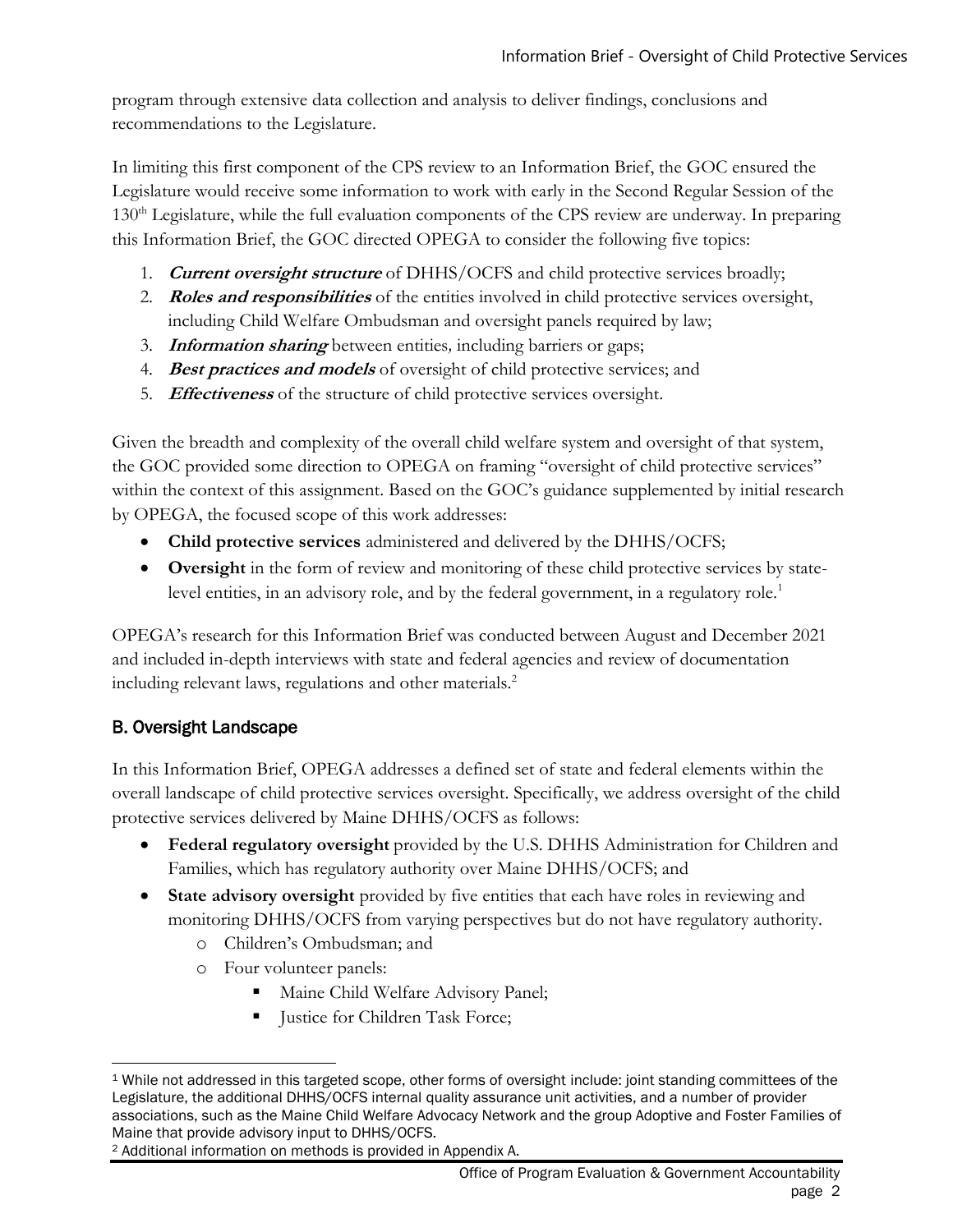- Child Death and Serious Injury Review Panel; and
- Maine Domestic Abuse Homicide Review Panel.

Three of the four state advisory oversight panels have been designated as the citizen review panels that allow Maine to comply with the federal government's Child Abuse Prevention and Treatment Act (CAPTA). The oversight landscape is illustrated in Figure 1. In addition to the specific state and federal elements of child protective services oversight that are addressed in this Information Brief, this figure also notes the oversight role of the State Legislature which is carried out through lawmaking, including the state budget, and oversight by legislative committees. At the time of this report, there are eight bills before the 2<sup>nd</sup> Regular Session of the 130<sup>th</sup> Maine Legislature relating to oversight of Child Protective Services and related matters. A list of these bills is provided in Appendix D for reference.

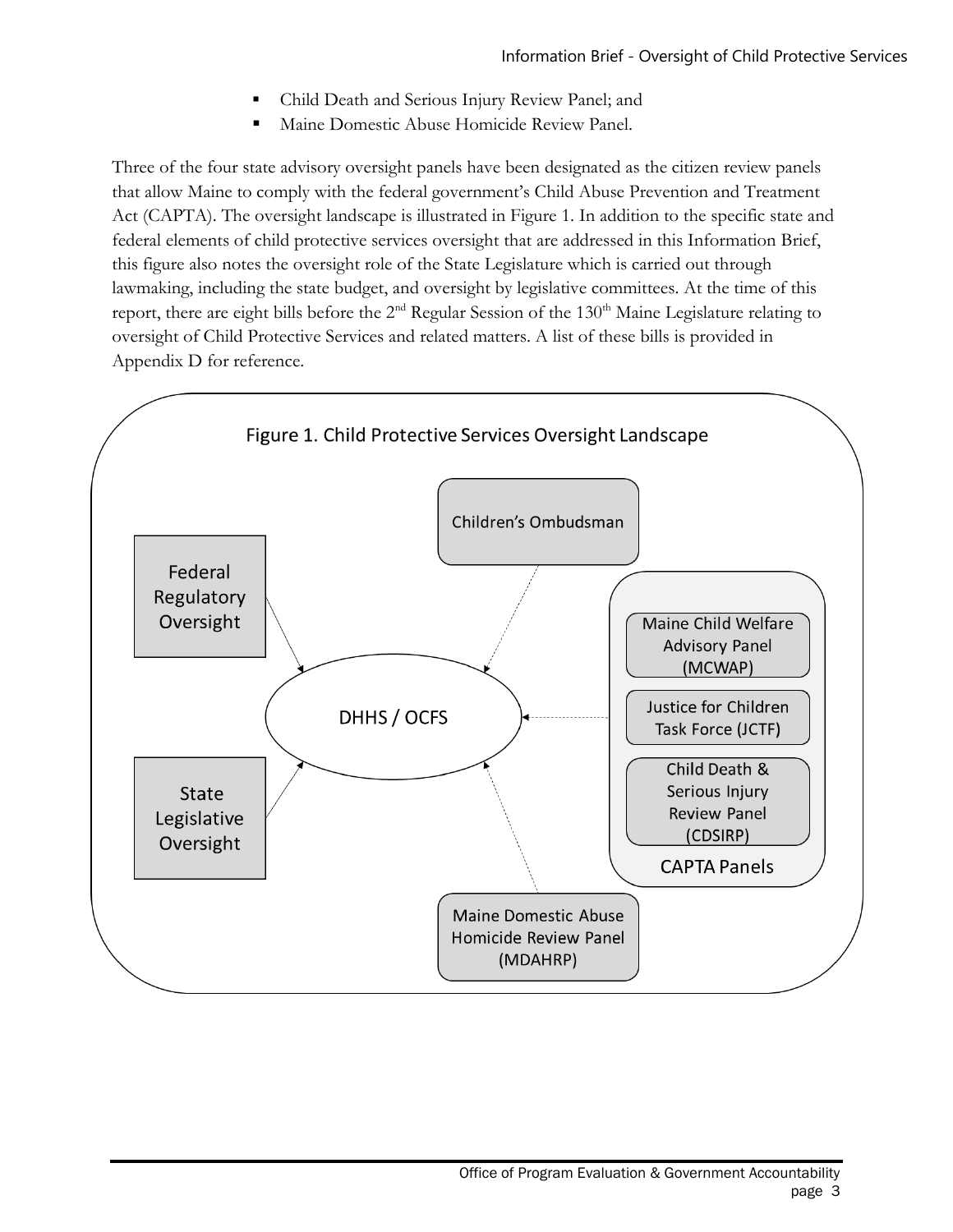### C. Lessons and Observations

- 1. **Current structure of oversight** of DHHS/OCFS and child protective services broadly:
	- ➢ Child protective services as administered by DHHS/OCFS are subject to in-depth regulatory oversight by the federal government as well as advisory oversight from a network of state-level entities.
	- $\triangleright$  Federal oversight is comprehensive and outcomes-oriented with financial penalties for nonconformity.
	- ➢ State-level advisory oversight engages all three branches of government and both public and private sector stakeholders.
- **2. Roles and responsibilities** of the entities involved in child protective services oversight:
	- $\triangleright$  The roles and responsibilities of the different entities address both macro-level oversight of the system and micro-level review and oversight of specific CPS cases, including cases of death and serious injury.
	- ➢ The four state-level panels and the Ombudsman have distinct missions, but there is a degree of overlap as well as nuanced differences in the scope of their activities.
- 3. **Information sharing** between entities*,* including barriers or gaps:
	- $\triangleright$  Information is routinely and regularly shared among the state-oversight entities and DHHS/OCFS. This routine information sharing among the panels is often the result of individual panel members and DHHS/OCFS staff being members of more than one oversight entity.
	- $\triangleright$  Work is currently being done by several of the state oversight entities to formalize and institutionalize information sharing practices to ensure continuity in information sharing over time.
- 4. **Best practices and models** of oversight of child protective services:
	- $\triangleright$  The state-oversight entities, including the four panels and the Ombudsman, are structured in a manner, and are practicing in a manner, that generally conform to published best practices for entities overseeing child protective services.
	- ➢ Several of the entities have recently made or are in the process of implementing changes to improve alignment with published best practices.
- 5. **Effectiveness** of the structure of child protective services oversight. Without the benefit of a full evaluation, we cannot draw evaluative conclusions about effectiveness. However, based on the limited research for the Information Brief, we can say:
	- ➢ The oversight structure includes many opportunities for DHHS/OCFS to obtain multiple points of view and draw on the expertise of several professional disciplines engaged in child protection across the private sector and multiple levels and branches of government.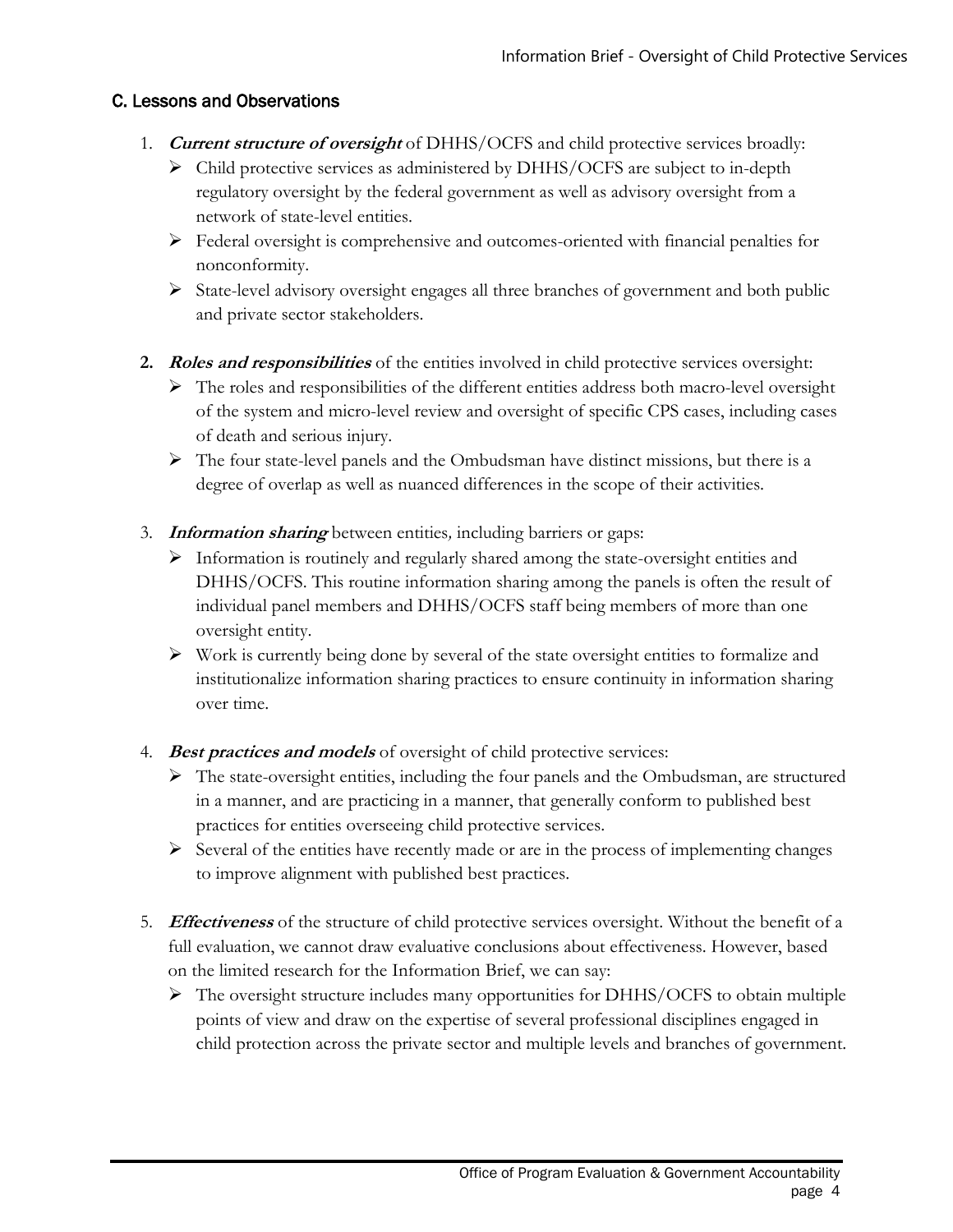The oversight structure at the state-level is not significantly different than many other states. It is structured as a collaborative network of entities that provide advice and recommendations to DHHS/OCFS.

## II. Federal Regulatory Oversight -

U.S. Department of Health and Human Services (U.S. DHHS) conducts regular and ongoing oversight of state child welfare agencies, including OCFS, to ensure conformity with federal requirements and promote continuous improvement in child welfare. This oversight role is authorized by Federal law and regulations and administered by the Children's Bureau, within the U.S. DHHS' Administration for Children & Families (ACF). Key elements of the oversight conducted by the Children's Bureau include:

- Child and Family Services Review (CFSR) and associated Program Improvement Plan (PIP) and financial penalties
- Child and Family Services Plan (CSFP) and associated Annual Progress and Services Report (APSR)

## A. Review of Services and Program Improvement

The Child and Family Services Review (CFSR) is central to federal oversight of state child welfare. The CFSR is used by the Children's Bureau: to ensure conformity with federal child welfare requirements; to determine what is happening to children and families as they are engaged in child welfare services; and to assist states in enhancing their capacity to help children and families achieve positive outcomes. The Children's Bureau conducts CFSRs with states on a rotating schedule (referred to as "rounds"). The third round of the CFSR was completed for Maine in 2017.

**What the CFSR Evaluates.** Through the CFSR, state performance is assessed across two areas: (1) child and family outcomes and (2) underlying systemic factors that influence child and family outcomes. Each of these areas includes specific items that are measured and assessed. The child and family outcomes and systemic factors evaluated in the CFSR are listed below. A full listing, which includes the measured items associated with each of these outcomes and systemic factors, can be found in Tables B.1 & B.2 in Appendix B.

Child and family outcomes evaluated in the CFSR:

- Safety 1: Children are, first and foremost, protected from abuse and neglect.
- Safety 2: Children are safely maintained in their homes whenever possible and appropriate.
- Permanency 1: Children have permanency and stability in their living situations.
- Permanency 2: The continuity of family relationships and connections is preserved for children.
- Well-Being 1: Families have enhanced capacity to provide for their children's needs.
- Well-Being 2: Children receive appropriate services to meet their educational needs.
- Well-Being 3: Children receive adequate services to meet their physical and mental health needs.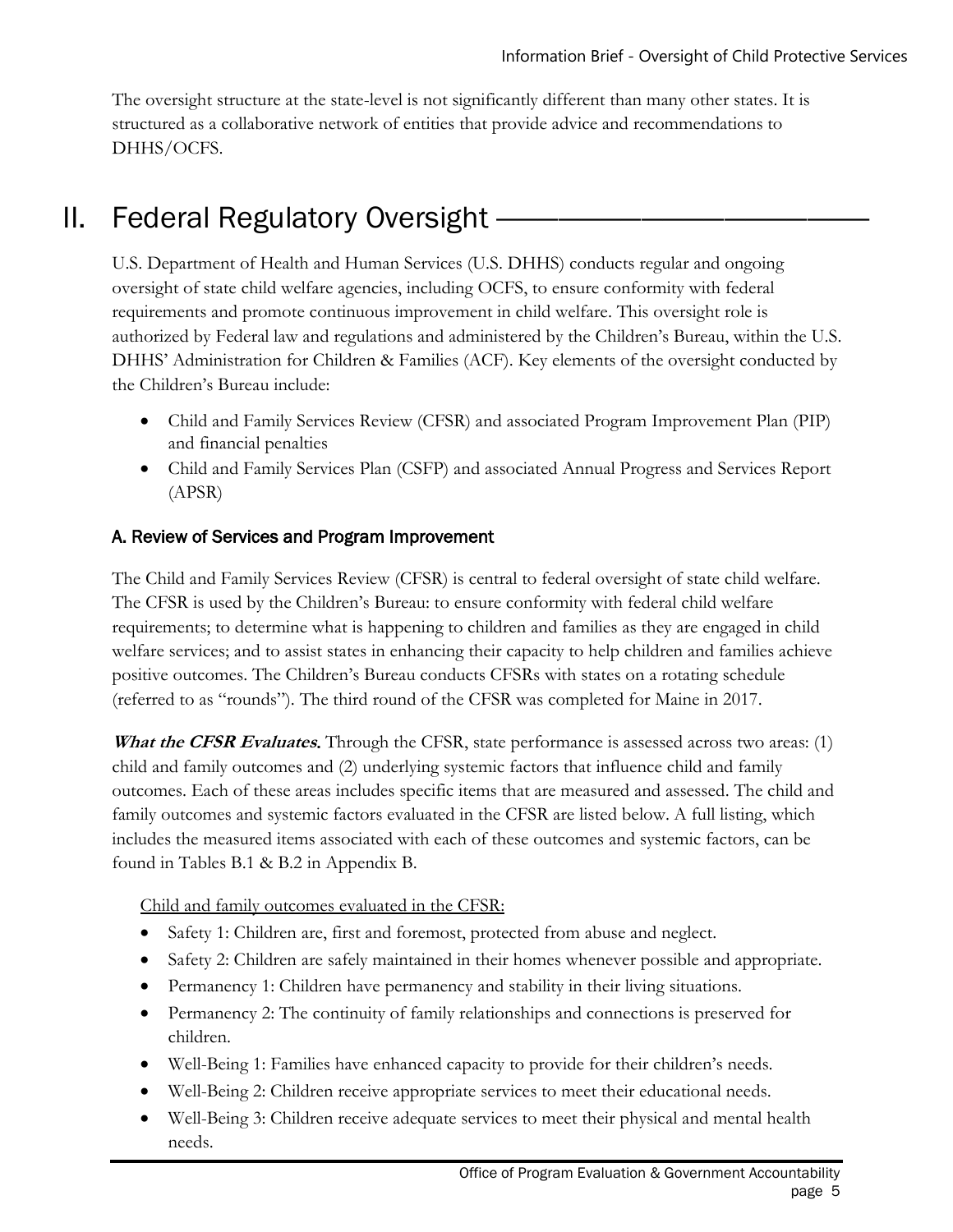Systemic factors assessed in the CFSR:

- Statewide information system
- Case review system

 $\overline{a}$ 

- Quality assurance system
- Staff and provider training
- Service array and resource development
- Agency responsiveness to the community
- Foster and adoptive parent licensing, recruitment and retention

**Components of the CFSR Process.** The CFSR process incorporates three components – case reviews, stakeholder interviews and a statewide assessment – to complete the review of a state's performance against federal standards.

- Case Reviews. OCFS conducts case reviews<sup>3</sup> on a sample of 40 foster care cases and 25 inhome services cases, selected according to a methodology established by the Children's Bureau. Each individual case review includes examination and documentation of information from the case file relevant to specific items and outcomes. For each case, interviews are also conducted with children, parents, foster parents, caseworkers, and other professionals. These case reviews are conducted by experienced OCFS quality assurance staff, in teams of two, using the Children's Bureau CFSR Onsite Review Instrument and Instructions (OSRI). The OSRI contains definitions, instructions, and questions that reviewers must populate using information collected from the review of case file documentation or case-related interviews.
- **Stakeholder Interviews.** Staff from the Children's Bureau conduct interviews with a range of stakeholders in the state, including: child welfare agency senior management, program managers, supervisors and caseworkers; attorneys and judges; parents, foster parents, and children; and tribal representatives.
- **Statewide Assessment.** OCFS conducts the statewide assessment of performance in meeting federal standards. OCFS staff and stakeholders review the state's performance in each of the seven outcome areas and seven systemic factors. This work, along with the case review results, stakeholder interviews, and the state's current data indicators related to safety, permanency and well-being outcomes, form the basis of the statewide assessment.

**CFSR Final Report and Conformity with Standards.** The Children's Bureau prepares and issues the CFSR Final Report which documents whether the child and family outcomes and systemic factors are in substantial conformity with federal standards and whether specific items are rated as strengths or areas needing improvement. The federal government, through the Children's Bureau, has set high standards for state child welfare agencies based on the understanding that only the highest standards of performance should be acceptable in working with our nation's most vulnerable children and families. These high standards also reflect the Bureau's interest in ensuring states have incentives to dedicate ongoing attention to improving outcomes and performance.

<sup>&</sup>lt;sup>3</sup> States may conduct their own case reviews for the CFSR provided they meet certain criteria. These include using the Children's Bureau CFSR Onsite Review Instrument and Instructions (OSRI) and agreeing to secondary oversight by the federal government of a percentage of sampled cases to ensure accurate application of the OSRI and quality of case ratings. Maine is one of two New England states currently conducting its own case reviews.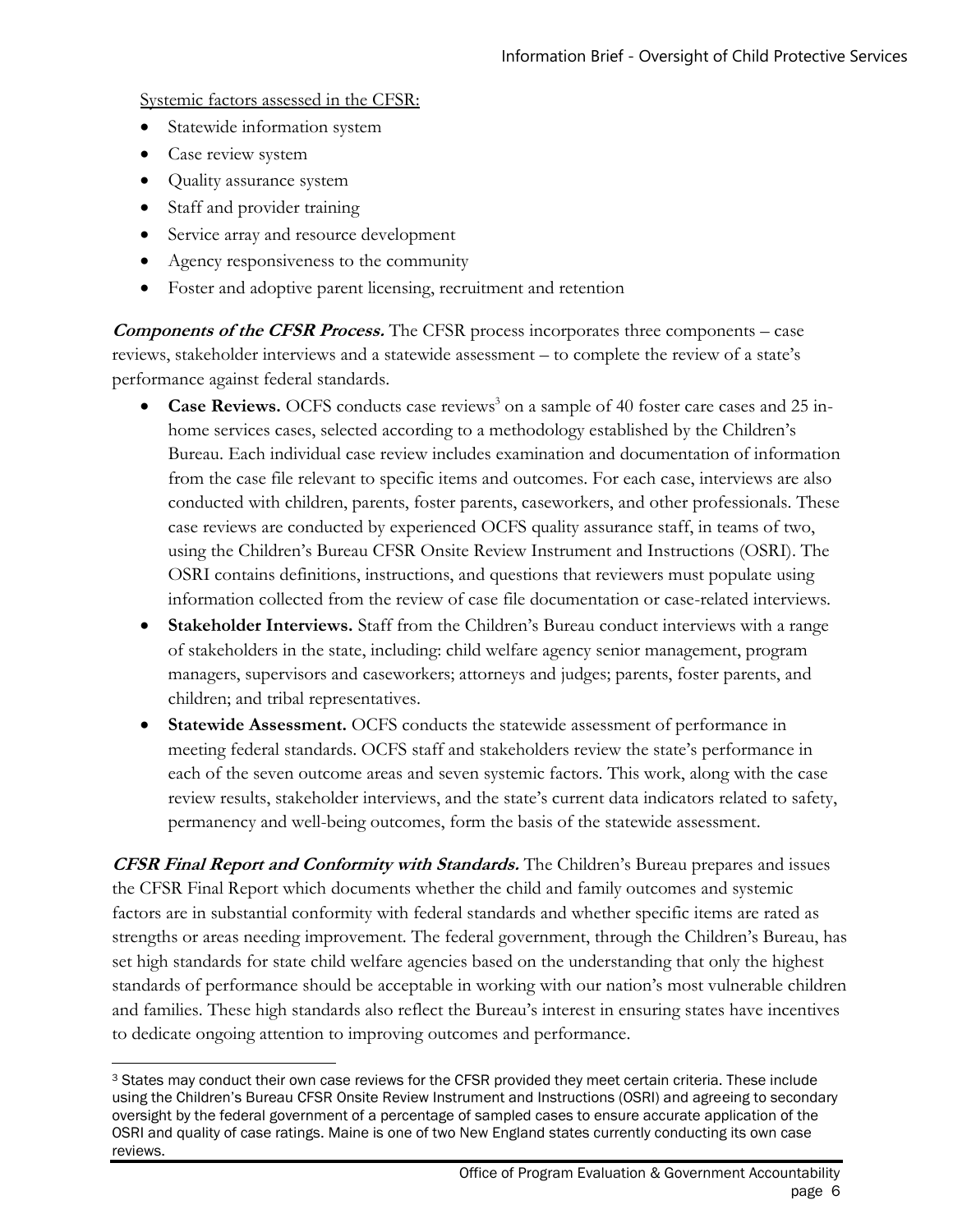**Program Improvement Plan.** Any state that has not achieved "substantial conformity" for each of the child and family outcomes and systemic factors must develop and implement a Program Improvement Plan (PIP) to address these areas. Development of a state PIP is standard practice – in fact, no state has achieved substantial conformity with all seven outcome areas and systemic factors in round three of the CFSR. The state PIP must specify the state agency's goals, strategies and key activities designed to improve performance, and the plan must be approved by the Children's Bureau. Upon approval, the state has a two-year PIP implementation period followed by an evaluation period. During these periods, state progress is monitored through case reviews and any progress is measured against specific PIP goals. These goals are negotiated with the Children's Bureau and are based upon the state's actual CFSR results, rather than the CFSR's federal performance standards. These PIP goals are lower, more attainable than the CFSR standards, but still promote improvement.

**Financial Penalties.** The federal government assesses financial penalties against states for nonconformity identified through the CFSR process. Although penalties are determined based on the CFSR results, the assessment of the financial penalties is suspended throughout the PIP implementation and evaluation periods. During this time, no funds are withheld as long as the State is actively engaging in and adhering to the provisions of the PIP. If a state successfully achieves its PIP goals, the financial penalty is rescinded, meaning that no funds are actually withheld at any point. If the state fails to make required improvements under the PIP, however; the financial penalty is imposed.

## B. Child and Family Services Plan and Annual Progress Reports

The Child and Family Services Plan (CFSP) is a federally required five-year strategic plan that sets forth a state's vision and the goals to be accomplished to strengthen the overall child welfare system. To receive federal funding under Title IV-B of the Social Security Act, states must submit the CFSP and Annual Progress and Services Report (APSR) to the federal government. The state plan and annual progress reports share many goals, action items, and review results as those captured in the CFSR and PIP.

The CFSP outlines the state's initiatives and activities to improve outcomes in the following areas: permanency for children; well-being of children and their families; and the nature, scope, and adequacy of existing child and family and related social services. The APSR provides an annual update on the progress made toward CFSP goals and objectives as well as planned activities for the upcoming fiscal year.

The state submits the CFSP and APSR first to the regional ACF office for initial review to ensure the reports include all information as outlined in the federal program instructions. The regional office provides feedback and questions, and once all requirements have been addressed, the report is submitted to the Children's Bureau for final review and approval.

## C. Maine's Performance in Brief

Maine has completed three rounds of the CFSR process in 2003, 2009, and 2017. In the third round, Maine was found to be in substantial conformity with one of the seven outcomes and four of the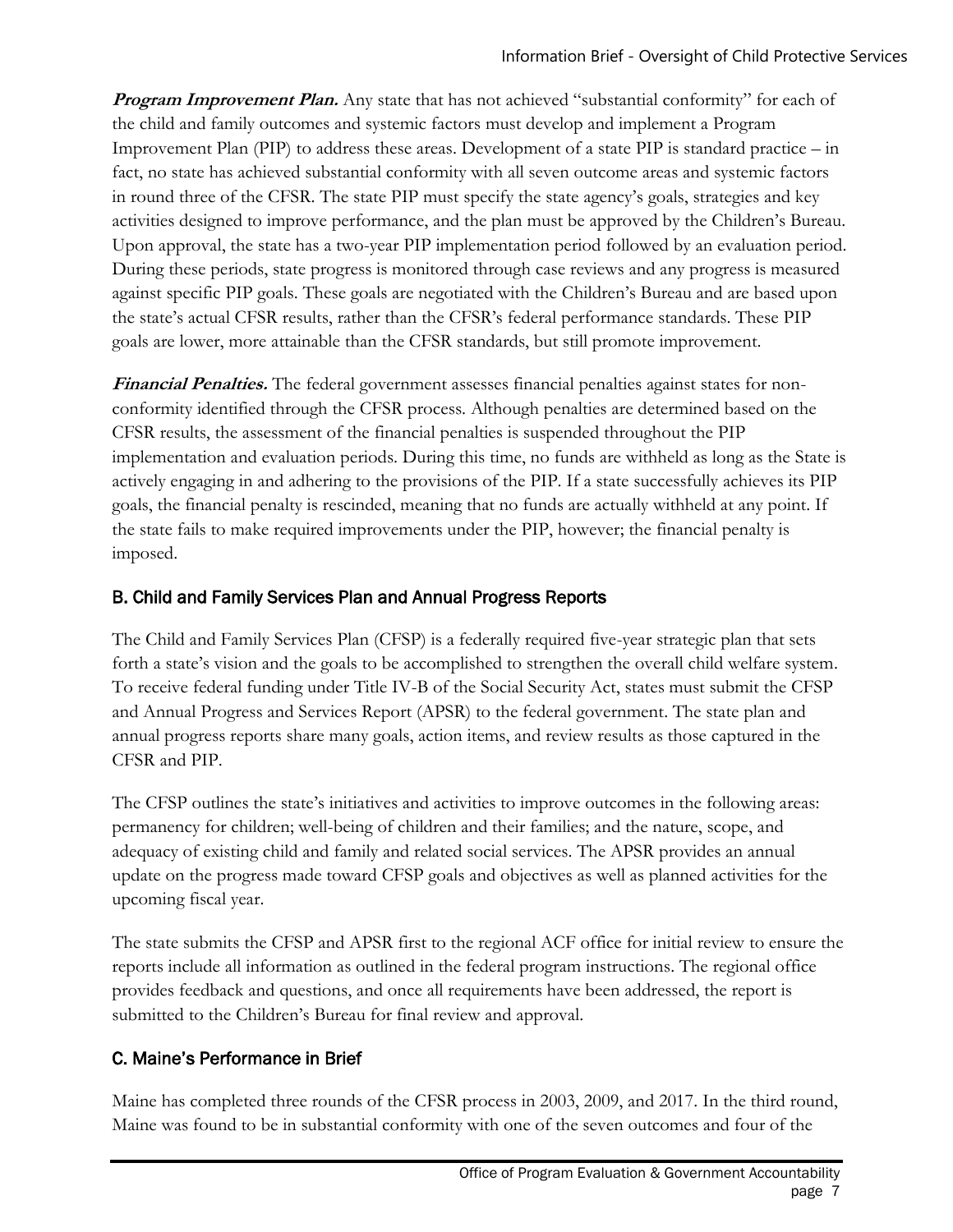seven systemic factors and was required to develop and implement a PIP to address the remaining areas. Maine's results in the third round CFSR are shown in Table 1 along with the other New England states for context.

| Table 1. New England States' 3 <sup>rd</sup> Round CFSR Performance                                            |            |                |                |                |                |                |
|----------------------------------------------------------------------------------------------------------------|------------|----------------|----------------|----------------|----------------|----------------|
|                                                                                                                | <b>ME</b>  | <b>CT</b>      | <b>MA</b>      | <b>NH</b>      | R <sub>l</sub> | VT             |
| Conformity with Child & Family Outcomes                                                                        |            |                |                |                |                |                |
| Safety 1: Children are, first and foremost,<br>protected from abuse and neglect.                               | <b>No</b>  | N <sub>o</sub> | No.            | N <sub>0</sub> | <b>No</b>      | N <sub>o</sub> |
| Safety 2: Children are safely maintained in their<br>homes wherever possible and appropriate.                  | <b>No</b>  | No.            | No.            | N <sub>o</sub> | N <sub>o</sub> | N <sub>o</sub> |
| Permanency 1: Children have permanency and<br>stability in their living situations.                            | <b>No</b>  | N <sub>o</sub> | N <sub>o</sub> | N <sub>o</sub> | <b>No</b>      | N <sub>o</sub> |
| Permanency 2: The continuity of family<br>relationships and connections is preserved for<br>children.          | <b>No</b>  | No             | No.            | No.            | No.            | No.            |
| Well-being 1: Families have enhanced capacity to<br>provide for their children's needs.                        | <b>No</b>  | N <sub>o</sub> | No.            | <b>No</b>      | <b>No</b>      | N <sub>o</sub> |
| Well-being 2: Children receive appropriate<br>services to meet their educational needs.                        | <b>YES</b> | N <sub>o</sub> | No.            | <b>No</b>      | No             | N <sub>o</sub> |
| Well-being 3: Children receive adequate services<br>to meet their physical and mental health needs.            | No         | N <sub>o</sub> | No.            | N <sub>o</sub> | N <sub>o</sub> | N <sub>o</sub> |
| <b>Conformity with Systemic Factors</b>                                                                        |            |                |                |                |                |                |
| Statewide information system                                                                                   | <b>YES</b> | No             | <b>YES</b>     | <b>No</b>      | <b>YES</b>     | <b>YES</b>     |
| Case review system                                                                                             | <b>No</b>  | N <sub>o</sub> | No.            | <b>No</b>      | <b>No</b>      | N <sub>0</sub> |
| Quality assurance system                                                                                       | <b>YES</b> | <b>YES</b>     | No.            | <b>YES</b>     | N <sub>o</sub> | N <sub>o</sub> |
| Staff and provider training                                                                                    | No         | No             | No.            | N <sub>o</sub> | <b>No</b>      | N <sub>o</sub> |
| Service array and resource development                                                                         | <b>No</b>  | No             | No             | N <sub>o</sub> | <b>No</b>      | No             |
| Agency responsiveness to the community                                                                         | <b>YES</b> | <b>YES</b>     | <b>YES</b>     | <b>YES</b>     | <b>YES</b>     | <b>YES</b>     |
| Foster and adoptive parent licensing,<br>recruitment, and retention                                            | <b>YES</b> | N <sub>o</sub> | N <sub>o</sub> | N <sub>o</sub> | N <sub>o</sub> | N <sub>o</sub> |
| Source: Child and Family Service Reviews 3 <sup>rd</sup> Round https://www.cfsrportal.acf.hhs.gov/cfsr-reports |            |                |                |                |                |                |

The Children's Bureau approved Maine's required PIP in February 2020, following a series of delays attributed to three changes in OCFS leadership between 2017 and 2019. The two-year implementation period for this PIP ran from February 2020 through January 31, 2022. Due to the COVID-19 pandemic, OCFS applied for and has recently received an extension from the Children's Bureau to meet the goals of the current PIP. Under the extension, Maine has until January 31, 2024 to meet the PIP goals. OCFS reported to OPEGA that the program improvement plan activities, along with other improvement strategies, will enable the State to meet the goals of the PIP and, in doing so, the penalties will be waived by U.S. DHHS' Administration for Children and Families.

## III. State Advisory Oversight —

In this Information Brief, we describe five state entities, including four "panels" that have specific, but distinct, roles in reviewing and monitoring child protective services delivered by DHHS/OCFS. These are the: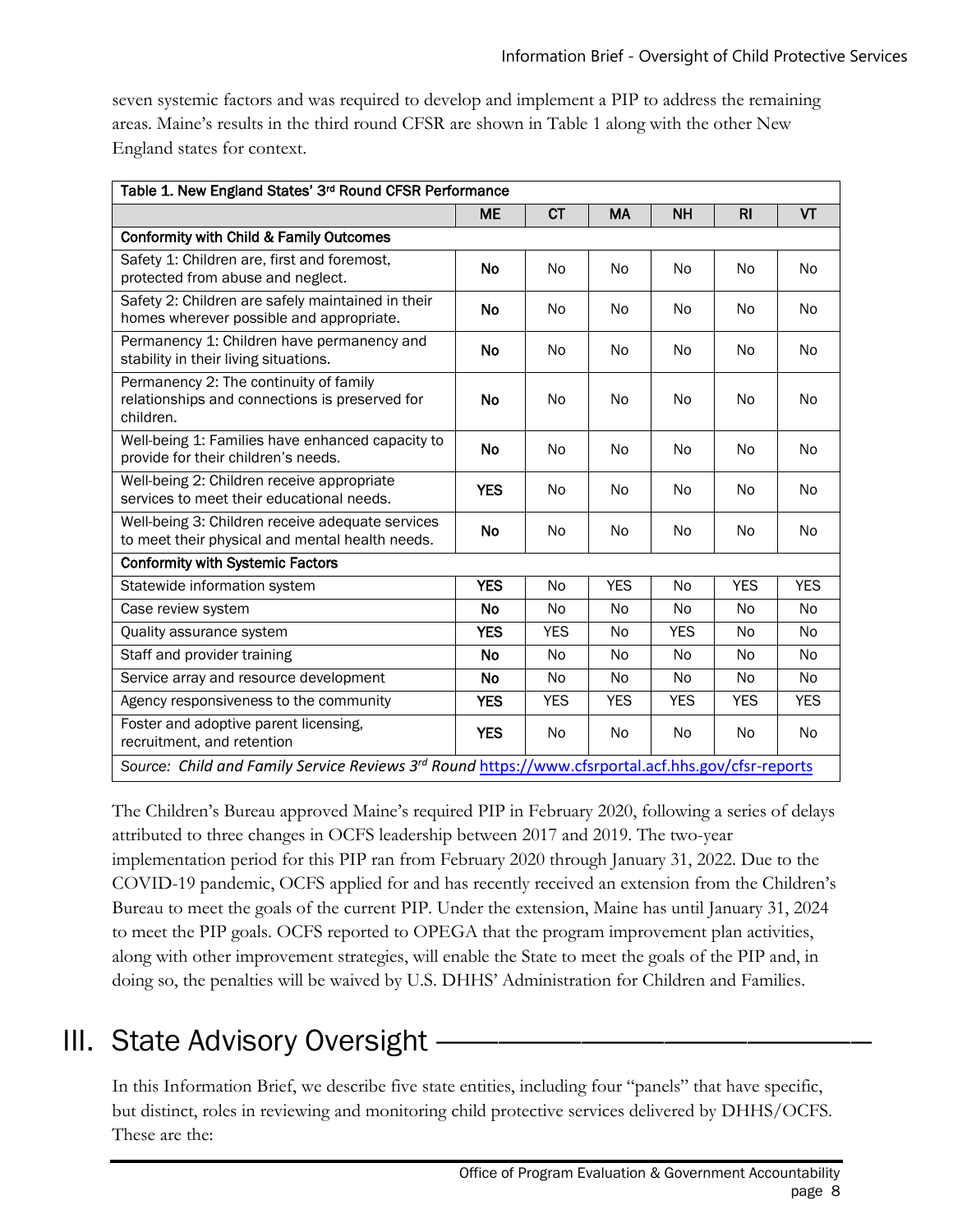- Maine Child Welfare Services Ombudsman;
- Maine Child Welfare Advisory Panel (MCWAP);
- Justice for Children Task Force (JCTF);<sup>4</sup>
- Child Death and Serious Injury Review Panel (CDSIRP); and
- Maine Domestic Abuse Homicide Review Panel (MDAHRP).

None of these entities has regulatory authority over DHHS/OCFS but each provides a form of oversight through formal and informal recommendations, advice, implementation of special projects and reporting – we refer to their role as "advisory oversight." Access to data, information sharing and relationships with DHHS/OCFS are integral to these entities' ability to provide advisory oversight.

| <b>Table 2. Advisory Oversight Entities</b>           |                        |                                                                                                                       |
|-------------------------------------------------------|------------------------|-----------------------------------------------------------------------------------------------------------------------|
| <b>Oversight Entity</b>                               | Federally-<br>required | <b>Overall Focus/Mission/Goal</b>                                                                                     |
| Maine Children's Ombudsman                            |                        | Provide ombudsman services regarding child welfare<br>services provided by DHHS                                       |
| Maine Child Welfare Advisory<br>Panel                 | <b>YES</b>             | Promote child safety and quality services for children,<br>youth and families                                         |
| Justice for Children Task Force                       | <b>YES</b>             | Broad focus on safety, permanency, and well-being for<br>children in the State of Maine child welfare system          |
| Child Death and Serious Injury<br><b>Review Panel</b> | YFS.                   | Promote child health and well-being, improve child<br>protective systems, and educate the public and<br>professionals |
| Maine Domestic Abuse Homicide<br><b>Review Panel</b>  |                        | Improve the coordinated community response to protect<br>people from domestic abuse                                   |

Three of these oversight entities – the Maine Child Welfare Advisory Panel, Justice for Children Task Force, and Child Death and Serious Injury Review Panel – are "citizen review panels" as specified and required under the federal Child Abuse Prevention and Treatment Act (CAPTA), or "CAPTA panels." The MCWAP and JCTF also meet requirements of funding under the federal Children's Justice Act.

According to CAPTA, the function of the designated citizen review panels for which the Act provides funding, is to examine the policies, procedures, and practices of state and local agencies and where appropriate, specific cases, in order to evaluate the extent to which the state and local child protection system agencies are effectively discharging their child protection responsibilities in accordance with:

- A state's plan for CAPTA funds (coordinated with the CFSP to the extent possible);
- The federal child protection standards set forth in CAPTA; and
- Any other criteria that the panel considers important to ensure the protection of children, including:
	- o a review of the extent to which the state and local child protective services system is coordinated with foster care and adoption programs established under title IV-E of the Social Security Act; and

 $\overline{a}$ 

<sup>4</sup> This is also referred to as a "panel" throughout this document for ease of reference.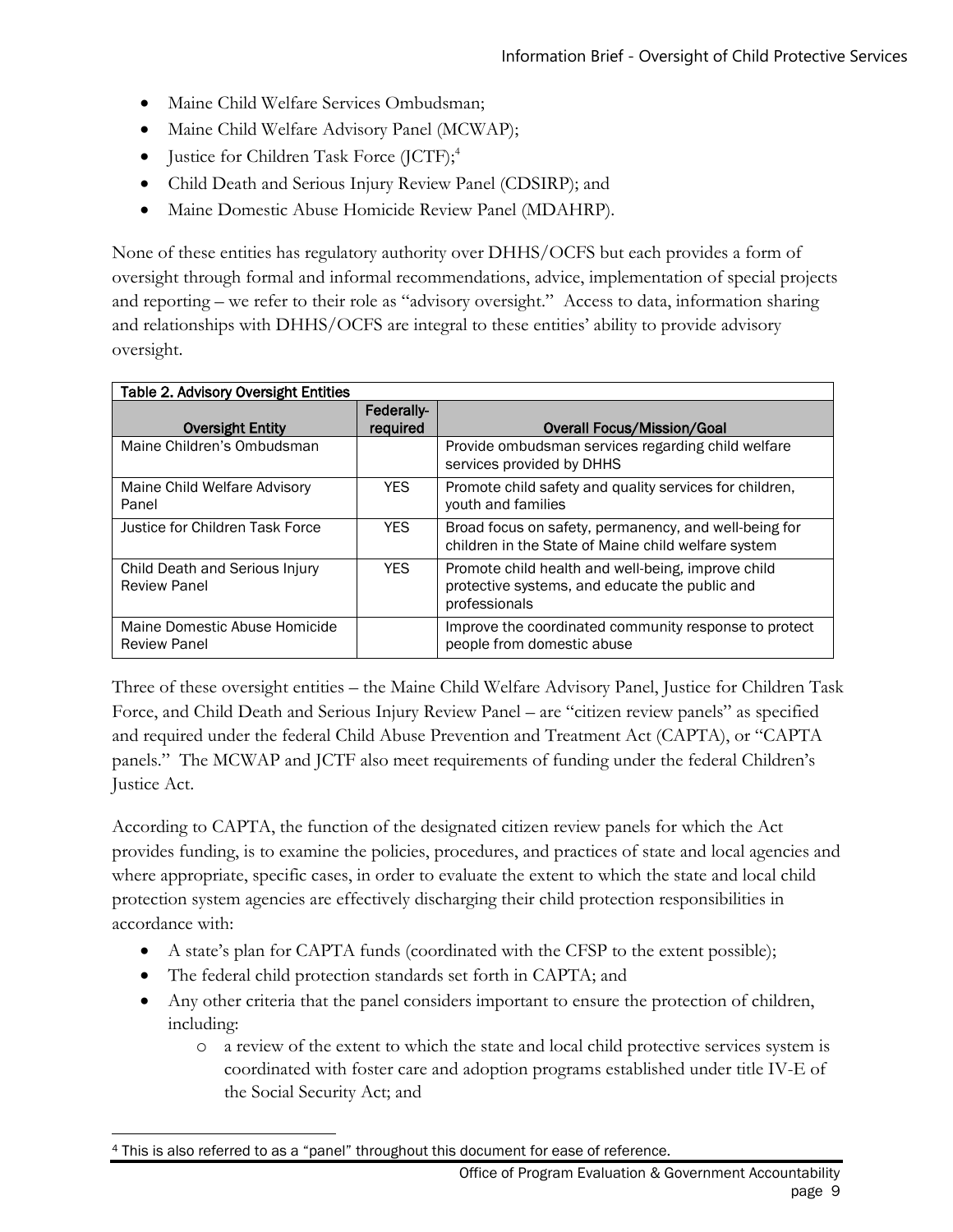o a review of child fatalities and near fatalities.

Chairs of the CAPTA panels interviewed by OPEGA noted that they attempt to perform these duties in a complementary and collaborative manner with DHHS/OCFS and have an advisory role in relation to the department. According to the 2020 report from the Maine Justice for Children Task Force<sup>5</sup>, a goal of all three CAPTA panels is to conduct complementary work without duplication. There is naturally, however, some overlap in focus among the CAPTA panels, the Domestic Abuse Homicide Review Panel, and the Ombudsman's program. Also, while CAPTA panels throughout the United States were originally envisioned to have more of an oversight role, they have evolved into a more collaborative advisory role to promote better outcomes for children and their families.<sup>6</sup> The panel members OPEGA interviewed consistently noted that much of their work is accomplished through communication, interaction and information sharing with DHHS/OCFS, and that collaboration with OCFS is critical to fostering improvement.

## A. Maine Children's Ombudsman

 $\overline{a}$ 

"The Maine Child Welfare Services Ombudsman is an impartial office that specializes in assisting people with resolving concerns and complaints with Maine's Child Protective Services Department of the Department of Health and Human Services."<sup>7</sup>

The current children's ombudsman program in Maine was established by legislation in 2001. Pursuant to statute (22 MRSA §4087-A(2)), the program is "established as an independent program within the Executive Department to provide ombudsman services to the children and families of the State regarding child welfare services provided by the Department of Health and Human Services." The law requires that ombudsman services are delivered through a state contract with a nonprofit organization that the Executive Department determines to be free of potential conflicts of interest and best able to provide the services on a statewide basis.

**Duties.** The duties of the Ombudsman, as specified in statute, are to: consider and promote the best interests of the child involved, answer inquiries, and investigate, advise and work toward resolution of complaints of infringement of the rights of the child and family involved. The Ombudsman must be an attorney or a master's level social worker with experience in child development and advocacy. The Ombudsman program is currently funded for two staff positions to carry out its work. The Ombudsman reported that the limited staffing makes it challenging to meet the demands on the office. At the time of this report, there is proposed legislation before the 130<sup>th</sup> Legislature to increase staff resources. <sup>8</sup>

<sup>5</sup> Maine Justice for Children Task Force 2020 Report to the Supreme Judicial Court. January 13, 2021. <sup>6</sup>Jones, Blake (2016). CRP Tip Sheet #6: Communicating with External Groups, University of Kentucky School of Social Work under the auspices of the National Child Abuse and Neglect Technical Assistance and Strategic Dissemination Center (CANTASD).

<sup>7</sup> Maine Children's Ombudsman website: <http://cwombudsman.org/>

<sup>8</sup> LD 1755, An Act To Enhance the Child Welfare Ombudsman Program, Sponsored by Senator Glenn Curry LD 1812, An Act To Strengthen the Child Welfare Services Ombudsman Program by Providing for Increased Staffing, Sponsored by Senator William Diamond

LD 1824, An Act To Improve the Maine Child Welfare Services Ombudsman Program by Providing Additional Resources, Sponsored by Representative Holly Stover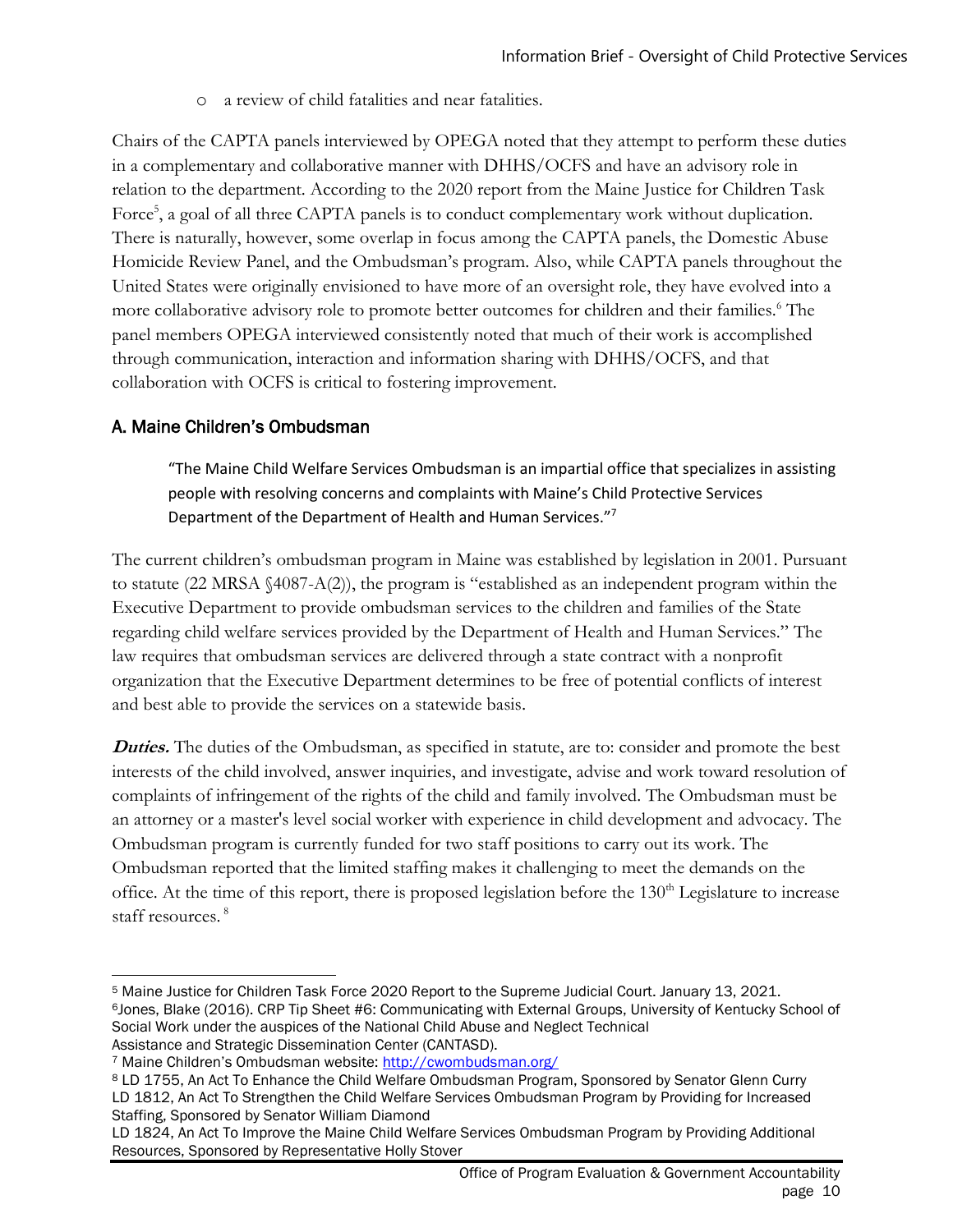**Operations.** The Ombudsman reports that staff time and resources are divided fairly evenly between (1) answering inquiries – primarily responding to phone calls from the public – and (2) conducting investigations and related activities to respond to complaints. Time spent on the phone with individuals involves both listening to complaints with the child protective services system and also explaining state policies and procedures to callers who are new to the process. Some of these complaints result in the Ombudsman opening an individual case review to investigate. For context, a summary of case review activity of the Ombudsman since 2019 is provided in Table 3.

| Table 3. Ombudsman Case Reviews 2019-2021*                                                                          |      |      |      |
|---------------------------------------------------------------------------------------------------------------------|------|------|------|
|                                                                                                                     | 2019 | 2020 | 2021 |
| Case reviews opened                                                                                                 | 109  | 90   | 95   |
| Case reviews closed                                                                                                 | 98   | 82   | 84   |
| Closed cases with substantial issues**                                                                              | 37   | 38   | 42   |
| * Cases are opened for review as the result of one or more complaints made to the Ombudsman. As they are drawn from |      |      |      |

complaints, they are not a representative, or random sample of OCFS cases.

\*\* Cases with substantial issues are defined as cases where the Ombudsman found a deviation from best practices or adherence to policy that had a material effect on the safety and best interests of the children, or rights of the parents. Source: Maine Child Welfare Services Ombudsman Annual Reports 2019 - 2021

**Data access and information sharing.** Pursuant to statute, the Ombudsman is provided access to files, records, and personnel of DHHS that are necessary for carrying out the Ombudsman's duties. DHHS and the Ombudsman have developed agreements for information sharing including an agreement that provides DHHS two weeks to respond to records requests and another agreement providing the Ombudsman access to the State's child welfare information system database (MACWIS<sup>9</sup>). The Ombudsman program is represented on the Maine Child Welfare Advisory Panel and the Justice for Children Task Force and provides and receives information through those groups.

**Reports and recommendations.** The Ombudsman provides recommendations to DHHS of two types: confidential and public. Based on findings of individual case reviews, the Ombudsman may confidentially recommend changes to DHHS to address specific issues raised by a complaint, or any other issues the Ombudsman notes in the course of the review. Confidential recommendations can also result from combinations of cases which share common issues. These confidential recommendations are reported to DHHS throughout the year. The Ombudsman also prepares periodic interim reports as well as an annual report, due January 1st, to the Governor, Legislature and DHHS that summarizes common themes and makes recommendations for DHHS/OCFS based on the prior year of Ombudsman case reviews. This public document includes only de-identified information.

## B. Maine Child Welfare Advisory Panel

 $\overline{a}$ 

"Formed in December 2015, The Maine Child Welfare Advisory Panel (MCWAP) is a multidisciplinary task force. It is comprised of private citizens and professionals from selected disciplines involved in handling child abuse and neglect. Meeting monthly, the panel ensures the state system is meeting the safety, permanency, and well-being of children and families through

<sup>9</sup> MACWIS is currently in the process of being replaced with a new DHHS/OCFS information system.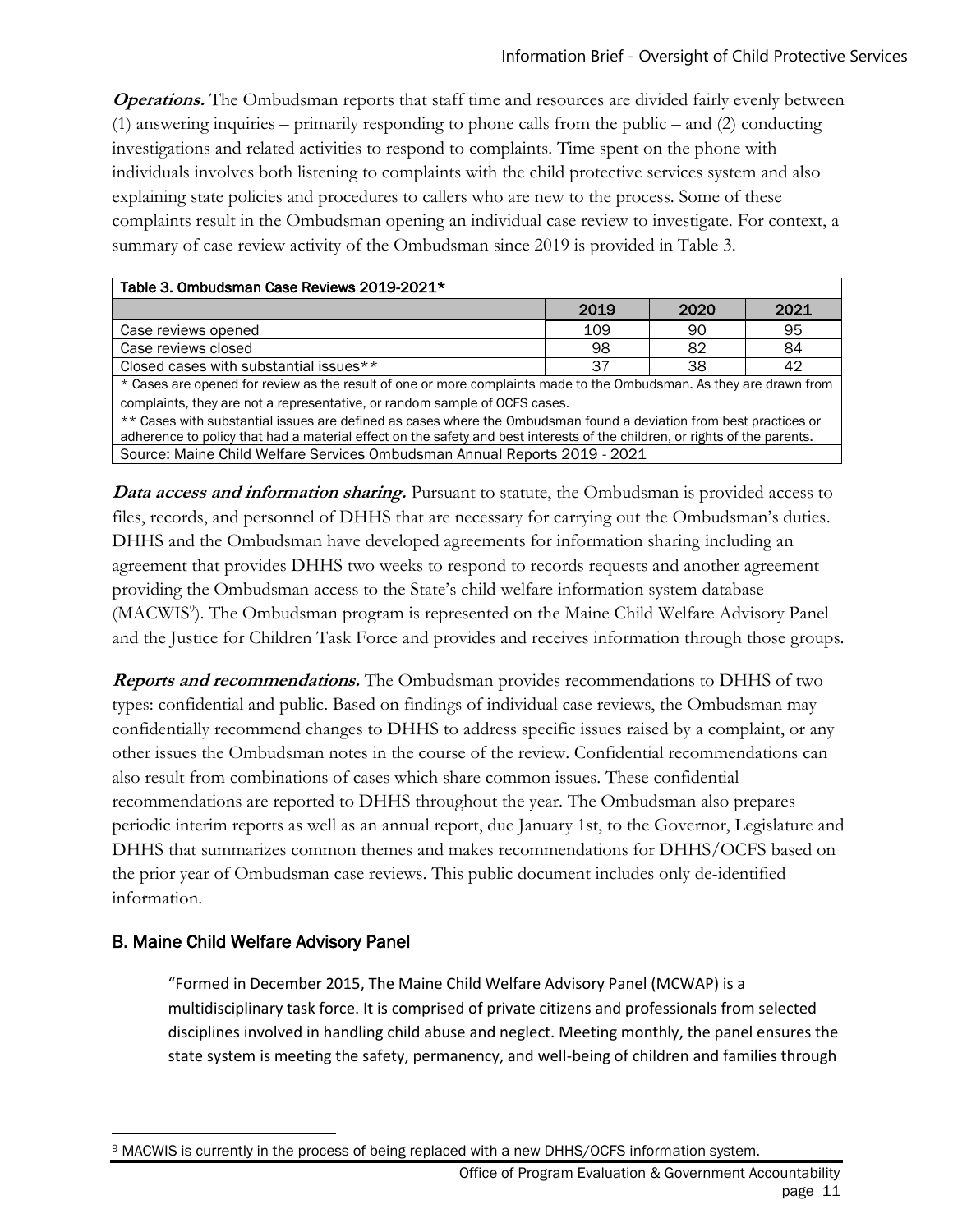assessment, research, advocacy, and greater citizen involvement. Its goal is to promote child safety and quality services for children, youth and families." $10$ 

MCWAP was formed in 2015 from the membership of two prior groups, the Child Welfare Steering Committee and Maine's Citizen Review Panel. This federally-required CAPTA panel reviews and provides advice regarding the delivery of child protective services.

**Duties.** The Maine Child Welfare Advisory Panel's mission is to "assure that the state system is meeting the safety, permanency, and well-being of children and families through assessment, research, case reviews, advocacy, and greater citizen involvement."<sup>11</sup> To meet federal requirements, the MCWAP performs a range of duties that include examining and evaluating policies, examining state investigative, administrative and judicial handling of child abuse and neglect cases, providing for public outreach and input, and making policy and training recommendations.<sup>12</sup>

**Membership.** The members of MCWAP are volunteers representing a wide range of public and private entities with an interest in the welfare of children. Several of the panel's members are OCFS staff who participate in a non-voting capacity, and the panel receives administrative support from a CAPTA coordinator employed by DHHS. Under the bylaws, panel membership includes, but is not limited to, representatives from the judicial system, health and mental health providers, law enforcement,<sup>13</sup> children and families and other service providers. Table B.3 of Appendix B includes a full list of membership as authorized by the panel's by-laws.

**Operations.** The MCWAP is required by CAPTA to meet quarterly but typically meets on a monthly basis for 10 months per year. Much of the panel's work is conducted through subcommittees. Current subcommittees include: family-centered policy and practice; coordination of care for children entering the system; and father engagement. MCWAP conducts surveys of service providers and families every three years to fulfill its Children's Justice Act requirement to evaluate state handling of cases of child abuse and neglect, and uses its website as its required mechanism for receiving input from the public. MCWAP members also have the opportunity to review and provide feedback to OCFS on child welfare policies prior to their implementation.

**Data access and information sharing.** MCWAP does not have access to confidential data but obtains information and aggregated data from DHHS/OCFS staff who serve on MCWAP as needed to conduct its work.

**Reports and recommendations.** MCWAP issues annual reports that describe the panel's activities and recommendations for the improvement of CPS. Under CAPTA, DHHS is required to provide a written response to MCWAP recommendations within 6 months; however, MCWAP does not have

l

<sup>10</sup> Maine Child Welfare Advisory Panel website: [https://www.mecitizenreviewpanels.com/maine-child-welfare](https://www.mecitizenreviewpanels.com/maine-child-welfare-advisory-panel/)[advisory-panel/](https://www.mecitizenreviewpanels.com/maine-child-welfare-advisory-panel/)

<sup>11</sup> Maine Child Welfare Advisory Panel By-Laws, December 2018. (Note: The Panel voted to delete "case reviews" from the mission statement in 2021.)

<sup>12</sup> 2020–2024 Child and Family Services Plan. Office of Child and Family Services, State of Maine. [https://www.maine.gov/dhhs/sites/maine.gov.dhhs/files/documents/ocfs/documents/Maine%20OCFS%2020](https://www.maine.gov/dhhs/sites/maine.gov.dhhs/files/documents/ocfs/documents/Maine%20OCFS%202020-2024%20CFSP%20-%20%20091219.docx) [20-2024%20CFSP%20-%20%20091219.docx](https://www.maine.gov/dhhs/sites/maine.gov.dhhs/files/documents/ocfs/documents/Maine%20OCFS%202020-2024%20CFSP%20-%20%20091219.docx)

<sup>&</sup>lt;sup>13</sup> The panel does not currently include a member from law enforcement but is continuing its recruitment efforts.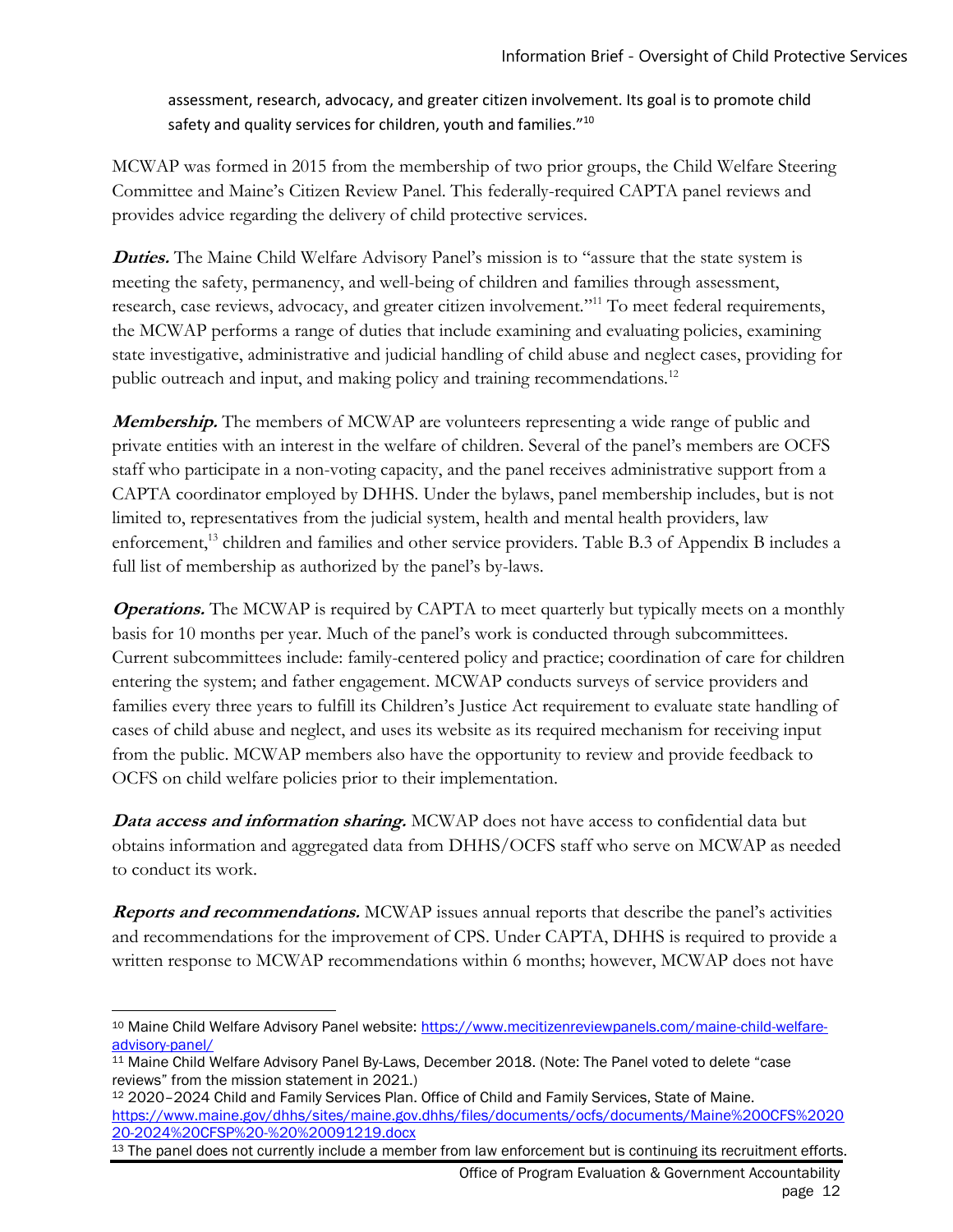any authority to require OCFS implementation of its recommendations. MCWAP reported to OPEGA that in the past, obtaining feedback from DHHS/OCFS on the implementation of recommendations has been based on informal updates provided by the Department to the panel. The panel recently voted to establish a formal process for DHHS/OCFS to provide annual updates and comments on the Department's progress on MCWAP recommendations from the prior year.

**Evolving to citizen-led Model.** Recently, the MCWAP co-chair position has evolved from being held by a non-voting co-chair from DHHS/OCFS, and a citizen co-chair who directs the meetings, to having two citizen co-chairs not affiliated with DHHS/OCFS. MCWAP is continuing to update its by-laws to reflect these changes. The panel has also built up its executive committee to include more representation of non-OCFS members. The 2020 annual report, published in early 2021, was written completely by citizen-members of the panel and this has been used by DHHS/OCFS to satisfy the federal CAPTA requirement for an annual report on the CAPTA panels' activities. Interviews with DHHS/OCFS management indicate that this shift to a more citizen-led MCWAP has been made with support of DHHS/OCFS.

## C. Justice for Children Task Force

 $\overline{a}$ 

"The Maine Justice for Children Task Force ("the Task Force") is a collaborative, multidisciplinary task force. The Maine Judicial Branch convened it to improve safety, permanency, and well-being for children in the State of Maine child welfare system. Task Force membership consists of representatives from the legislative, judicial, executive branches, and other participants, including advocates for children, parents, and individuals involved in the child welfare system."<sup>14</sup>

The Maine Justice for Children Task Force is convened by, and operates as, a standing committee of the Maine Judicial Branch. The mission of this group is "to improve safety, permanency, and wellbeing for children in the State of Maine child welfare system."<sup>15</sup> The JCTF serves to meet federal requirements under both CAPTA and grant funding from the Children's Bureau to develop and implement recommendations to improve the court's role in achieving permanency for children.<sup>16</sup>

**Duties.** The JCTF charter outlines specific duties the task force will fulfill. These duties include, but are not limited to:

- Identifying strengths and systemic barriers to the safety, permanency, and well-being of children in the State of Maine child welfare system, and solutions to barriers;
- Identifying training needs of stakeholders in child protective proceedings and adopting a training curriculum;
- Monitoring implementation of the Court Improvement Programs;
- Encouraging participation in Child and Family Services Reviews (CFSRs);
- Sponsoring local meetings with stakeholders for training and collaboration;

<sup>14</sup> Maine Justice for Children Task Force website[: https://www.mecitizenreviewpanels.com/maine-justice-for](https://www.mecitizenreviewpanels.com/maine-justice-for-children-task-force/)[children-task-force/](https://www.mecitizenreviewpanels.com/maine-justice-for-children-task-force/)

<sup>15</sup> Maine Justice for Children Task Force 2020 Report to the Supreme Judicial Court, January 2021. <sup>16</sup> Under the Court Improvement Program (CIP), the highest court of each state and territory receives a grant from the Children's Bureau to complete a self-assessment and develop and implement recommendations to enhance the court's role in achieving stable, permanent homes for children in foster care.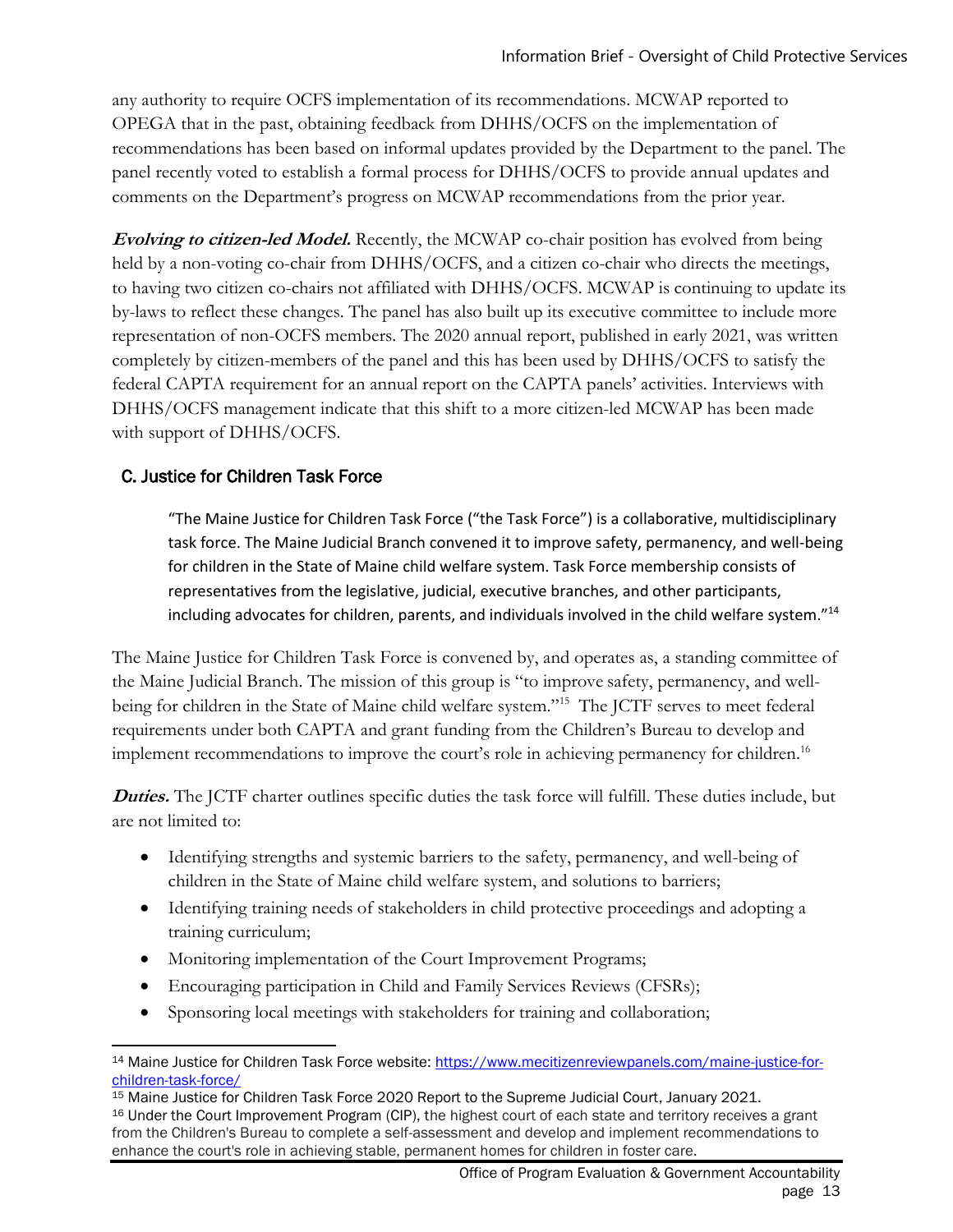- Providing feedback on statewide performance standards; and
- Developing and implementing programs to improve assessment and investigation of suspected child abuse and neglect cases.

**Membership.** The membership of the JCTF is set forth in the task force charter and includes representatives from the legislative, judicial, and executive branches and a spectrum of stakeholders including advocates for children, parents, foster parents, and other individuals involved in the child welfare system (See Table B.3 in Appendix B for a full list of membership categories). The JCTF is chaired by the Chief Justice of the Maine Supreme Judicial Court who also appoints members to the group.

As an entity under the Maine Judicial Branch, the JCTF has a distinct position separate from DHHS/OCFS in the Executive Branch. At the same time, as stated in the JCTF charter, "[i]t is anticipated that the work of the Task Force will regularly occur in conjunction and collaboration with the work of the Executive and Legislative Branches, along with appropriate child welfare entities." DHHS/OCFS staff who serve on the JCTF regularly present information on OCFS activities at task force meetings and actively work on the subcommittees and task force projects.

**Operations.** The JCTF meets at least quarterly and maintains a strategic plan, which is revisited at each meeting, to guide its work. Areas identified for focus in the strategic plan are then worked on by subcommittees that may meet more regularly as needed. The task force has one standing subcommittee on continuing education that meets year-round and supports the annual judicial branch child protective conference. This annual conference provides a significant training and continuing education opportunity for many individuals in Maine's child welfare community. <sup>17</sup> The task force also currently has two other subcommittees, one focused on parent curriculum and another on race and equity data.

**Data access and information sharing.** The JCTF, like MCWAP, does not have access to confidential data and instead, receives presentations of child welfare statistical data from DHHS/OCFS members at task force meetings. Members interviewed by OPEGA noted that this data is used in specific projects as well as to analyze child welfare trends in the State.

**Reporting and recommendations.** The JCTF charter requires the submission of an annual report to be presented to the Supreme Judicial Court on January 15 or as otherwise requested.<sup>18</sup> The annual report details the activities of the panel for the prior year, including activities of its subcommittees and how they relate to the task force's strategic plan.

As an entity of the Judiciary, the JCTF does not make formal recommendations to DHHS/OCFS. The task force does, however, offer feedback to DHHS/OCFS on policies and practices.

<sup>17</sup> The 3-day virtual session in 2020 averaged 205 participants at each session. 3,563 hours of CLE credits were reported along with 208 hours of ethics credits, 74 hours of self-study CLE credits, and 1900 guardian ad litem credits. Maine Justice for Children Task Force 2020 Report to the Supreme Judicial Court.

[https://www.mecitizenreviewpanels.com/wp-content/uploads/2021/02/Maine-Justice-for-Children-Task-Force-2020-](https://www.mecitizenreviewpanels.com/wp-content/uploads/2021/02/Maine-Justice-for-Children-Task-Force-2020-Annual-Report-1.pdf) [Annual-Report-1.pdf](https://www.mecitizenreviewpanels.com/wp-content/uploads/2021/02/Maine-Justice-for-Children-Task-Force-2020-Annual-Report-1.pdf)

l

<sup>18</sup> Reports are available on the JCTF website: [https://www.mecitizenreviewpanels.com/maine-justice-for](https://www.mecitizenreviewpanels.com/maine-justice-for-children-task-force/)[children-task-force/](https://www.mecitizenreviewpanels.com/maine-justice-for-children-task-force/)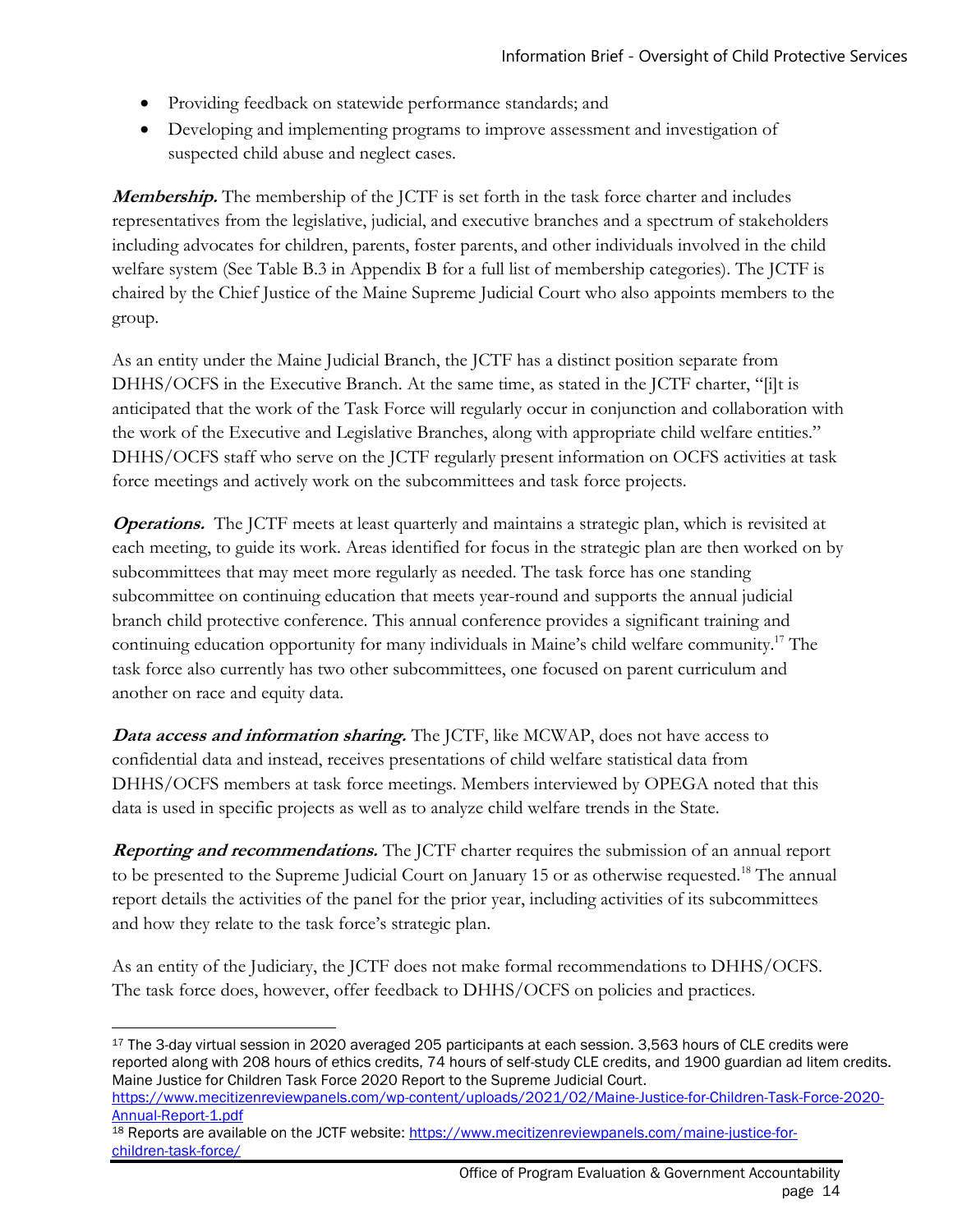### D. Child Death and Serious Injury Review Panel

"The Child Death and Serious Injury Review Panel's mission is to promote child health and wellbeing, improve child protective systems, and educate the public and professionals who work with children to prevent child deaths and serious injuries. The Panel accomplishes this mission through collaborative, multidisciplinary, comprehensive case reviews, from which recommendations to state and local governments and public and private entities are developed."<sup>19</sup>

The CDSIRP is a multidisciplinary panel of professionals established in state law (22 MRSA §4004) to review child deaths and serious injuries to children and recommend methods of improving the child protection system, including modifications of statutes, rules, policies and procedures. The CDSIRP's goal is to help reduce the number of preventable child fatalities and serious injuries in the State; through comprehensive case reviews, summarizing findings, and making recommendations for system-level changes to increase protection, safety, and care for Maine's children.<sup>20</sup>

**Membership.** Required membership of the CDSIRP is specified in statute (see 22 MRSA §4004(1)(E)). Membership is narrower than the other CAPTA panels due to the CDSIRP's specific focus on child deaths and serious injuries. The membership of the panel includes the Chief Medical Examiner<sup>21</sup> and other medical professionals including pediatricians, public health nurses, and forensic and community mental health clinicians. The panel also includes district attorneys, Assistant Attorneys General, law enforcement officers and DHHS/OCFS agency staff. (See Table B.3 in Appendix B for a full list of membership categories.) Beyond the required membership, the Chair indicated that the panel seeks to include other professionals with relevant perspectives, such as representatives from the Maine Coalition to End Domestic Violence, the Department of Corrections, the Maine CDC, and the Judicial Branch.

**Operations.** The panel meets monthly, generally for 10 months out of the year, to conduct case reviews, evaluate sentinel events and patterns of injury and/or death, and analyze the effectiveness of state programs and systems that provide for child protection, safety, and care. For cases involving prosecution, the CDSIRP initiates a case review only after adjudication is complete. The CDSIRP conducts three different levels of case reviews:

- Level 1 Periodic Summary Review: Involves a review of summaries of all child deaths and serious injuries that are reported to OCFS to identify the types of cases, injuries, and deaths being reported, themes warranting further review and potential recommendations.
- Level  $2$  Cluster Review: Involves specific review of a cluster of cases (2-4) around a theme, for example, unsafe sleep practices – to seek to identify recommendations.

l

<sup>19</sup> Child Death and Serious Injury Review Panel website: [https://www.mecitizenreviewpanels.com/child-death](https://www.mecitizenreviewpanels.com/child-death-and-serious-injury-review-panel/)[and-serious-injury-review-panel/](https://www.mecitizenreviewpanels.com/child-death-and-serious-injury-review-panel/)

<sup>20</sup> 2020–2024 Child and Family Services Plan. Office of Child and Family Services, State of Maine. [https://www.maine.gov/dhhs/sites/maine.gov.dhhs/files/documents/ocfs/documents/Maine%20OCFS%202020-](https://www.maine.gov/dhhs/sites/maine.gov.dhhs/files/documents/ocfs/documents/Maine%20OCFS%202020-2024%20CFSP%20-%20%20091219.docx) [2024%20CFSP%20-%20%20091219.docx](https://www.maine.gov/dhhs/sites/maine.gov.dhhs/files/documents/ocfs/documents/Maine%20OCFS%202020-2024%20CFSP%20-%20%20091219.docx)

<sup>&</sup>lt;sup>21</sup> In practice the Chief Medical Examiner position on the panel has been filled by a representative or designee of the Examiner.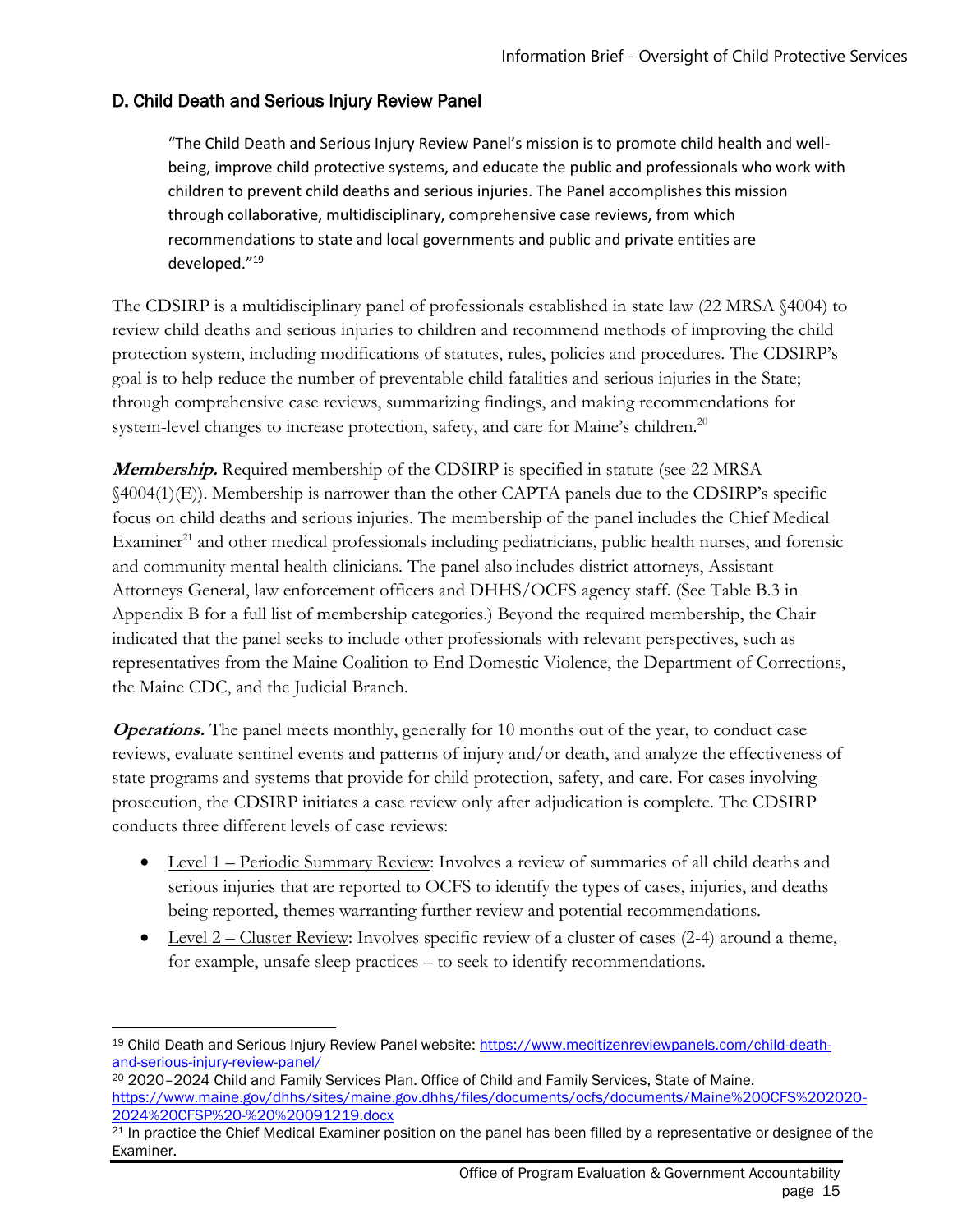• Level 3 – Individual Case Review: Involves review of OCFS records and other related records (law enforcement, mental health, medical, or educational) and interviews with selected professionals involved in the case – for example the OCFS caseworker and supervisor, law enforcement, school personnel, or a child's pediatrician.

Additionally, sometimes the CDSIRP will jointly review cases with MDAHRP (described below). At the time of this report, the CDSIRP panel is nearing completion of by-laws designed to more consistently and clearly detail the group's practices and relationships with other entities.

**Data access and information sharing.** The CDSIRP's authorities and restrictions associated with information, subpoena power, and confidentiality are provided within the framework of statute granting these authorities and restrictions to DHHS. The panel is provided confidential data from DHHS and panel members from DHHS/OCFS can answer further questions with their access to the OCFS database system, MACWIS<sup>22</sup>.

**Reports and recommendations.** Under the CAPTA requirements, the State is required to report annually to the federal government on the activities of the CDSIRP. This has been achieved historically through either a report submitted by the CDSIRP or, in years that the CDSIRP has not submitted a report, DHHS/OCFS has summarized the panel's activities for the purposes of federal reporting. At the time of this report, the CDSIRP is preparing a report on the last five years of activity. The chair has indicated that the panel plans to issue annual reports starting in spring of 2022 to coincide with the required report to the federal government. The panel has not routinely produced reports containing recommendations in the past; rather, the chair indicated that most of the panel's suggestions are implemented through ongoing communication and collaboration with OCFS or other parties in a position to make change. OCFS management does attend each CDSIRP case review and this involvement can inform modifications to OCFS policy and the content of DHHS-proposed legislation. Currently, the CDSIRP sends its reports to DHHS who may pass them on to the Legislature. In their on-going work to create by-laws, the panel is considering a broader distribution of their reports going forward.

## E. Maine Domestic Abuse Homicide Review Panel

The mission of the Maine Domestic Abuse Homicide Review Panel is to engage in collaborative, multidisciplinary case review of domestic abuse related homicides for the purpose of developing recommendations for state and local government and other public and private entities to improve the coordinated community response that will protect people from domestic abuse.<sup>23</sup>

By law effective October 1, 1997, the Maine Domestic Abuse Homicide Review Panel (MDAHRP) was established under the Maine Commission on Domestic and Sexual Abuse "to review the deaths of persons who are killed by family or household members" (see 19-A MRSA §4013(4)). A subset of the deaths reviewed by MDAHRP involve children or child welfare cases. While the MDAHRP is another volunteer citizen review panel, it is not a CAPTA panel and therefore not subject to CAPTA requirements.

 $\overline{a}$ <sup>22</sup> MACWIS is currently in the process of being replaced with a new DHHS/OCFS information system. <sup>23</sup> The 8th Report of the Maine Domestic Abuse Homicide Review Panel—January 2010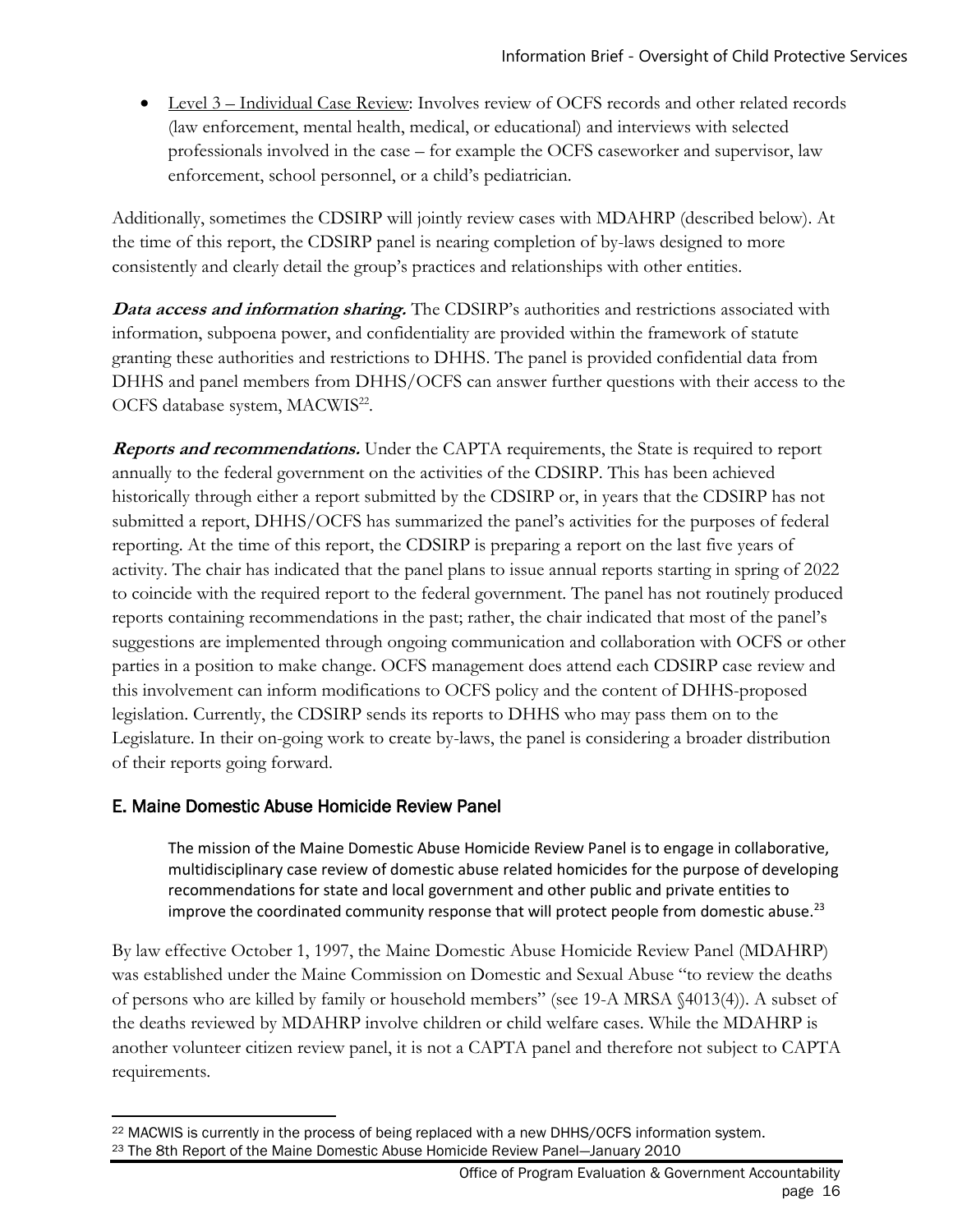**Duties.** As specified in statute, the MDAHRP is required: to collect and compile data related to domestic and sexual abuse following adjudication of the court case; and to recommend to state and local agencies methods of improving the system for protecting persons from domestic and sexual abuse. This includes recommending modifications to state laws, as well as state and local rules, policies, and procedures.

**Membership.** Membership of the Panel is established in state statute and is multidisciplinary, including representatives from the fields of medicine, law enforcement, mental health, health and human services, corrections, public safety, and law, as well as domestic violence and family crisis service providers. By statute, the panel's membership includes the Commissioner of Health and Human Services, the Commissioner of Corrections, the Commissioner of Public Safety, the Chief Medical Examiner, two Assistant Attorneys General and one judge appointed by the Chief Justice. In practice, some of the seats for high-level government officials are filled by department designees of those officials with relevant expertise. (See Table B.3 in Appendix B for a full list of membership categories.) For about the past 20 years, an Assistant Attorney General (who is also the Criminal Division Chief) has chaired the panel.

**Operations.** The panel operates out of the Office of the Attorney General, although this is not required by statute. The panel is supported by one, part-time, staff person. The MDAHRP meets monthly, generally for 10 months out of the year. At the meetings, the members review domestic abuse-related homicides cases that have been adjudicated to see what changes they could recommend that might have prevented the death. When the case under review includes the death of a child, the panel sometimes reviews cases in collaboration with the Child Death and Serious Injury Review Panel (CDSIRP) discussed above.

**Data access and information sharing.** The MDAHRP has access to the confidential information from the Attorney General's case files of a homicide after the case has been adjudicated. These case files may also include any confidential information from DHHS/OCFS, when such information has been provided to the Attorney General under court order.<sup>24</sup>

**Reports and recommendations.** MDAHRP's parent body, the Maine Commission on Domestic and Sexual Abuse, is required to submit a report on the panel's activities, conclusions and recommendations to the Legislature's Judiciary Committee by January 30<sup>th</sup> biennially (even numbered years). The biennial report includes recommendations, including specific recommended changes to practice by DHHS/OCFS as well as other parts of the broader system such as health care providers, Judicial Branch personnel and even the media.

## IV. Best Practices

 $\overline{a}$ 

For this Information Brief, OPEGA conducted limited research on best practices related to CPS oversight. We did not identify best practices that apply generally to state systems of oversight of child

<sup>24</sup> 22 M.R.S.A. §4008(3)(B). This is known as a "Clifford Order".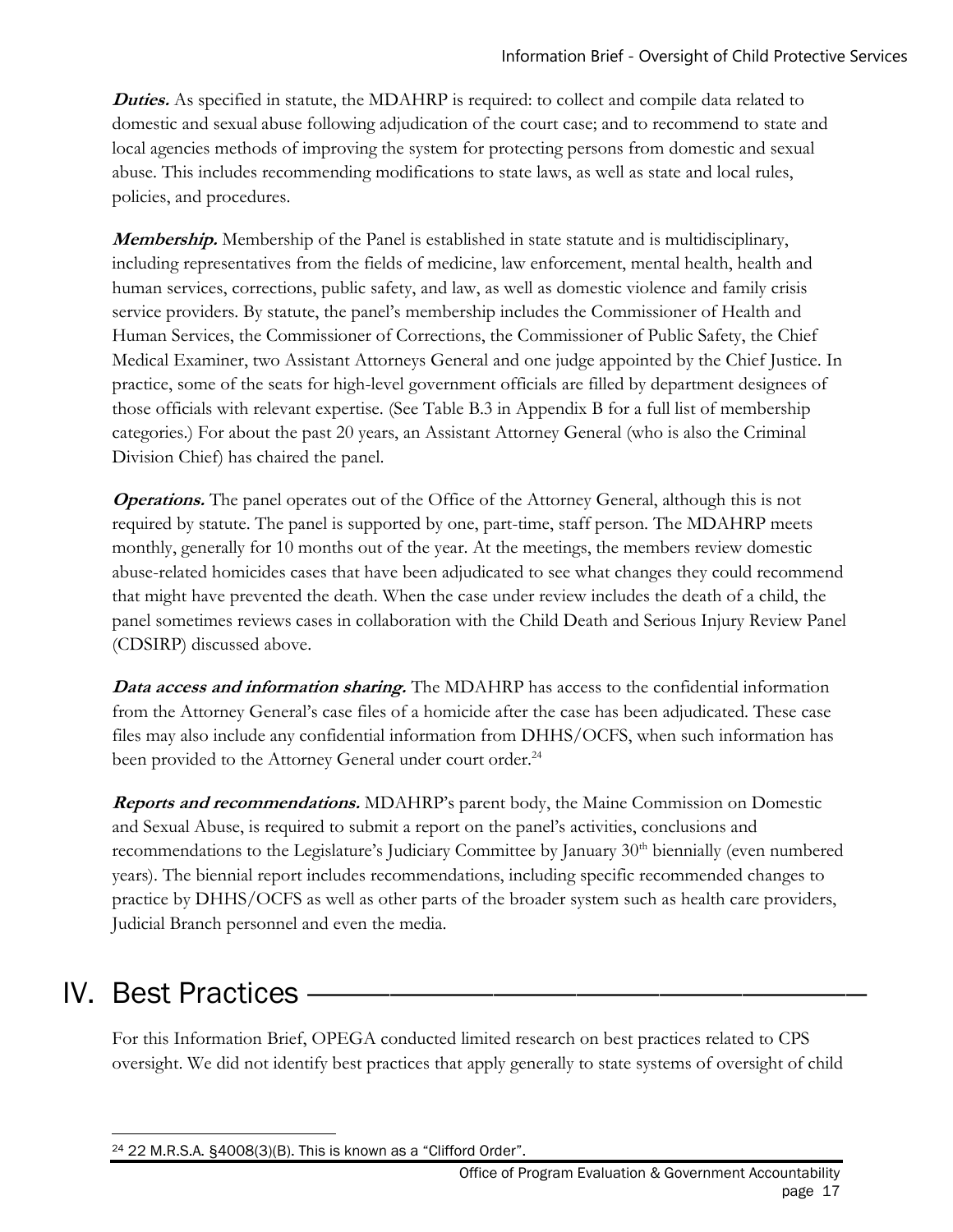protective services. However, OPEGA gathered available information on best practices that may be relevant to the work of the specific advisory oversight entities addressed in this Information Brief.

## A. Ombudsman Offices

For best practices for ombudsman programs, OPEGA reviewed a National Conference of State Legislatures (NCSL) report on Children's Ombudsman Offices and Offices of Child Advocates.<sup>25</sup> The best practices cited in that report are from the United States Ombudsman Association (USOA). USOA standards include that an Ombudsman should:

- (1) **Be independent** free from outside control or influence;
- (2) **Be impartial** receive and review each complaint in an objective and fair manner, free from bias, and treat all parties without favor or prejudice;
- (3) **Control confidentiality** have the privilege and discretion to keep confidential or release any information related to a complaint or investigation<sup>26</sup>; and
- (4) **Create a credible review process of complaints** perform his or her responsibilities in a manner that engenders respect and confidence and be accessible to all potential complainants.

As shown in Table 4, elements of the Maine Children's Ombudsman program's design promote independence and impartiality. Its access to and uses of confidential information are specified in state statute. The program's statute also includes elements to help the credibility of its review process.

| Table 4. Best Practices for Ombudsman Offices Overseeing Child Protection Services |                                                                                                                                                                                                                                                                                                                                                                                                                                                                                                                            |  |  |  |
|------------------------------------------------------------------------------------|----------------------------------------------------------------------------------------------------------------------------------------------------------------------------------------------------------------------------------------------------------------------------------------------------------------------------------------------------------------------------------------------------------------------------------------------------------------------------------------------------------------------------|--|--|--|
| <b>Best Practice</b>                                                               | Maine's practice                                                                                                                                                                                                                                                                                                                                                                                                                                                                                                           |  |  |  |
| Independence                                                                       | The ombudsman program is established in 22 MRSA §4087-A as an independent<br>program within the Executive Branch. The Ombudsman operates by an annual<br>contract with a non-profit organization. The Department of Administrative and<br>Financial Services (DAFS) manages the contract rather than DHHS.                                                                                                                                                                                                                 |  |  |  |
| Impartiality                                                                       | Pursuant to statute, the program must be operated by contract with an organization<br>that the Executive Branch determines to be free of potential conflicts of interest.<br>Statute restricts state-level partisan activities of the incumbent ombudsman by<br>specifying: "The ombudsman may not be actively involved in state-level political party<br>activities or publicly endorse, solicit funds for or make contributions to political parties<br>on the state level or candidates for statewide elective office." |  |  |  |
| Confidentiality                                                                    | Information held by, or records or case-specific reports maintained by, the program<br>are confidential (22 MRSA §4087-A). Disclosure may be made as allowed or required<br>in accordance with the provisions of §4008 which reflects a description regarding the<br>information that can be disclosed, and limitations under which it might be made<br>public.                                                                                                                                                            |  |  |  |
| Creation of a<br>Credible Review<br>Process for<br>Complaints                      | Creating a credible review process entails providing personnel and systems that<br>(a) engender respect and confidence and<br>(b) are accessible to all potential complainants.                                                                                                                                                                                                                                                                                                                                            |  |  |  |
|                                                                                    | Staff qualifications: Statute prescribes that the program be staffed "by an<br>٠<br>attorney or a master's level social worker who must have experience in child<br>development and advocacy, and support staff as determined to be necessary."<br>Accessibility to complainants: The Ombudsman employs a website to provide<br>$\bullet$<br>general information to the public and provides numerous options to make a                                                                                                     |  |  |  |

<sup>25</sup> Children's Ombudsman Offices | Office of the Child Advocate. National Conference of State Legislatures. <https://www.ncsl.org/research/human-services/childrens-ombudsman-offices.aspx> <sup>26</sup> In the original USOA document, it is made clear that an ombudsman's discretion to release confidential information continues to be constrained by law.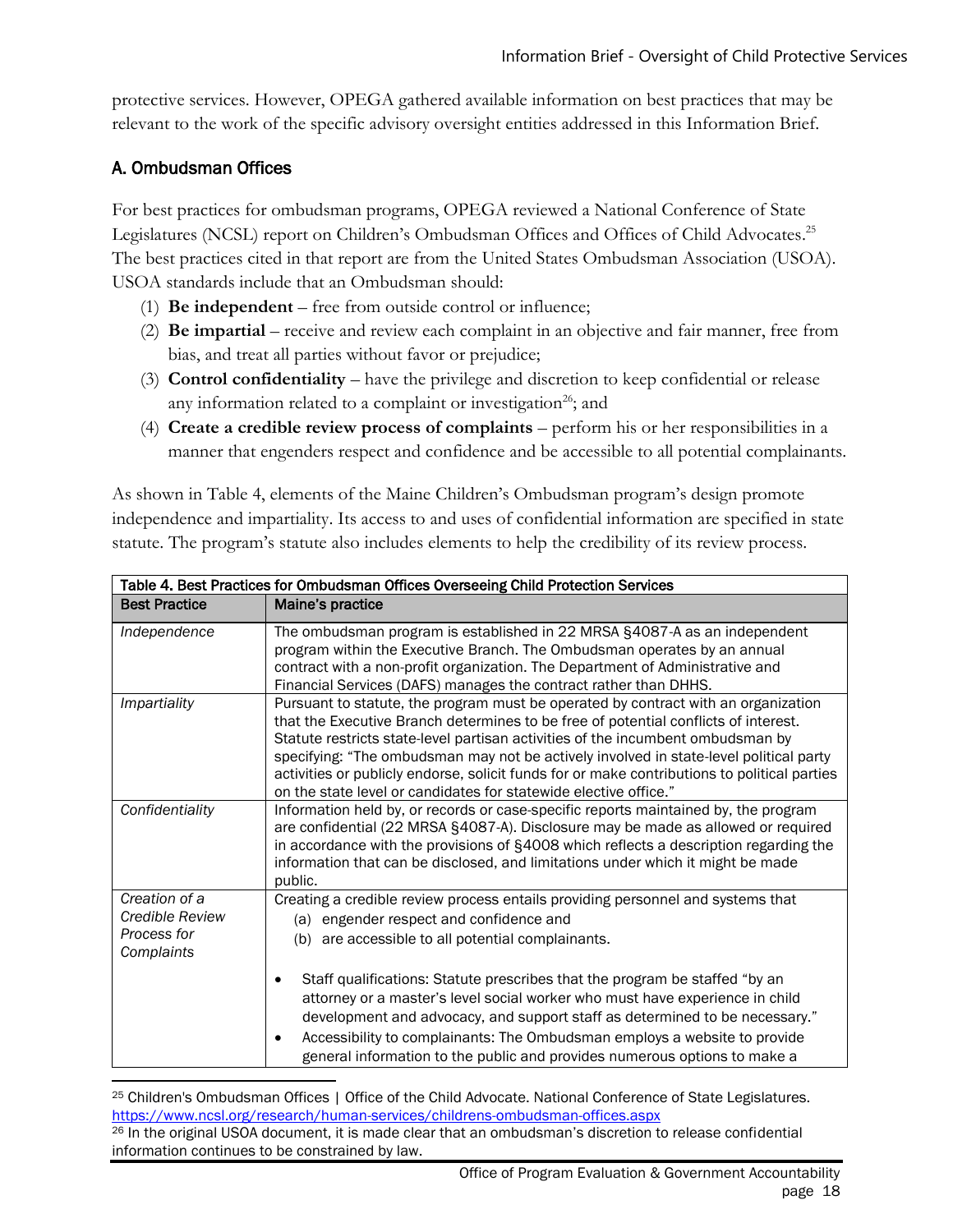| Table 4. Best Practices for Ombudsman Offices Overseeing Child Protection Services |                                                                                                                                                                                                                                                                                                                        |  |  |
|------------------------------------------------------------------------------------|------------------------------------------------------------------------------------------------------------------------------------------------------------------------------------------------------------------------------------------------------------------------------------------------------------------------|--|--|
| <b>Best Practice</b>                                                               | Maine's practice                                                                                                                                                                                                                                                                                                       |  |  |
|                                                                                    | complaint, including online forms, telephone, and email access. The Ombudsman<br>states that the office spends about half of their time in communications with the<br>public. The Ombudsman has also noted that resources often limit the ability to<br>mediate between the Department and the individual complainant. |  |  |

In Maine, the ombudsman program appears to have many of the elements that help to ensure its independence, impartiality, control of confidential information, and requirements that help ensure a credible review process. As noted on page 10, the duties of the Ombudsman program are extensive, and in interviews with OPEGA, the Ombudsman stated that they lack resources to be able to mediate individual complaints with the Department. Instead, the Ombudsman reviews specific cases and makes recommendations to the Department that may address a complainant's problem. The complainant's case may prompt an improvement, but it may occur in a time period that does not aid the initial caller.

### B. Advisory Oversight Panels

The MCWAP, JCTF and CDSIRP, are examples of CAPTA citizen review panels (CRPs) which are featured in most U.S. states. Currently, 48 states plus D.C. and Puerto Rico receive a CAPTA grant and as a result are required to have citizen review panels.<sup>27</sup> Because of their ubiquity, much work is being conducted to provide information to states to help structure and improve the performance of these entities.

Based on interviews of stakeholders and public documents, OPEGA observes that the CAPTA panels in Maine are employing many of the best practices for structuring the citizen review panels as well as performing the panels' work. Table 5 is a comparison of Maine's CAPTA panel practices to published best practice guides.<sup>28</sup> While the Maine Domestic Abuse Homicide Review Panel (MDAHRP) is not a CAPTA panel, it is included here as it performs similar oversight activities in the State.

| Table 5. Best Practices for Citizen Review Panels Overseeing Child Protection Services |                                                                                                                                                                                                                                                                                                                                                                                                                                                                                                                                                                             |  |  |
|----------------------------------------------------------------------------------------|-----------------------------------------------------------------------------------------------------------------------------------------------------------------------------------------------------------------------------------------------------------------------------------------------------------------------------------------------------------------------------------------------------------------------------------------------------------------------------------------------------------------------------------------------------------------------------|--|--|
| <b>Best Practice</b>                                                                   | Maine's practice                                                                                                                                                                                                                                                                                                                                                                                                                                                                                                                                                            |  |  |
| CRPs should be given<br>access to information                                          | All of the CAPTA panels are provided information needed to perform their tasks.<br>MCWAP and the JCTF include DHHS/OCFS personnel on their panels and they<br>provide updates on the department's activities at each meeting. Panels receive<br>statistical information from the department to examine data trends. MDAHRP<br>obtains its confidential data from the case files of the Attorney General and CDSIRP<br>receives confidential case information from DHHS/OCFS. CDSIRP includes panel<br>members who have access to the department's case record database. The |  |  |

l <sup>27</sup> Children's Bureau, an Office of the Administration for Children and Families, U.S. Department of Health and Human Services[. https://www.acf.hhs.gov/cb/grant-funding/child-abuse-prevention-and-treatment-act-capta](https://www.acf.hhs.gov/cb/grant-funding/child-abuse-prevention-and-treatment-act-capta-state-grants)[state-grants](https://www.acf.hhs.gov/cb/grant-funding/child-abuse-prevention-and-treatment-act-capta-state-grants)

<sup>&</sup>lt;sup>28</sup> Jones, Blake (2015 & 2016). Tip sheets for CRPs 1-7. University of Kentucky School of Social Work under the auspices of the National Child Abuse and Neglect Technical Assistance and Strategic Dissemination Center (CANTASD). CANTASD is funded by the U.S. Department of Health and Human Services, Administration for Children, Youth and Families, Office of Child Abuse and Neglect.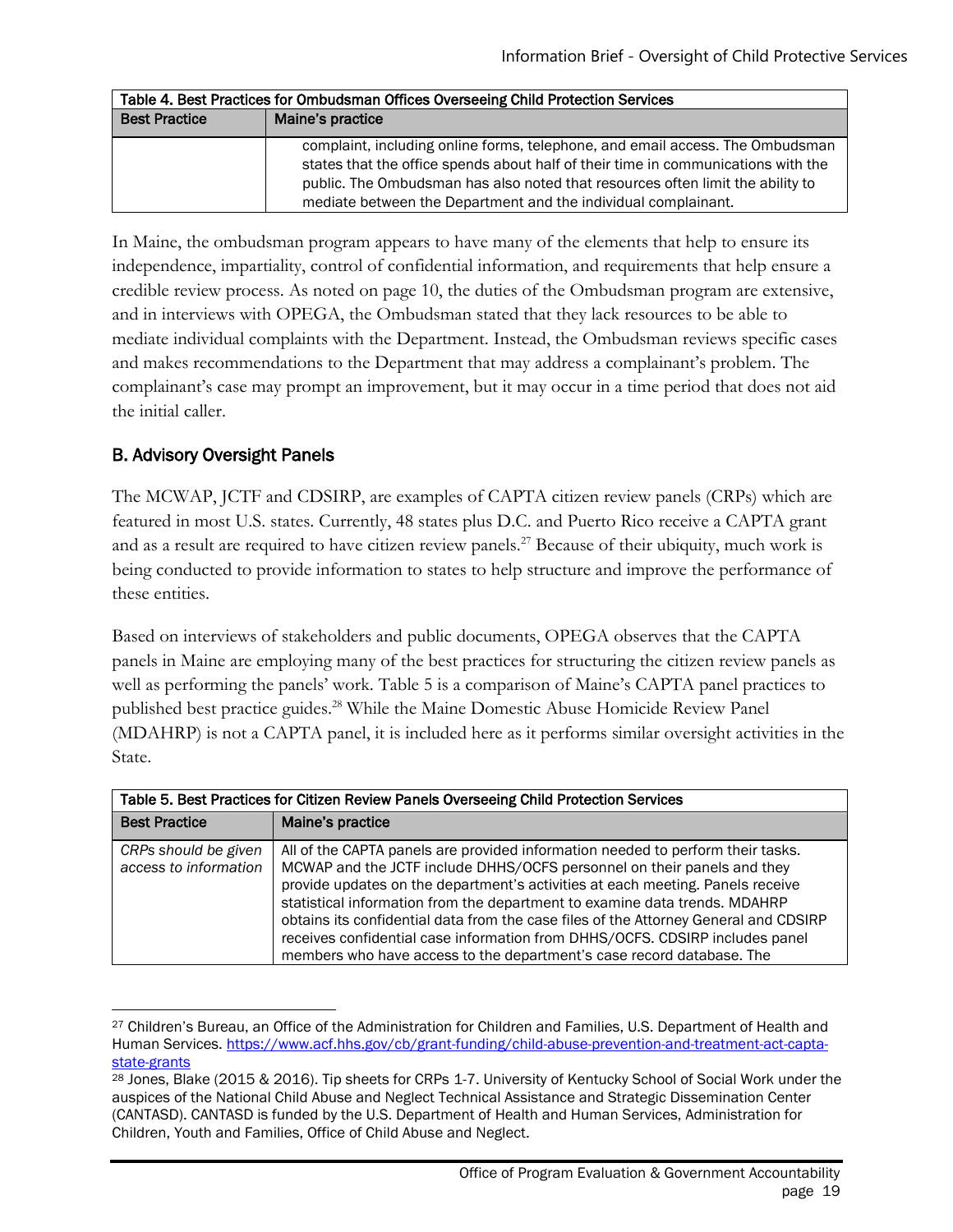| Table 5. Best Practices for Citizen Review Panels Overseeing Child Protection Services      |                                                                                                                                                                                                                                                                                                                                                                                                                                                                                                                                                                                                                                                                                                                      |  |  |  |
|---------------------------------------------------------------------------------------------|----------------------------------------------------------------------------------------------------------------------------------------------------------------------------------------------------------------------------------------------------------------------------------------------------------------------------------------------------------------------------------------------------------------------------------------------------------------------------------------------------------------------------------------------------------------------------------------------------------------------------------------------------------------------------------------------------------------------|--|--|--|
| <b>Best Practice</b>                                                                        | Maine's practice                                                                                                                                                                                                                                                                                                                                                                                                                                                                                                                                                                                                                                                                                                     |  |  |  |
|                                                                                             | timeliness of receiving information only after adjudication is a concern to some panel<br>members.                                                                                                                                                                                                                                                                                                                                                                                                                                                                                                                                                                                                                   |  |  |  |
| CRPs should be<br>consulted early in the<br>policy development<br>process                   | DHHS/OCFS has a structured policy development system which includes numerous<br>stages in a policy's development. Members of CRPs and the Ombudsman are invited<br>to participate in the policy development focus groups at the same time as the<br>general population of departmental case workers. The policies are not final at this<br>stage, however; it is one of the last levels of review and much of the policy is already<br>structured.                                                                                                                                                                                                                                                                   |  |  |  |
| CRPs should be given<br>feedback about their<br>recommendations.                            | DHHS/OCFS is required by CAPTA to respond to recommendations from CAPTA<br>panels in writing within six months. These responses are usually written within the<br>annual reports, describing intended actions to address the issue. Some panels are<br>working to formalize requesting and receiving progress updates on<br>recommendations.                                                                                                                                                                                                                                                                                                                                                                         |  |  |  |
| CRPs should be<br>provided staff and<br>other logistical<br>support.                        | DHHS currently provides a CAPTA Panel Coordinator for staff support to MCWAP and<br>the CDSIRP. The Attorney General's Office provides a person to support MDAHRP -<br>and the Judiciary, through the Court Improvement Program, provides staff support<br>for the JCTF. Additionally, the CAPTA panels have developed a linked website with the<br>support of the DHHS. Staff turnover was mentioned as an issue for at least two of<br>the panels: the CDSIRP reported that 10 different individuals have filled the staff<br>support role since 2008; and over the 20-year history of the MDAHRP, the longest<br>tenure in the staff support role has been four years.                                            |  |  |  |
| CRPs should be<br>connected to the<br>child welfare agency,<br>but not controlled by<br>it. | CRPs in Maine vary in their independence from the department but are all moving<br>toward more independence. MDAHRP is statutorily quite independent and the JCTF's<br>independence comes from its position as primarily an entity of the judiciary.<br>MCWAP's recent history has been moving toward being more citizen-led, and the<br>CDSIRP is creating by-laws to regulate its relationship with DHHS.                                                                                                                                                                                                                                                                                                          |  |  |  |
| <b>CRPs</b> should<br>formalize the<br>relationship with the<br>child welfare agency.       | The trend to formalization is a continuing effort. Proponents of formalization<br>interviewed by OPEGA believe institutionalizing processes helps to maintain CRP<br>effectiveness over time, but does not replace the need for the collaboration between<br>all the groups involved.                                                                                                                                                                                                                                                                                                                                                                                                                                |  |  |  |
| <b>Members of CRPs</b><br>should have diverse<br>backgrounds.                               | Statute, by-laws and charters dictate the diverse types of occupations and<br>stakeholders that must be represented but remain silent on additional members.<br>MCWAP by-laws note as a CAPTA requirement that "MCWAP will be composed of<br>volunteer members who are broadly representative of the community." OPEGA was<br>informed of the concern for gender diversity of the MDAHRP which was estimated to<br>be overwhelmingly female.                                                                                                                                                                                                                                                                         |  |  |  |
| CRPs should ensure<br>membership<br>expectations and<br>duration of service<br>are clear.   | Member attendance was stated to occasionally be an issue in our interviews of panel<br>members. These are volunteer positions held by professionals with multiple<br>responsibilities living in communities across the State. At times, panels have had an<br>issue obtaining a quorum for voting. Several interviewees have stated that<br>attendance has improved significantly with the advent of video-meetings.                                                                                                                                                                                                                                                                                                 |  |  |  |
| CRPs should produce<br>an annual report.                                                    | The MDAHRP is required by state statute to produce a biennial report. DHHS must<br>submit a report on the activities of the CAPTA panels to the federal government to<br>comply with CAPTA. The JCTF submits an annual report to the Supreme Judicial Court<br>that has been used as one of these reports. In the past, the reports for MCWAP and<br>the CDSIRP have at times been written by DHHS, but MCWAP has produced a<br>completely citizen-led report since its 2020 report and the CDSIRP is completing a 5-<br>year lookback and plans to submit annual reports starting the spring of 2022.                                                                                                               |  |  |  |
| CRPs should connect<br>with other groups of<br>advocates and<br>stakeholders.               | Along with the recent improved coordination of the CAPTA panels, the panels<br>continue to reach out to other stakeholders in Maine's child welfare system. The<br>MDAHRP and CDSIRP have coordinated on certain homicide reviews in order to gain<br>more perspectives as well as to more efficiently use the time of people they<br>interview. MCWAP and JCTF continually hear from service providers, parents' groups,<br>adoptive families' groups and others. JCTF partners with the judicial branch, DHHS,<br>the Department of Corrections, the Department of Public Safety, and the Department<br>of Education. The varied membership of the CRPs results in natural connections with<br>other stakeholders. |  |  |  |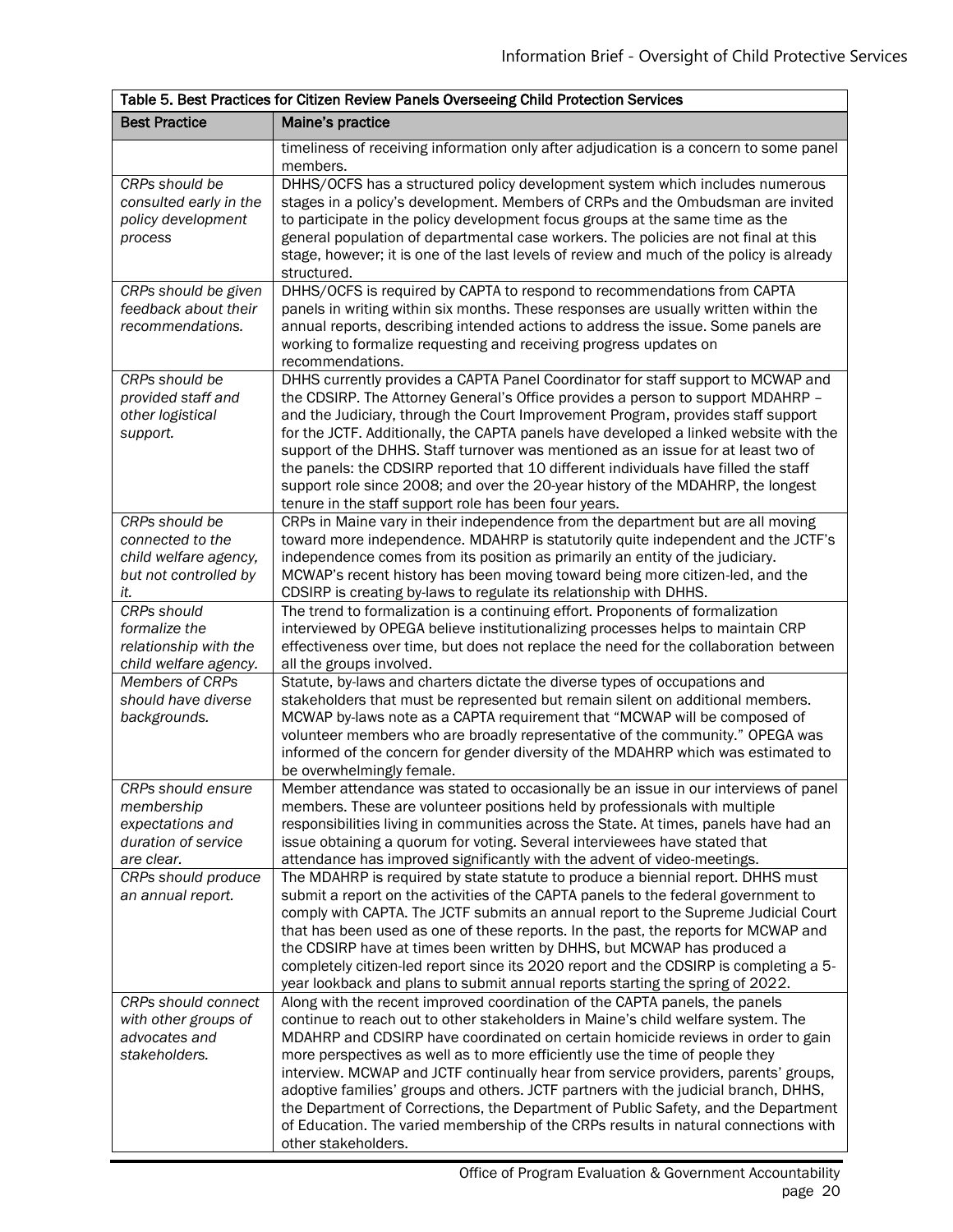As can be seen from the above examples, the citizen review panels overseeing child protection services in Maine are evolving in a direction that conform with the accepted best practices. Recent movements toward formalizing relationships, taking responsibility for reporting, and potentially formalizing updates of the Department's implementation of recommendations are increasing the independence and oversight potential of the CRPs.

## V. Other State Approaches

### A. Children's Ombudsman/Advocate

According to the NCSL, approximately 23 states, including Maine, have established a Children's Ombudsman or Office of the Child Advocate with duties and purposes specifically related to children's services. Another five states have a statewide Ombudsman program that addresses the concerns of all governmental agencies, including children's services. Nine states have related Ombudsman services, program-specific services, or county-run programs.<sup>29</sup>

OPEGA reviewed information regarding the structure and duties of child welfare ombudsman and child advocate offices in the New England states. All New England states, except Vermont, have either an office of the child ombudsman or an office of the child advocate.<sup>30</sup>

In all New England states, the ombudsman or children's advocate is described as an independent entity. The location of advocates and ombudsman offices within state government varies, but the offices are typically independent agencies or part of the executive branch. Maine is the only New England state that contracts the position.<sup>31</sup> Where qualifications are stated, ombudsman and child advocates in New England are typically required to be attorneys. The duties of these positions in New England are generally similar to those in Maine. Some offices include more services such as providing training to attorneys and guardians ad litem. Rhode Island's Child Advocate can also litigate against the state on behalf of a child. Many of the offices have subpoena power. Maine's ombudsman program does not have subpoena power, but does have statutorily guaranteed access to DHHS files, records and personnel. Table B.4 in Appendix B compares Children's Ombudsman and Advocate Offices for each of the New England states.

### B. Overall approach to CPS Oversight

 $\overline{a}$ 

To complete this Information Brief, OPEGA also performed limited research to identify ways in which other states' approach CPS oversight. CAPTA panels are ubiquitous across the nation.

<sup>29</sup> Children's Ombudsman Offices | Office of the Child Advocate. National Conference of State Legislatures. <https://www.ncsl.org/research/human-services/childrens-ombudsman-offices.aspx>

<sup>30</sup> Vermont does not currently have an ombudsman or child advocate, but there is a bill before the Legislature to create an Office of the Child Advocate.

<sup>31</sup> According to NCSL data (see footnote 28), Maine is unique in the U.S. in contracting its ombudsman services.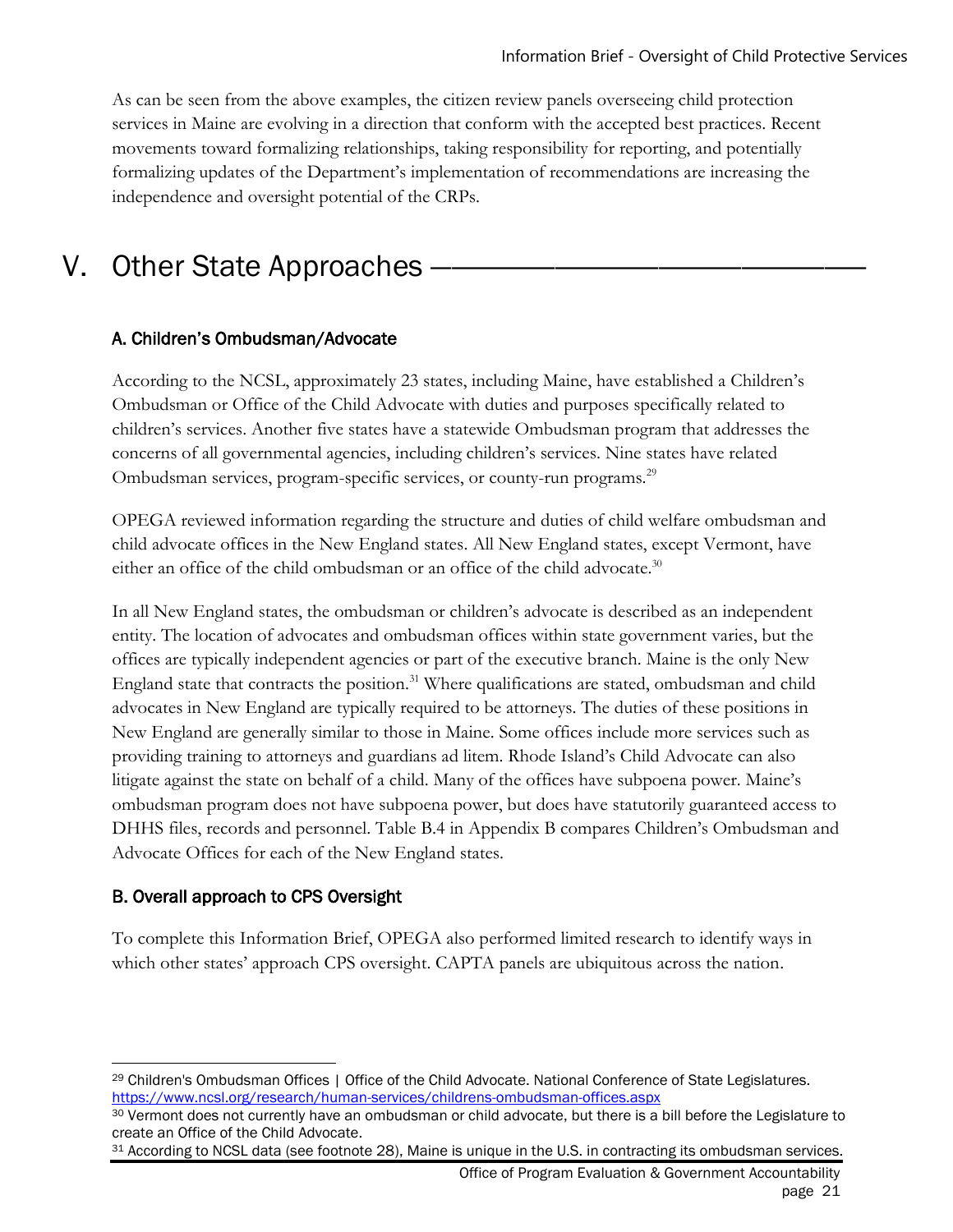Currently, 48 states, D.C. and Puerto Rico receive CAPTA funding.<sup>32</sup> Along with this form of citizen review, states employ other mechanisms for oversight of child protective services. Forms of oversight in some other states include full legislative committees and joint committees dedicated only to child welfare issues. Other state bodies of oversight OPEGA noted are independent advocates, standing commissions, legislative panels, and oversight boards. Alternate approaches that we identified are summarized in Table 6, below.

| Table 6. Summary of Some Alternate Approaches to CPS Oversight in Other States |                                                                               |                                                                                                                                                                                                                                                                                                                             |  |  |
|--------------------------------------------------------------------------------|-------------------------------------------------------------------------------|-----------------------------------------------------------------------------------------------------------------------------------------------------------------------------------------------------------------------------------------------------------------------------------------------------------------------------|--|--|
| <b>State</b>                                                                   | <b>Entity</b>                                                                 | <b>Description</b>                                                                                                                                                                                                                                                                                                          |  |  |
| Arizona                                                                        | Joint Legislative Oversight<br>Committee on the<br>Department of Child Safety | Legislative committee established to review the<br>implementation of policy and procedures, and program<br>effectiveness of the department responsible for child<br>safety. (This Committee is still authorized, but appears<br>inactive.)                                                                                  |  |  |
| Kentucky                                                                       | Child Welfare Oversight and<br><b>Advisory Committee</b>                      | Legislative committee that reviews, analyzes, and<br>provides oversight on child welfare, including but not<br>limited to foster care, adoption, and child abuse,<br>neglect, and dependency.                                                                                                                               |  |  |
| Utah                                                                           | Child Welfare Legislative<br>Oversight Panel                                  | Legislative panel established to oversee child protective<br>services.                                                                                                                                                                                                                                                      |  |  |
| Vermont                                                                        | Joint Legislative Child<br><b>Protection Oversight</b><br>Committee           | Joint legislative committee established to oversee child<br>protective services.                                                                                                                                                                                                                                            |  |  |
| Nebraska                                                                       | Office of Inspector General of<br>Nebraska Child Welfare                      | Office that provides independent review of the actions<br>of individuals and agencies responsible for the care and<br>protection of children in the Nebraska Child Welfare<br>and Juvenile Probation systems. The OIG is a<br>subdivision of the Office of Public Counsel<br>(Ombudsman's Office).                          |  |  |
| New Hampshire                                                                  | Child Advocate Office                                                         | Office that provides independent and impartial<br>oversight of the NH child welfare and juvenile justice<br>systems to promote effective reforms that meet the<br>best interests of children. Complaints about CPS must<br>first be exhausted by all other avenues, including the<br>DHHS Ombudsman, before coming to them. |  |  |
| Indiana                                                                        | Commission on Improving<br>the Status of Children in<br>Indiana               | Statewide commission including members from all<br>three branches of government. It includes a number of<br>committees and task forces, including a Child Health &<br>Safety Task Force and a Child Services Oversight<br>Committee.                                                                                        |  |  |
| <b>Washington State</b>                                                        | Department of Children,<br>Youth & Families (DCYF)<br>Oversight Board         | Board established to monitor, and ensure, that DCYF<br>achieves its stated outcomes, and to ensure that the<br>Department complies with administrative acts, relevant<br>statutes, rules, and policies pertaining to early learning,<br>juvenile rehabilitation, juvenile justice, and children and<br>family services.     |  |  |

l 32 Children's Bureau, an Office of the Administration for Children and Families, U.S. Department of Health and Human Services[. https://www.acf.hhs.gov/cb/grant-funding/child-abuse-prevention-and-treatment-act-capta](https://www.acf.hhs.gov/cb/grant-funding/child-abuse-prevention-and-treatment-act-capta-state-grants)[state-grants](https://www.acf.hhs.gov/cb/grant-funding/child-abuse-prevention-and-treatment-act-capta-state-grants)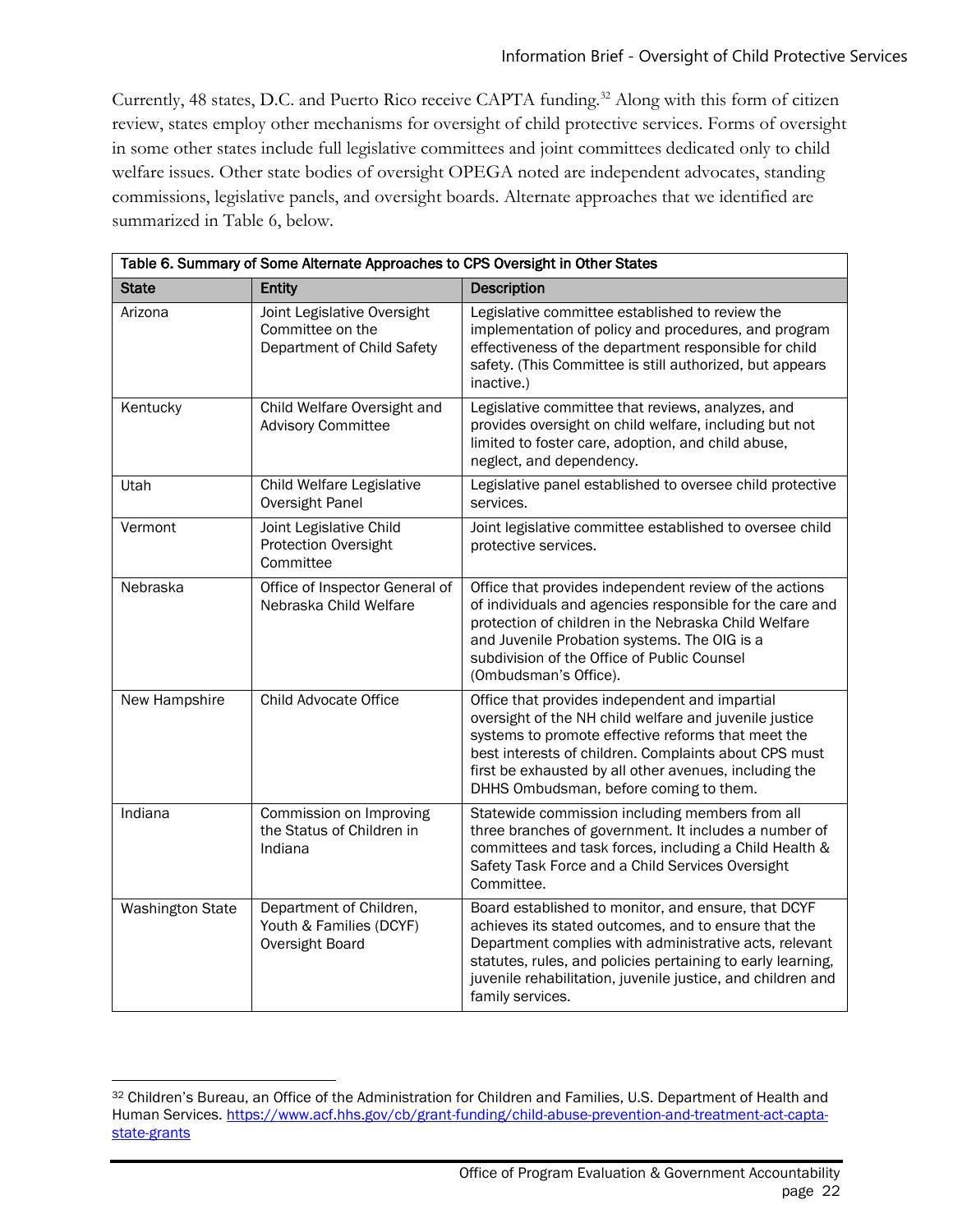# VI. Conclusion

For this Information Brief, OPEGA reviewed five aspects of child protective services oversight in Maine: current oversight structure, roles and responsibilities, information sharing, best practices and models, and effectiveness of the oversight structure. The review focused on child protective services administered and delivered by the DHHS/OCFS, and examined the review and monitoring of those services conducted by the U.S. Department of Health and Human Services Administration for Children and Families in a regulatory role and five state-level entities in an advisory role. This Brief offers ten lessons and observations from the research along with detailed descriptions and a series of tables presenting contextual information.

OPEGA's review of child protective services will include two evaluation reports to be delivered to the Government Oversight Committee later this year. Protecting Child Safety – Initial Investigation and Assessment is slated for March 2022 and Protecting Child Safety – Reunification and Permanency is scheduled for completion in September 2022.

# VII. Acknowledgements —

OPEGA would like to thank the staff of Maine's Office of Child and Family Services for their cooperation and assistance in developing this Information Brief to the Government Oversight Committee. OPEGA also thanks the Maine Children's Ombudsman and the representatives of the Maine Child Welfare Advisory Panel (MCWAP); the Justice for Children Task Force (JCTF); the Child Death and Serious Injury Review Panel (CDSIRP); and the Maine Domestic Abuse Homicide Review Panel (MDAHRP). Their assistance and review made this Information Brief possible.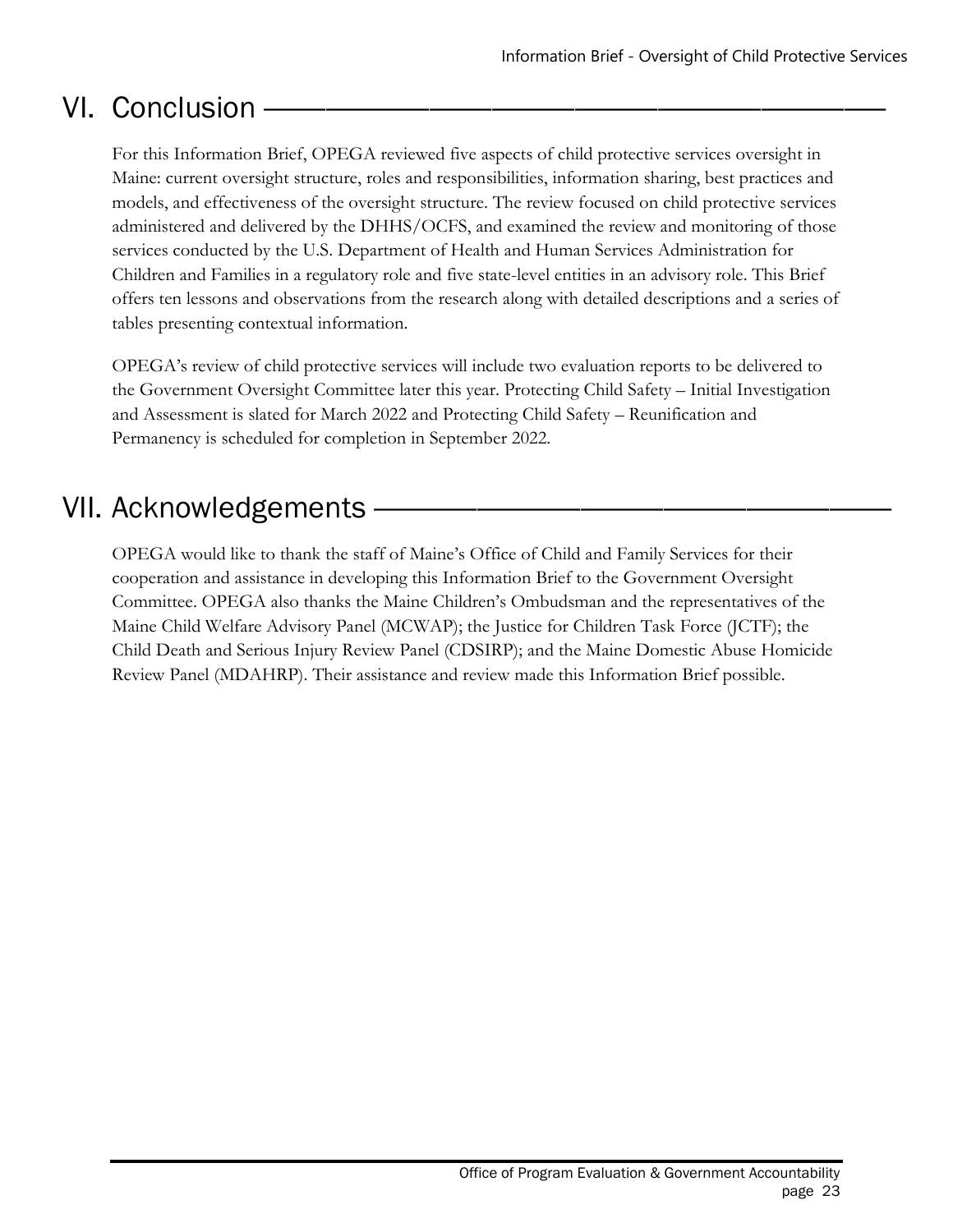## **Appendix A. Information Brief Methods**

In light of the fact that this project was an Information Brief, and not an evaluation, OPEGA's work for this product did not include the evaluation of performance or outcomes, audit testing, data analysis, or other evaluative work. Instead, OPEGA's work included gathering, synthesizing and presenting descriptive, contextual information to build knowledge and understanding of the topic by the GOC and the Legislature.

Data sources included:

- Relevant state and federal statutes;
- Materials and testimony submitted to the GOC to date related to oversight of CPS;
- Legislator requests for review of CPS submitted to the GOC;
- Materials available on the websites of the entities included in this review and the website of DHHS/OCFS;
- Reports published by the state oversight entities (Ombudsman and citizen review panels);
- Report by the Casey Family Services in October 2021
- Federal Child and Family Services Review (CFSR) reports for each of the New England states;
- DHHS/OCFS's 2020-2024 Child and Family Services Plan (CFSP);
- DHHS/OCFS's FFY 2022 Annual Progress & Service Report (APSR);
- Published research and information on best practices for oversight of CPS generally or for citizen review panels and offices of ombudsman specifically;
- Interviews with the management of DHHS/OCFS;
- Interviews with the chairs of each of the five state advisory entities, or their designees;
- Interviews with U.S. DHHS, Administration for Children and Families, Children's Bureau representatives;
- Interviews with DHHS/OCFS Quality Assurance Program Manager; and
- Published information on alternate structures, or entities, that other states are currently using in their oversight of child protective services.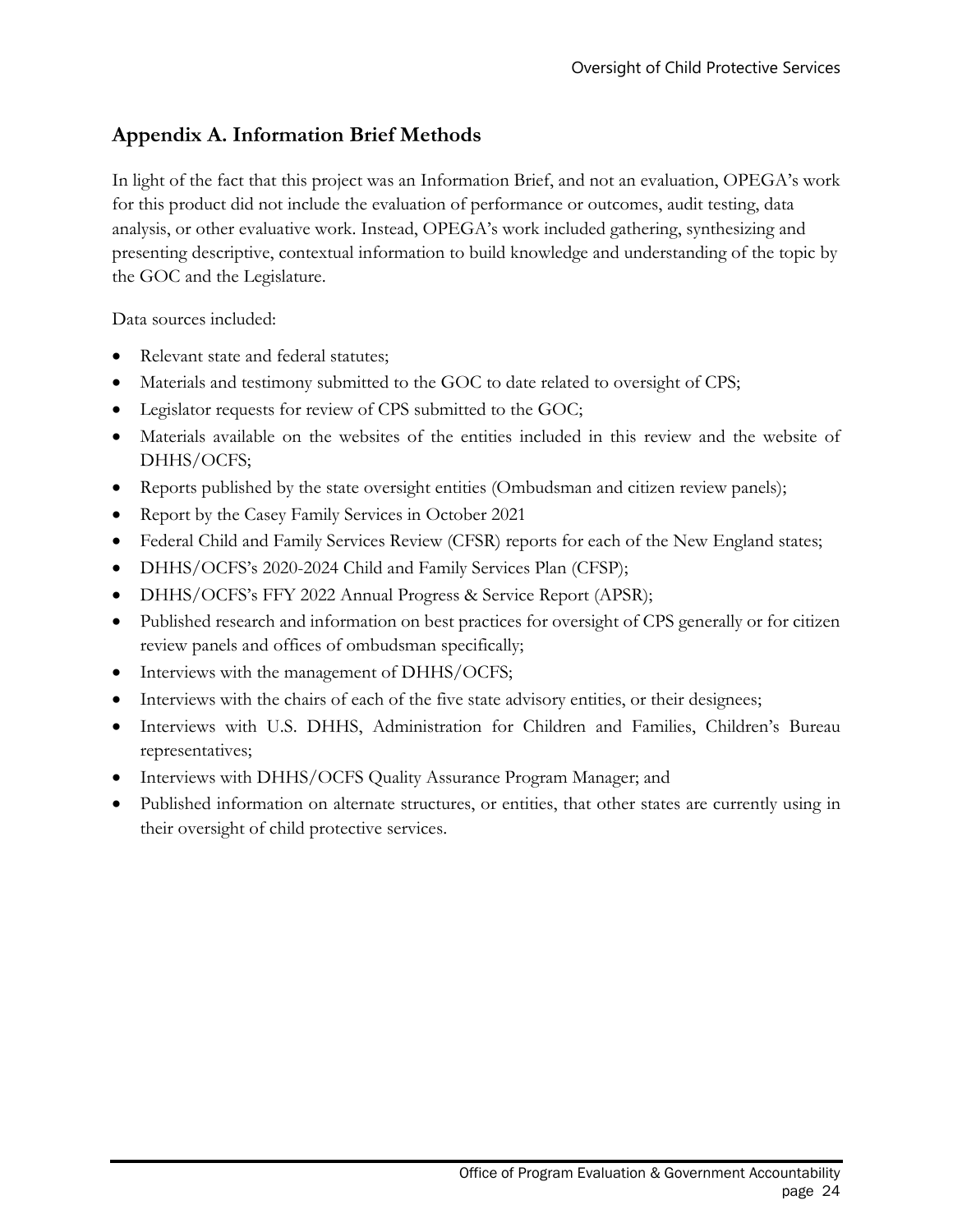## **Appendix B. Tables**

| Table B.1. Child and Family Outcomes and Measured Items in the Child and Family Services Review (CFSR)                                                                                                                                   |
|------------------------------------------------------------------------------------------------------------------------------------------------------------------------------------------------------------------------------------------|
| Safety Outcome 1: Children are, first and foremost, protected from abuse and neglect.                                                                                                                                                    |
| Item 01: Timeliness of Initiating Investigations of Reports of Child Maltreatment.                                                                                                                                                       |
| Safety Outcome 1: Children are safely maintained in their homes whenever possible and appropriate.                                                                                                                                       |
| Item 02: Services to Family to Protect Children in the Home and Prevent Removal or Re-Entry into Foster<br>Care.                                                                                                                         |
| Item 03: Risk and Safety Assessment and Management.                                                                                                                                                                                      |
| Permanency Outcome 1: Children have permanency and stability in their living situations.                                                                                                                                                 |
| Item 04: Stability of Foster Care Placement                                                                                                                                                                                              |
| Item 05: Permanency Goal for Child                                                                                                                                                                                                       |
| Item 06: Achieving Reunification, Guardianship, Adoption, or Other Planned Permanent Living<br>Arrangement                                                                                                                               |
| Permanency Outcome 2: The continuity of family relationships and connections is preserved for children.                                                                                                                                  |
| Item 07: Placement with Siblings                                                                                                                                                                                                         |
| Item 08: Visiting with Parents and Siblings in Foster Care                                                                                                                                                                               |
| Item 09: Preserving Connections                                                                                                                                                                                                          |
| Item 10: Relative Placement                                                                                                                                                                                                              |
| Item 11: Relationship of Child in Care with Parents                                                                                                                                                                                      |
| Well-Being Outcome 1: Families have enhanced capacity to provide for their children's needs.                                                                                                                                             |
| Item 12: Needs and Services of Child, Parents, and Foster Parents<br>Item 12a: Needs Assessment and Services to Children<br>Item 12b: Needs Assessment and Services to Parents<br>Item 13: Child and Family Involvement in Case Planning |
| Item 14: Caseworker Visits with Child                                                                                                                                                                                                    |
| Item 15: Caseworker Visits with Parents                                                                                                                                                                                                  |
| Well-Being Outcome 2: Children receive appropriate services to meet their educational needs.                                                                                                                                             |
| Item 16: Educational Needs of the Child                                                                                                                                                                                                  |
| Wellbeing Outcome 3: Children receive adequate services to meet their physical and mental health needs.                                                                                                                                  |
| Item 17: Physical Health of the Child                                                                                                                                                                                                    |
| Item 18: Mental/Behavioral Health of the Child                                                                                                                                                                                           |
| Source: Child and Family Service Reviews: Maine Final Report 2017                                                                                                                                                                        |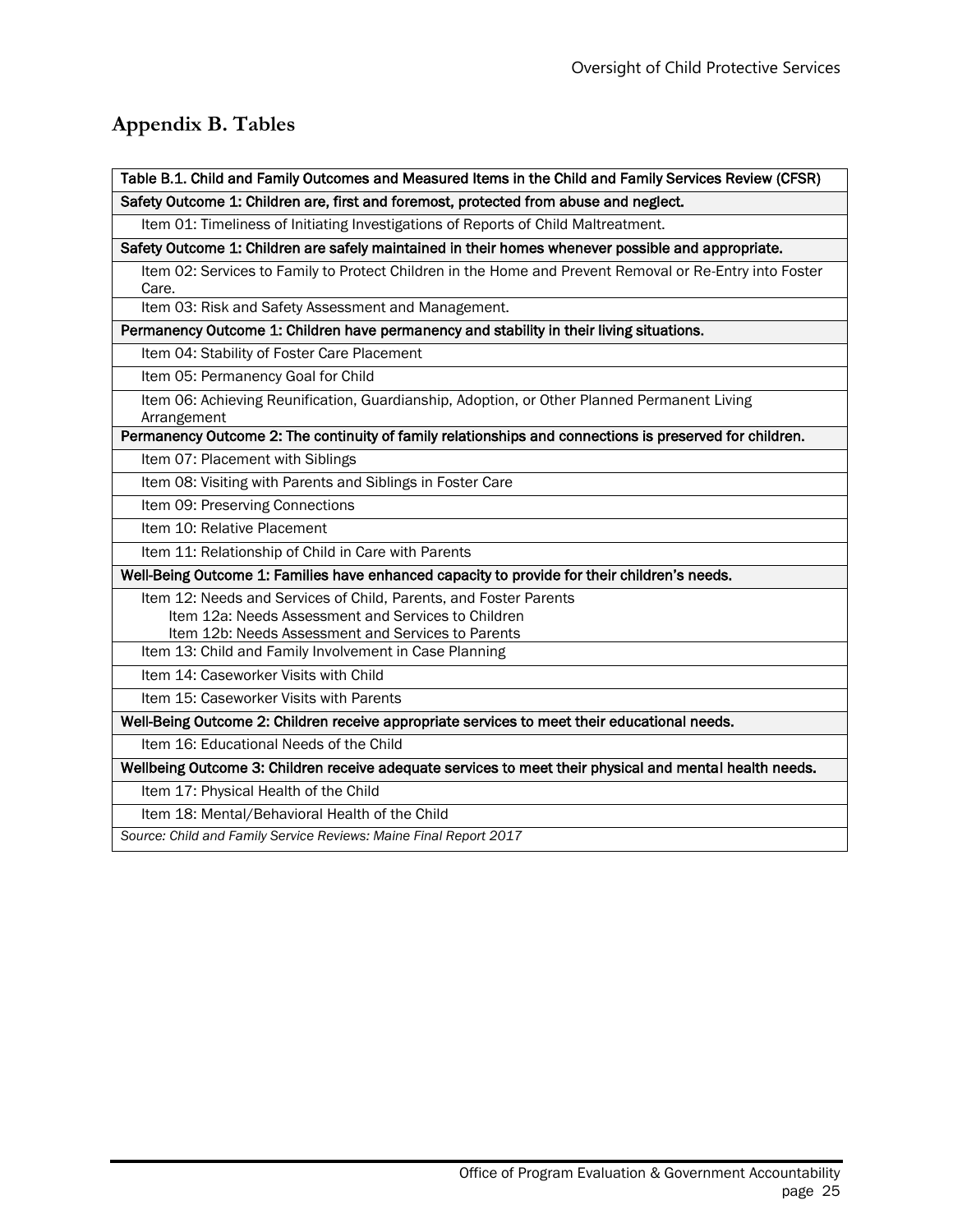### Table B.2. Seven Systemic Factors and Measured Items that Affect Outcomes for Children and Families Assessed in the CFSR

### Statewide Information System

Item 19: Statewide Information System has certain required functionality.

### Case Review System

Item 20: Written Case Plan for each Child.

Item 21: Timely Periodic Review for Child.

Item 22: Timely Permanency Hearing for Children.

Item 23: Termination of Parental Rights occurs in accordance with required provisions.

Item 24: Foster Parents, Pre-adoptive Parents, and Relative Caregivers are notified of any review or hearing held with respect to the child.

#### Quality Assurance System

Item 25: Quality Assurance System includes certain characteristics

#### Staff and Provider Training

Item 26: Initial Staff Training

Item 27: Ongoing Staff Training

Item 28: Foster and Adoptive Parent Training

### Service Array and Resource Development

Item 29: Array of Services

Item 30: Individualizing Services

#### Agency Responsiveness to the Community

Item 31: State Engagement and Consultation with Stakeholders Pursuant to CFSP and APSR

Item 32: Coordination of CFSP Services with Other Federal Programs

#### Foster and Adoptive Parent Licensing, Recruitment, and Retention

Item 33: Standards Applied Equally

Item 34: Requirements for Criminal Background Checks

Item 35: Diligent Recruitment of Foster and Adoptive Homes

Item 36: State Use of Cross-Jurisdictional Resources for Permanent Placements

*Source: Child and Family Service Reviews: Maine Final Report 2017*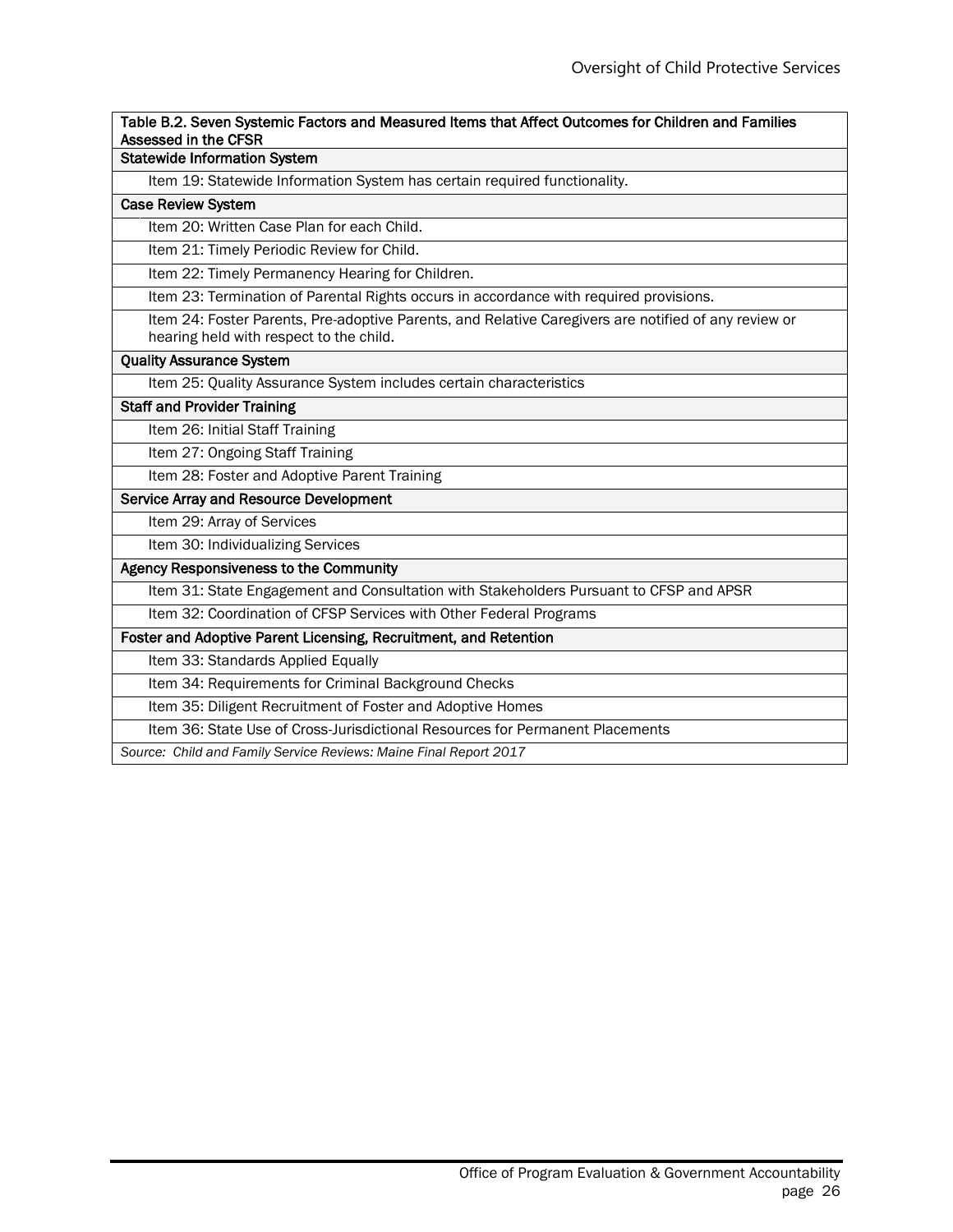| Table B.3. Membership of Maine's Child Welfare Citizen Review Panels |                                                                                                                                                                                                                                                                                                                                                                                                                                                                                                                                                                                                                                                                                                                                                                                                                                                                                                                                                                                                                                                                                                                                                                                                                                                                                                                                                  |  |  |
|----------------------------------------------------------------------|--------------------------------------------------------------------------------------------------------------------------------------------------------------------------------------------------------------------------------------------------------------------------------------------------------------------------------------------------------------------------------------------------------------------------------------------------------------------------------------------------------------------------------------------------------------------------------------------------------------------------------------------------------------------------------------------------------------------------------------------------------------------------------------------------------------------------------------------------------------------------------------------------------------------------------------------------------------------------------------------------------------------------------------------------------------------------------------------------------------------------------------------------------------------------------------------------------------------------------------------------------------------------------------------------------------------------------------------------|--|--|
| <b>Oversight Entity</b>                                              | Membership either required by statute, charter or by-laws                                                                                                                                                                                                                                                                                                                                                                                                                                                                                                                                                                                                                                                                                                                                                                                                                                                                                                                                                                                                                                                                                                                                                                                                                                                                                        |  |  |
| Maine Child<br><b>Welfare Advisory</b><br>Panel                      | Chair: Until recently the panel was co-chaired by a citizen chair and a non-voting chair<br>representing the State's child protective service agency. The panel is moving toward two<br>citizen co-chairs.<br>Required members:                                                                                                                                                                                                                                                                                                                                                                                                                                                                                                                                                                                                                                                                                                                                                                                                                                                                                                                                                                                                                                                                                                                  |  |  |
|                                                                      | Individuals representing law enforcement (currently recruiting for this category)<br>Judges & attorneys involved in criminal or civil court proceedings related to child<br>$\bullet$<br>abuse and neglect<br>Child advocates: attorneys for children, Court-appointed special advocates<br>$\bullet$<br>Health and mental health professionals<br>$\bullet$<br>Individuals representing child protective services agencies<br>٠<br>Individuals experienced in working with children with disabilities<br>$\bullet$<br>Parents who have been involved with the child welfare system<br>$\bullet$<br>Representatives of parents' groups<br>$\bullet$<br>Representatives from at least one of the following: foster, adoptive, or kinship<br>$\bullet$<br>families<br>Youth survivors of child abuse or neglect who are over 18 years of age<br>$\bullet$<br>Tribal representatives<br>$\bullet$<br>Individuals representing early childhood development and school systems<br>$\bullet$<br>Individuals representing substance use treatment and recovery<br>$\bullet$<br>Individuals representing domestic violence services<br>$\bullet$<br>Individuals representing sexual assault services<br>$\bullet$<br>Legislators<br>$\bullet$<br>Clergy<br>$\bullet$<br>Individuals experienced in working with homeless children and youth<br>$\bullet$ |  |  |
| Justice for<br>Children Task<br>Force                                | Chair: The chair is the Chief Justice of the Maine Supreme Judicial Court<br>Required members:<br>Child advocates: attorneys for children, guardians ad litem, court-appointed<br>special advocates<br>Parents or their advocates: representatives from parents' groups, parents'<br>$\bullet$<br>lawyers or advocates<br>Judges & attorneys involved in criminal or civil court proceedings related to child<br>$\bullet$<br>abuse and neglect<br>Individuals representing law enforcement<br>$\bullet$<br>Health and mental health professionals<br>Individuals representing child protective services agencies<br>$\bullet$<br>Individuals experienced in working with children with disabilities<br>$\bullet$<br>Tribal representatives<br>٠<br>Adults who were victims of child abuse or neglect<br>$\bullet$<br>Individuals experienced in working with homeless children and youth<br>Other members appointed by the Chief Justice at her discretion                                                                                                                                                                                                                                                                                                                                                                                      |  |  |
| Child Death and<br>Serious Injury<br>Review                          | Chair: The chair is selected by the group from its membership.<br>Required members:<br><b>Chief Medical Examiner</b><br>A pediatrician<br>A public health nurse<br>Forensic and community mental health clinicians<br>$\bullet$<br>Law enforcement officers<br>Departmental child welfare staff<br>District attorneys                                                                                                                                                                                                                                                                                                                                                                                                                                                                                                                                                                                                                                                                                                                                                                                                                                                                                                                                                                                                                            |  |  |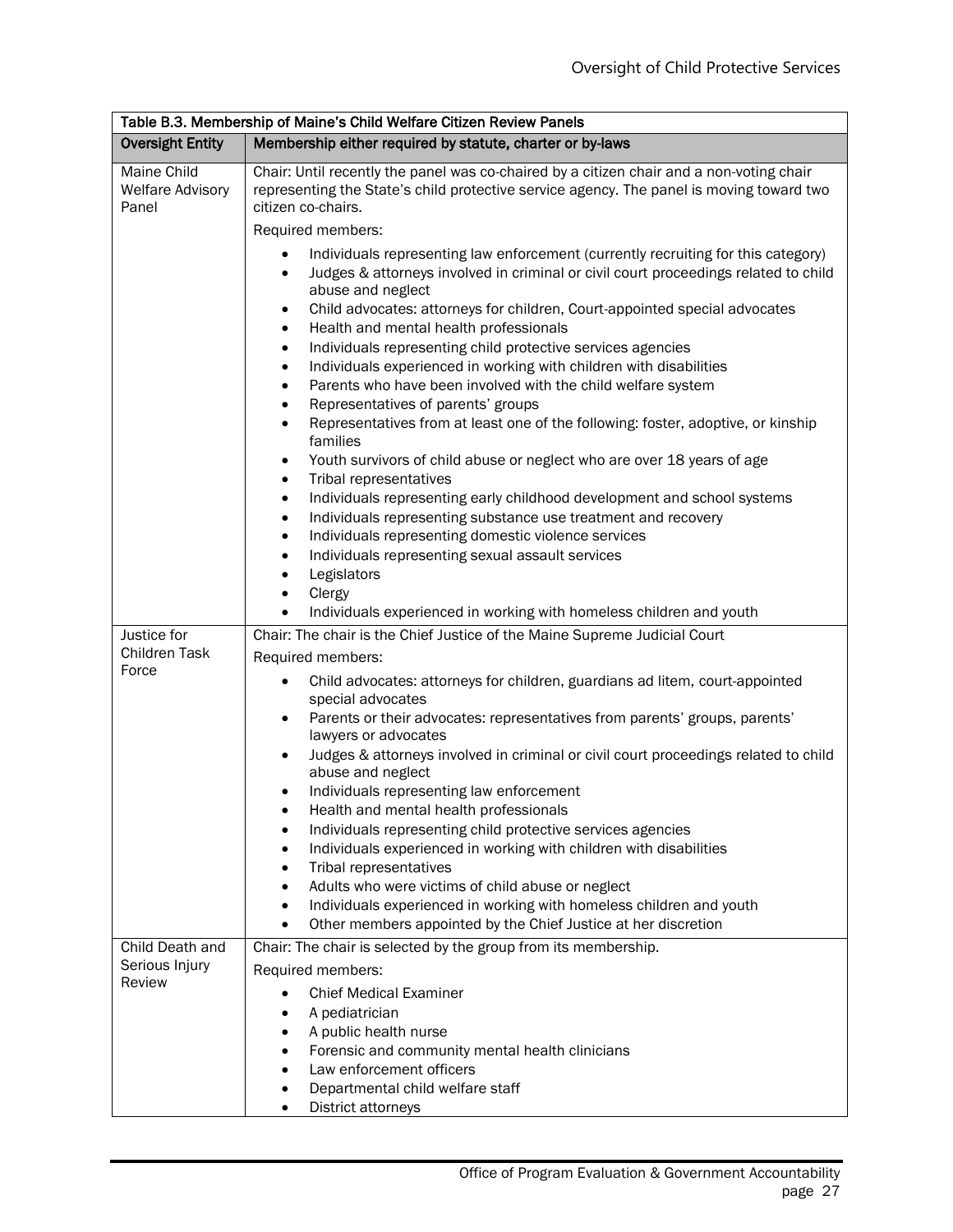| Table B.3. Membership of Maine's Child Welfare Citizen Review Panels |                                                                                                                                                                                                                                                                                                                                                                                                                                                                                                                                                                                                                                                                                                                                                                                                                                                                         |  |  |  |
|----------------------------------------------------------------------|-------------------------------------------------------------------------------------------------------------------------------------------------------------------------------------------------------------------------------------------------------------------------------------------------------------------------------------------------------------------------------------------------------------------------------------------------------------------------------------------------------------------------------------------------------------------------------------------------------------------------------------------------------------------------------------------------------------------------------------------------------------------------------------------------------------------------------------------------------------------------|--|--|--|
| <b>Oversight Entity</b>                                              | Membership either required by statute, charter or by-laws                                                                                                                                                                                                                                                                                                                                                                                                                                                                                                                                                                                                                                                                                                                                                                                                               |  |  |  |
|                                                                      | Criminal or civil assistant attorneys general<br>$\bullet$                                                                                                                                                                                                                                                                                                                                                                                                                                                                                                                                                                                                                                                                                                                                                                                                              |  |  |  |
| Maine Domestic<br>Abuse Homicide<br><b>Review Panel</b>              | Chair: The chair of the panel has been the same appointee by the Attorney General's<br>Office for most of the life of the panel.<br>Required members:                                                                                                                                                                                                                                                                                                                                                                                                                                                                                                                                                                                                                                                                                                                   |  |  |  |
|                                                                      | <b>Chief Medical Examiner</b><br>A physician<br>٠<br>A nurse<br>$\bullet$<br>A law enforcement officer<br>$\bullet$<br>The Commissioner of Health and Human Services<br>$\bullet$<br>The Commissioner of Corrections<br>$\bullet$<br>The Commissioner of Public Safety<br>$\bullet$<br>A judge as assigned by the Chief Justice of the Supreme Judicial Court<br>$\bullet$<br>A representative of the Maine Prosecutors Association<br>An Assistant Attorney General responsible for the prosecution of homicide cases<br>٠<br>An Assistant Attorney General handling child protection cases<br>٠<br>A victim - witness advocate<br>$\bullet$<br>A mental health service provider<br>$\bullet$<br>A facilitator of a certified domestic violence intervention program under §4014<br>٠<br>3 persons designated by a statewide coalition for family crisis services<br>٠ |  |  |  |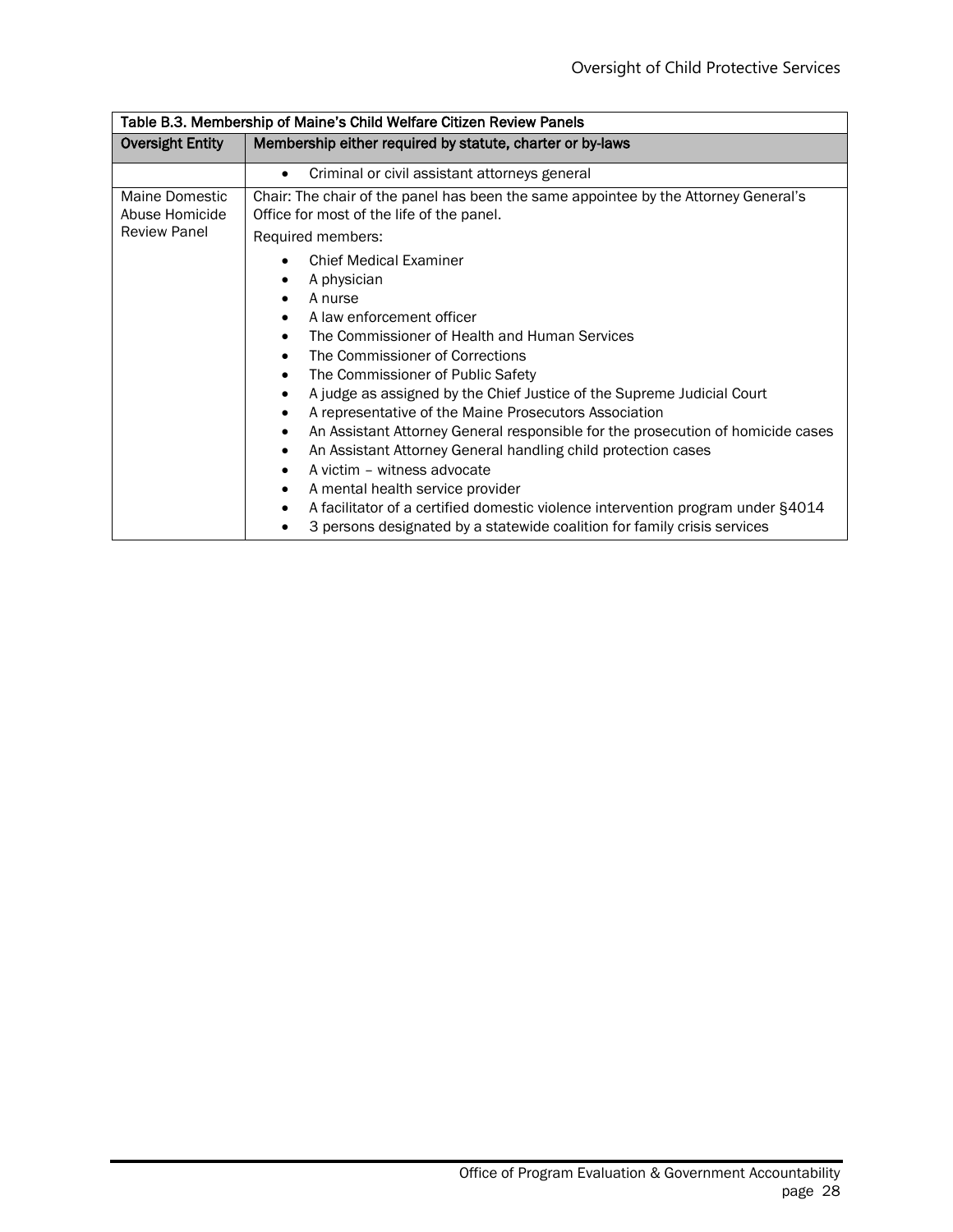| Table B.4. State Children's Ombudsman/Advocate Offices in New England |                                                        |                                                                                                                                                                                                                      |                                                                                                                                                                                                                                                          |                                                                                                                                                                                                                                                                                                                                                                                                                |  |
|-----------------------------------------------------------------------|--------------------------------------------------------|----------------------------------------------------------------------------------------------------------------------------------------------------------------------------------------------------------------------|----------------------------------------------------------------------------------------------------------------------------------------------------------------------------------------------------------------------------------------------------------|----------------------------------------------------------------------------------------------------------------------------------------------------------------------------------------------------------------------------------------------------------------------------------------------------------------------------------------------------------------------------------------------------------------|--|
| <b>State</b>                                                          | Office                                                 | Jurisdiction &<br><b>Location Within</b><br>Government                                                                                                                                                               | <b>Appointment &amp; Qualification</b>                                                                                                                                                                                                                   | Duties & Powers of the<br>Ombudsman / Child<br>Advocate                                                                                                                                                                                                                                                                                                                                                        |  |
| CONNECTICUT<br>Conn. Gen. Stat.<br>§ 46a-13k                          | Connecticut<br>Office of the<br>Child Advocate         | The Child<br>Advocate shall act<br>independently of<br>any state<br>department. The<br>Office of the Child<br>Advocate is<br>located within the<br>Office of<br>Governmental<br>Accountability.                      | The Child Advocate is<br>appointed by the Governor<br>with Approval by the General<br>Assembly to serve a four-<br>year term and may be<br>reappointed.                                                                                                  | The Child Advocate<br>receives and<br>investigates<br>complaints;<br>periodically reviews<br>institutions;<br>recommends policy<br>changes; provides<br>training to attorneys<br>and guardians ad<br>litem; has access to<br>confidential<br>information; issues<br>subpoenas; maintains<br>confidentiality;<br>maintains a child<br>fatality review panel;<br>represents a child in<br>court; produces annual |  |
| <b>MAINE</b><br>Me. Rev. Stat. 22<br>MRSA § 4087-A                    | Maine Child<br>Welfare<br><b>Services</b><br>Ombudsman | The Ombudsman<br>is established as<br>an independent<br>program within<br>the Executive<br>Branch, and<br>contracted to a<br>non-profit<br>organization to<br>oversee the Office<br>of Child and<br>Family Services. | Contract to a nonprofit<br>organization by the<br>Governor.<br>The Ombudsman may not be<br>actively involved in state<br>politics and must be an<br>attorney or master's level<br>social worker with<br>experience in child<br>development and advocacy. | and public reports.<br>The Ombudsman<br>receives and<br>investigates<br>complaints; provides<br>public outreach; has<br>access to persons,<br>files, and records,<br>does not have the<br>power to subpoena;<br>maintains<br>confidentiality;<br>provides<br>recommendations to<br>the child welfare<br>agency as well as<br>annual and public<br>reports.                                                     |  |
| <b>MASSACHUSETTS</b><br>Mass Gen. Laws<br>ch. 18 § 1-13               | Massachusetts<br>Office of the<br>Child Advocate       | The Child<br>Advocate is an<br>independent<br>office within the<br><b>Executive Branch</b><br>with the<br>jurisdiction to<br>oversee children<br>served by the child<br>welfare or juvenile<br>justice systems.      | The Child Advocate is<br>appointed by the Governor<br>and a nominating committee<br>and serves a term<br>coterminous with that of the<br>governor.                                                                                                       | The Child Advocate<br>investigates critical<br>incidents; receives and<br>investigates<br>complaints; reviews<br>and makes<br>recommendations for<br>system-wide changes;<br>educates the public;<br>has access to facilities<br>and records; has the<br>power to subpoena;                                                                                                                                    |  |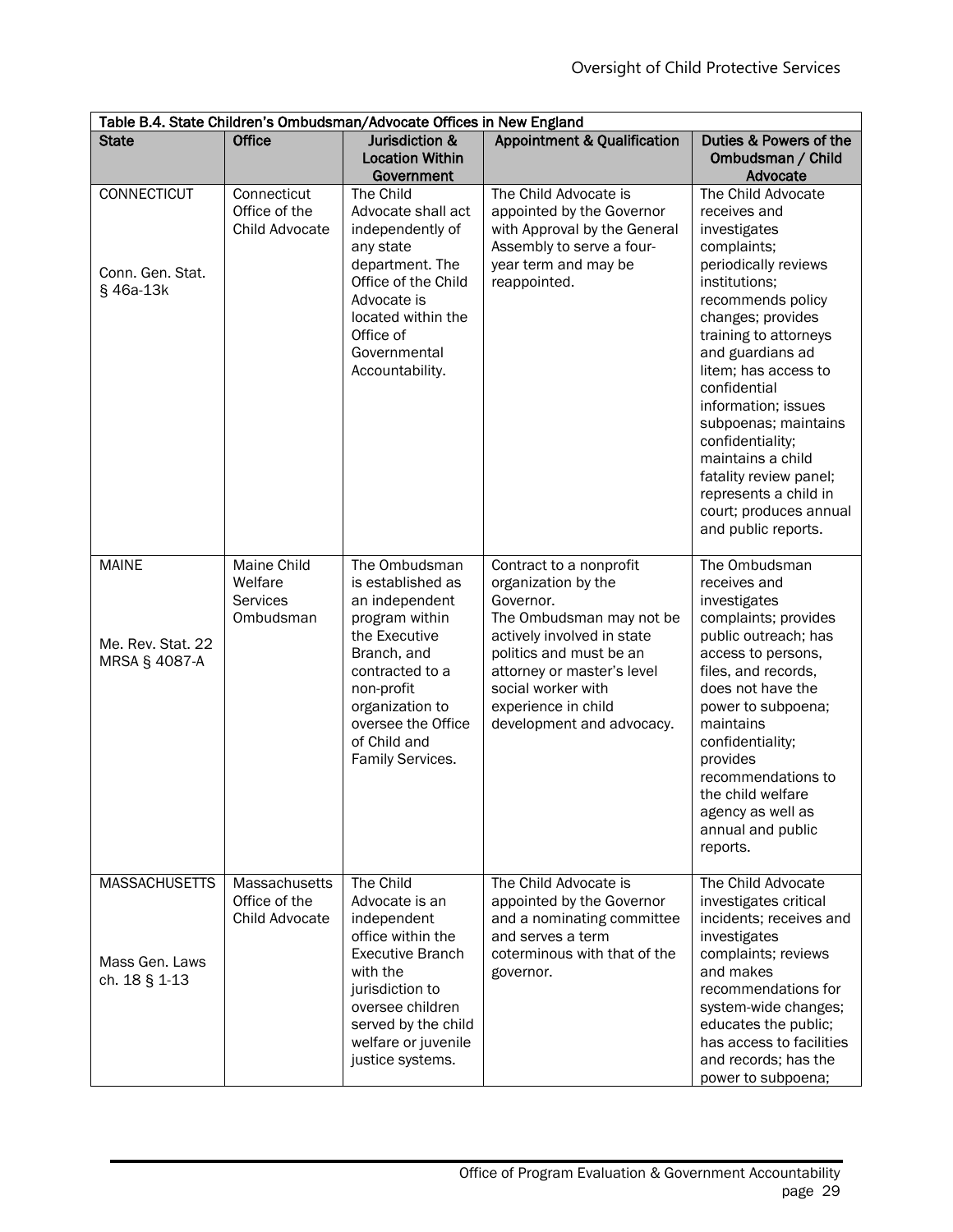| Table B.4. State Children's Ombudsman/Advocate Offices in New England |                                                            |                                                                                                                                                                                                            |                                                                                                                                                                                                                                                                                                                                                                                                                  |                                                                                                                                                                                                                                                                                                                                                                                                                                             |  |
|-----------------------------------------------------------------------|------------------------------------------------------------|------------------------------------------------------------------------------------------------------------------------------------------------------------------------------------------------------------|------------------------------------------------------------------------------------------------------------------------------------------------------------------------------------------------------------------------------------------------------------------------------------------------------------------------------------------------------------------------------------------------------------------|---------------------------------------------------------------------------------------------------------------------------------------------------------------------------------------------------------------------------------------------------------------------------------------------------------------------------------------------------------------------------------------------------------------------------------------------|--|
| <b>State</b>                                                          | Office                                                     | Jurisdiction &<br><b>Location Within</b><br>Government                                                                                                                                                     | <b>Appointment &amp; Qualification</b>                                                                                                                                                                                                                                                                                                                                                                           | Duties & Powers of the<br>Ombudsman / Child<br>Advocate                                                                                                                                                                                                                                                                                                                                                                                     |  |
|                                                                       |                                                            |                                                                                                                                                                                                            |                                                                                                                                                                                                                                                                                                                                                                                                                  | provides annual and<br>public reports.                                                                                                                                                                                                                                                                                                                                                                                                      |  |
| <b>NEW HAMPSHIRE</b><br>Section 170-G:18                              | <b>New</b><br>Hampshire<br>Office of the<br>Child Advocate | The Office of the<br>Child Advocate<br>shall be an<br>independent<br>agency,<br>administratively<br>attached to the<br>department of<br>administrative<br>services pursuant<br>to RSA 21-G:10              | The office shall be under the<br>supervision of an<br>unclassified director of the<br>office of the child advocate.<br>The director shall possess a<br>professional graduate<br>degree in law, social work,<br>public health, or a related<br>field and be qualified by<br>reason of education,<br>experience, and expertise to<br>perform the duties of the<br>office.                                          | The Office of the Child<br>Advocate provides<br>independent oversight<br>of the division for<br>children, youth, and<br>families to assure that<br>the best interests of<br>children are being<br>protected.                                                                                                                                                                                                                                |  |
| RHODE ISLAND<br>R.I. Gen. Laws §<br>42-73-1 et seq.                   | Rhode Island<br>Office of the<br>Child Advocate            | The Office of the<br>Child Advocate<br>(OCA) is an<br>independent and<br>autonomous state<br>agency<br>responsible for<br>protecting the<br>legal rights and<br>interests of<br>children in state<br>care. | The Child Advocate is<br>appointed by the Governor,<br>with the advice and consent<br>of the Senate. The Advocate<br>shall have a term of five<br>years.<br>The Child Advocate shall be<br>a member of the Rhode<br>Island Bar for at least three<br>years and must be qualified<br>by training and experience to<br>perform the duties of the<br>office.                                                        | The Child Advocate<br>provides an annual<br>report to the Governor<br>and Legislature;<br>insures all children in<br>the child welfare<br>system are appraised<br>of their rights; reviews<br>procedures; reviews<br>complaints; provides<br>training; has access to<br>confidential<br>information; has the<br>power to subpoena;<br>commences civil<br>action against the<br>state on behalf of a<br>child; maintains<br>confidentiality. |  |
| VERMONT*                                                              | Proposed -<br>Office of the<br>Child Advocate              | Proposed -<br>The Office shall<br>act independently<br>of any State<br>agency in the<br>performance of its<br>duties.                                                                                      | Proposed -<br>The Oversight Commission<br>on Children, Youths, and<br>Families established<br>pursuant to section 3210 of<br>this chapter shall<br>recommend qualified<br>applicants for the position of<br>the Child, Youth, and Family<br>Advocate to the Governor for<br>consideration. Subject to<br>confirmation by the Senate,<br>the Governor shall appoint<br>an Advocate from among<br>those applicants | Proposed -<br>The Office of the Child<br>Advocate shall: (1)<br>collect and analyze<br>data regarding the<br>well-being of children<br>in Vermont; (2) identify<br>systemic shortcomings<br>in Vermont's justice-<br>involved youth and<br>child welfare systems;<br>and (3) make<br>recommendations to<br>the General Assembly<br>regarding any                                                                                            |  |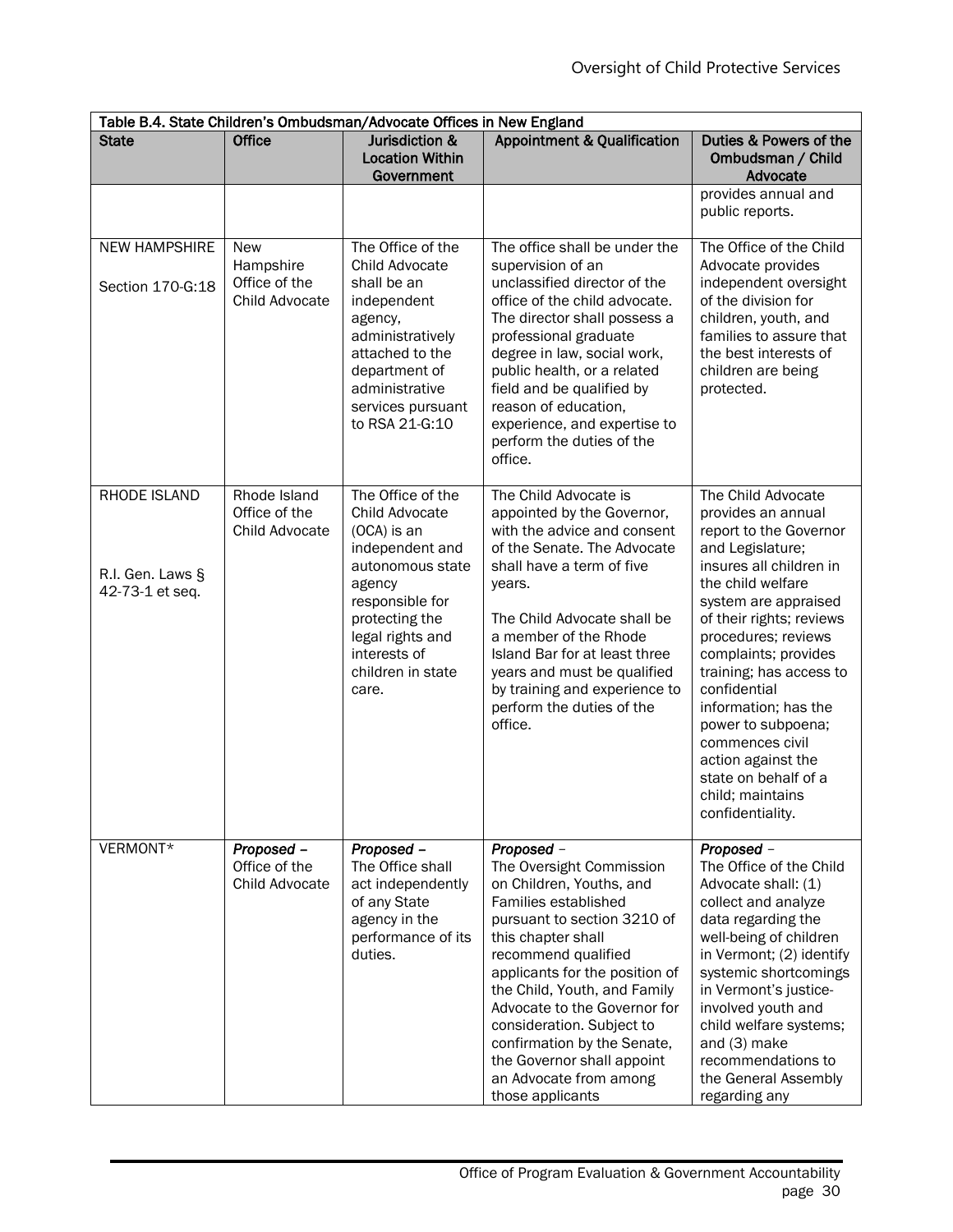| Table B.4. State Children's Ombudsman/Advocate Offices in New England                                                     |               |                                                        |                                        |                                                         |  |
|---------------------------------------------------------------------------------------------------------------------------|---------------|--------------------------------------------------------|----------------------------------------|---------------------------------------------------------|--|
| <b>State</b>                                                                                                              | <b>Office</b> | Jurisdiction &<br><b>Location Within</b><br>Government | <b>Appointment &amp; Qualification</b> | Duties & Powers of the<br>Ombudsman / Child<br>Advocate |  |
|                                                                                                                           |               |                                                        | recommended by the                     | necessary reforms to                                    |  |
|                                                                                                                           |               |                                                        | Oversight Commission for a             | better serve Vermont                                    |  |
|                                                                                                                           |               |                                                        | term of four years.                    | children and youths.                                    |  |
| (Primary Source: Children's Ombudsman Offices / Office of the Child Advocate. National Conference of State Legislatures.  |               |                                                        |                                        |                                                         |  |
| https://www.ncsl.org/research/human-services/childrens-ombudsman-offices.aspx)                                            |               |                                                        |                                        |                                                         |  |
| * Information on Vermont's proposed Office of the Child Advocate is taken from the Vermont Legislature's H-0265 which was |               |                                                        |                                        |                                                         |  |
| passed by the Vermont House and was referred to the Committee on Health and Welfare of the Vermont Senate on              |               |                                                        |                                        |                                                         |  |
| 01/04/2022 as per Temporary Senate Rule 44A.                                                                              |               |                                                        |                                        |                                                         |  |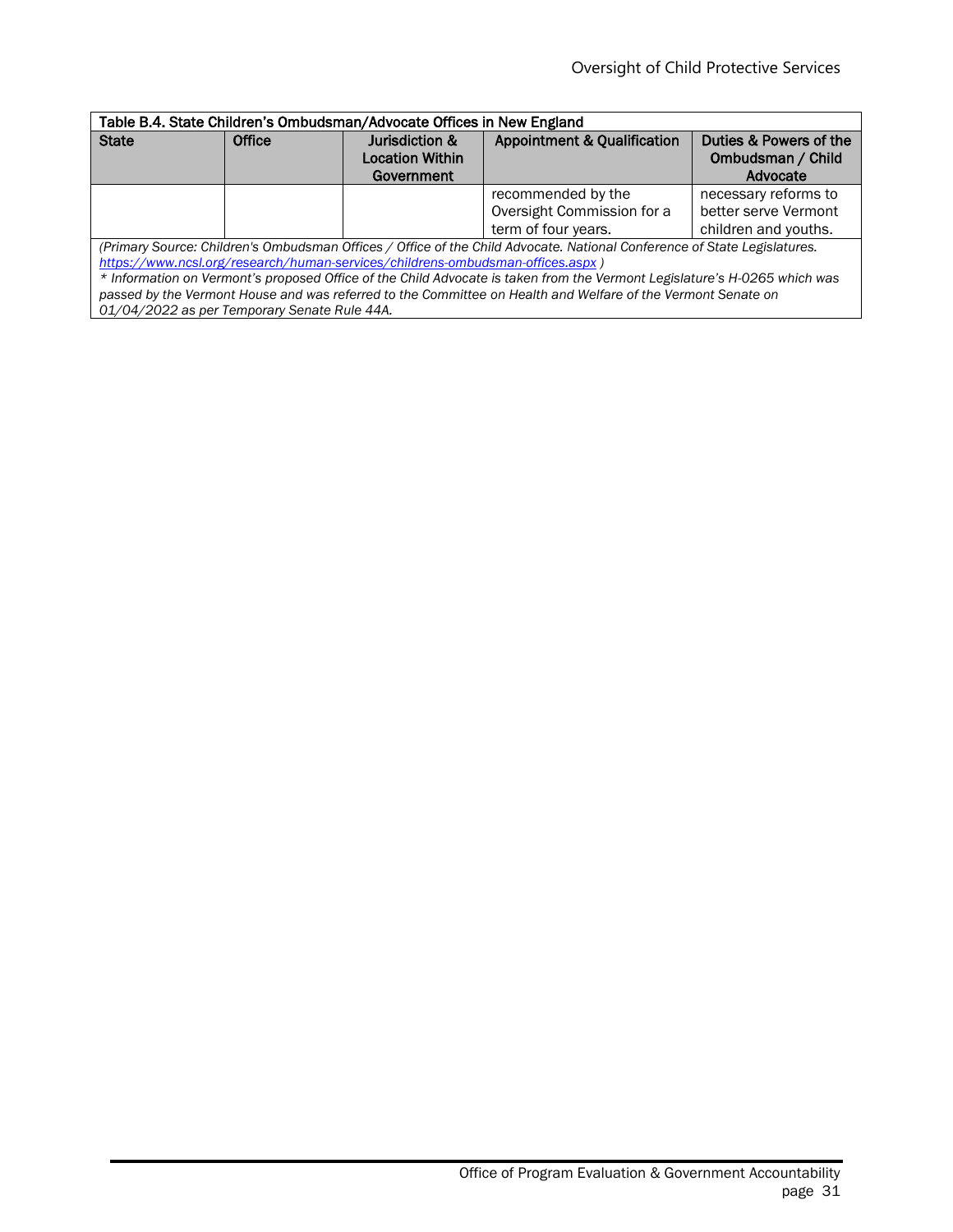## **Appendix C. Recommendations from Oversight Entities**

The Ombudsman and most of the state-level oversight panels make recommendations to improve the delivery of services by DHHS/OCFS, and often the broader child welfare system. These recommendations are often communicated in published reports, some of which are directly reported to the Legislature. However, some of these advisory oversight entities make confidential recommendations directly to OCFS that are not publicly accessible due to the confidential nature of the information on which they are based. Any recommendations made to DHHS/OCFS by these advisory entities are strictly advisory and the agency is not obligated to implement them.

| Table C.1. Public Reports from Maine's Oversight Entities                        |                                                                        |                                                         |                                            |                                                                 |  |
|----------------------------------------------------------------------------------|------------------------------------------------------------------------|---------------------------------------------------------|--------------------------------------------|-----------------------------------------------------------------|--|
| <b>Oversight Entity</b>                                                          | Confidential<br>case-specific<br>recommend-<br>ations to<br>DHHS/OCFS? | <b>Published</b><br>(aggregate)<br>recommend-<br>ations | <b>Published</b><br>reports &<br>frequency | Reports submitted to:                                           |  |
| Maine Children's<br>Ombudsman                                                    | Yes.                                                                   | Yes.                                                    | Annual<br>Reports                          | Governor, Legislature and DHHS.                                 |  |
| Maine Child Welfare<br><b>Advisory Panel</b>                                     | No.                                                                    | Yes                                                     | Annual<br>Reports                          | <b>Health and Human Services</b><br>Committee through DHHS/OCFS |  |
| Justice for Children<br><b>Task Force</b>                                        | No.                                                                    | $No*$                                                   | Annual<br>Reports                          | Maine's Supreme Judicial Court                                  |  |
| Child Death and<br>Serious Injury Review                                         | Yes                                                                    | Yes                                                     | Periodic<br>Reports                        | <b>DHHS</b>                                                     |  |
| Maine Domestic Abuse<br>Homicide Review Panel                                    | Yes.                                                                   | Yes                                                     | <b>Biennial</b><br>Reports                 | <b>Judiciary Committee</b>                                      |  |
| *JCTF provides feedback to the Executive Branch, but not formal recommendations. |                                                                        |                                                         |                                            |                                                                 |  |

OPEGA reviewed the two most recent published reports of each of the five advisory entities for this Information Brief. We found that the recommendations reported publicly by the Ombudsman and the four panels vary widely in number, content and specificity. Some of these entities don't include anything termed "recommendations" while others include a large number of recommendations, including many not directly linked to DHHS/OCFS. Some recommendations outline very specific desired changes to processes or procedures, whereas others describe a general area of difficulty that needs to be addressed. For a summary list of published recommendations (or findings that appear to recommend an action) we reviewed, see Table C.2 (below).

None of the five entities have a formal process for tracking whether, and how, OCFS implements the recommendations made. OCFS management reports that they provide responses directly on recommendations made by the Ombudsman and the MCWAP, JCTF, and CDSIRP (the three CAPTA panels). The OCFS responses are often in writing but may also include additional discussion during meetings of the panels. The Maine Child Welfare Advisory Panel and Ombudsman's Office have historically printed an OCFS response to recommendations within their annual reports in the past. Going forward, the Ombudsman reported that they will discontinue that practice, citing that it has created timing issues and that keeping OCFS's response separate from the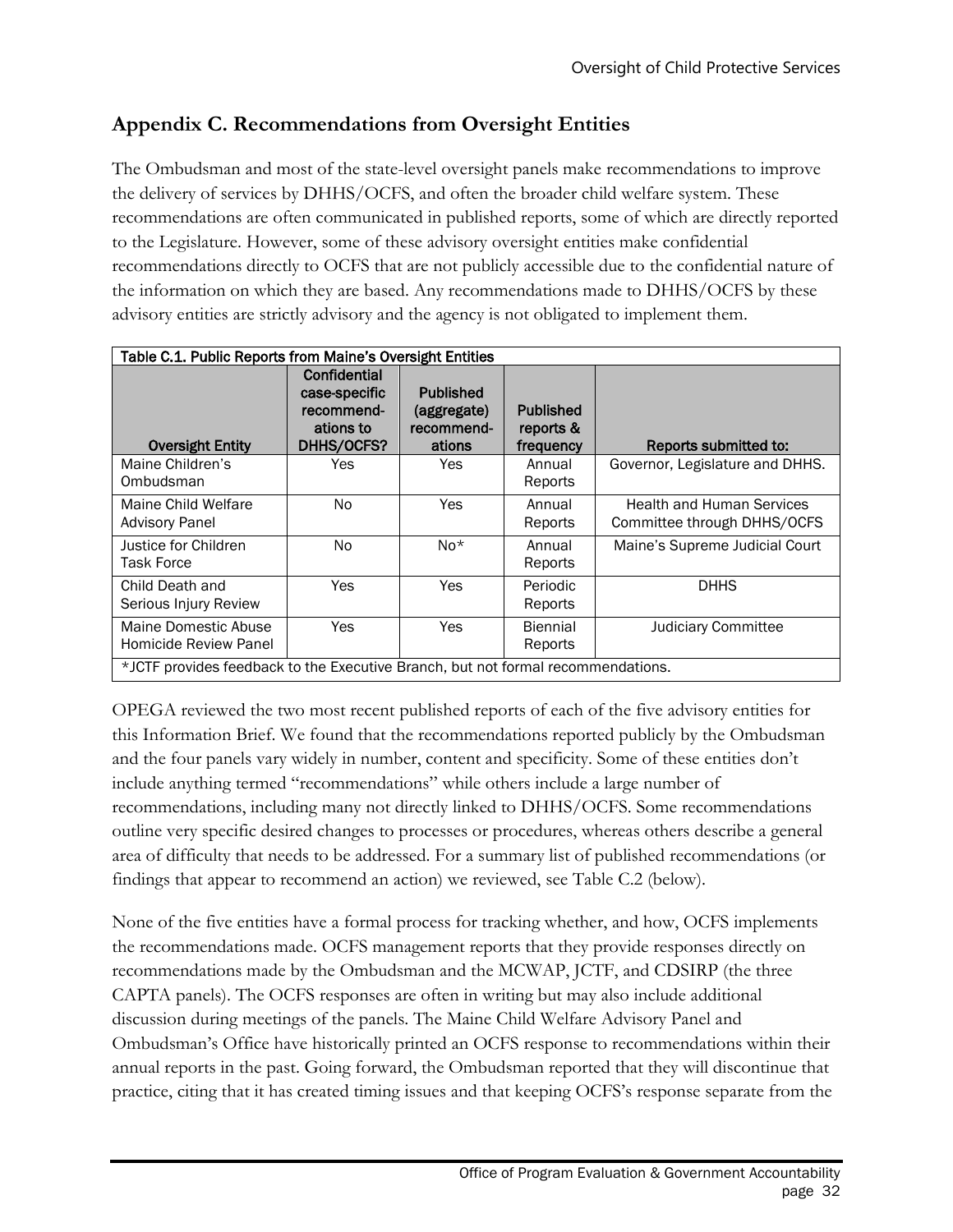Ombudsman's report should make it cleaner for both parties to communicate their sometimesdiffering perspectives.

| Table C.2. Summary of Recently Recommended Changes Specific to OCFS Child Protective Services                                                                                                                                                                             |             |  |  |  |
|---------------------------------------------------------------------------------------------------------------------------------------------------------------------------------------------------------------------------------------------------------------------------|-------------|--|--|--|
| <b>Description of Recommended Change</b>                                                                                                                                                                                                                                  | Data Year   |  |  |  |
| <b>Ombudsman's Office (Source: Annual Reports)</b>                                                                                                                                                                                                                        |             |  |  |  |
| More staff training and support, particularly training of casework supervisors                                                                                                                                                                                            | 2020        |  |  |  |
| Recognize risk when evidence is clear, complete basic investigation practices, thoroughly<br>investigate caregivers' histories, make and monitor safety plans, ensure children have legal<br>protection                                                                   | 2020        |  |  |  |
| Avoid arriving at the end of a case, or other crucial decision-making points, without enough<br>information to make an informed decision                                                                                                                                  | 2020        |  |  |  |
| Ensure consistently accurate determinations about the safety of children at the outset of<br>child welfare involvement                                                                                                                                                    | 2019        |  |  |  |
| Ensure sufficient data is collected (particularly via contact with parents and collaterals), and<br>used, to support key decisions                                                                                                                                        | 2019        |  |  |  |
| Recognize truancy as a sign of risk to a child, as educational neglect rarely exists in isolation                                                                                                                                                                         | 2019        |  |  |  |
| Maine Child Welfare Advisory Panel (Source: Annual Reports)                                                                                                                                                                                                               |             |  |  |  |
| Improve the Department's ability to effectively engage the fathers of children involved with<br><b>OCFS</b>                                                                                                                                                               | 2020        |  |  |  |
| Strengthen current training and professional development for caseworkers and supervisors<br>in areas of communication and engagement with caregivers                                                                                                                      | 2020        |  |  |  |
| Continue exploring options to meet 24-hour response timelines, which may include more<br>staff, different staff structures, and appropriate supervision and support                                                                                                       | 2019        |  |  |  |
| Prioritize and implement the recommendations of the PCG and OPEGA assessments                                                                                                                                                                                             | 2019        |  |  |  |
| Continue to collaborate with Maine Courts to increase timeliness of court cases                                                                                                                                                                                           | 2019        |  |  |  |
| Create opportunities for relationship building between law enforcement, district staff, and<br>forensic medical experts at the local level                                                                                                                                | 2019        |  |  |  |
| Increase the child welfare workforce knowledge base regarding children and adults with<br>disabilities                                                                                                                                                                    | 2019        |  |  |  |
| Justice for Children Task Force (Source: Annual Reports)                                                                                                                                                                                                                  |             |  |  |  |
| Provided feedback to DHHS/OCFS to revise content and form of reunification plans to more<br>clearly present a roadmap for parents to follow to regain custody of their children                                                                                           | 2020 & 2019 |  |  |  |
| Child Death and Serious Injury Review Panel (Source: 2014-2016 Report)                                                                                                                                                                                                    |             |  |  |  |
| Improve the health and wellbeing of substance exposed newborns                                                                                                                                                                                                            | 2014 - 2016 |  |  |  |
| Create a public education program regarding indicators, in children under six months, of<br>abuse and neglect that should be reported; support strengthening mandated reporter laws                                                                                       | 2014 - 2016 |  |  |  |
| Maine Domestic Abuse Homicide Review Panel (Source: Biennial Reports)                                                                                                                                                                                                     |             |  |  |  |
| Implement strategies to address training needs, caseload challenges, and adequate<br>supervision for CPS staff to ensure that reports of suspected child abuse and neglect are<br>thoroughly investigated, and appropriate and effective interventions can be implemented | 2014 - 2019 |  |  |  |
| Sustain the Child Protective Liaison collaboration between OCFS and Maine Coalition to End<br>Domestic Violence                                                                                                                                                           | 2014 - 2019 |  |  |  |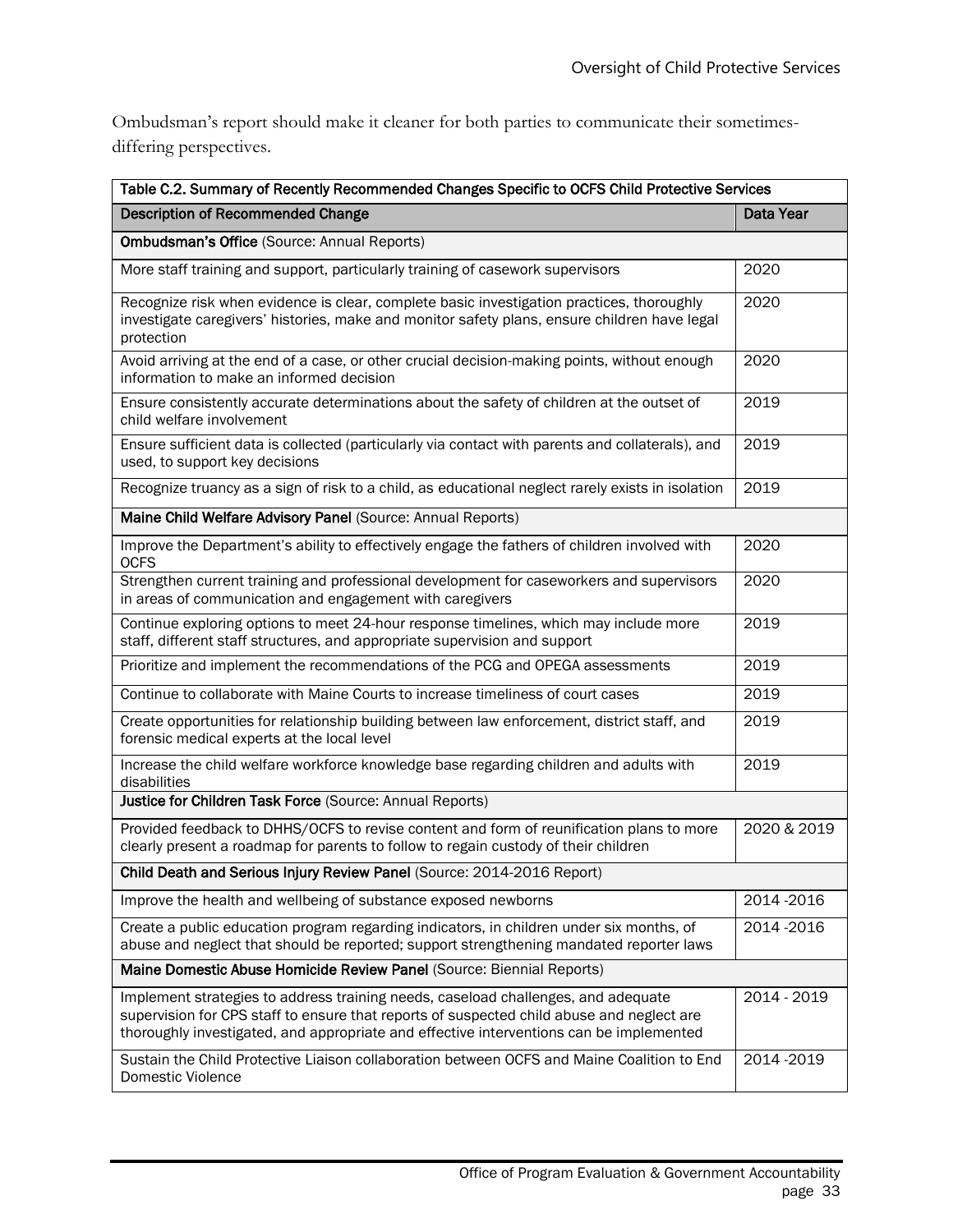| Table C.2. Summary of Recently Recommended Changes Specific to OCFS Child Protective Services                                                                                                                                                                                                              |               |  |  |  |
|------------------------------------------------------------------------------------------------------------------------------------------------------------------------------------------------------------------------------------------------------------------------------------------------------------|---------------|--|--|--|
| <b>Description of Recommended Change</b>                                                                                                                                                                                                                                                                   | Data Year     |  |  |  |
| Immediately identify a plan for the safest and appropriate placement and services for<br>surviving children in cases when a child loses a parent(s) and/or sibling(s) to homicide or<br>homicide-suicide, and especially if children have witnessed a homicide or discovered the<br>body.                  | 2014 - 2019   |  |  |  |
| Develop and update training for all legally mandated reporters, as laws change and vigilance<br>declines                                                                                                                                                                                                   | 2014 - 2019   |  |  |  |
| Review OCFS intake processes and identify additional training for intake workers on<br>identification and documentation of high-risk offenders who use specific tactics                                                                                                                                    | 2012 - 2016   |  |  |  |
| Interview all household members during an investigation, and consider interviewing<br>neighbors that may have had an opportunity to observe the family, to gather pertinent<br>information to support safety planning and to document facts and circumstances that may<br>not otherwise present themselves | $2012 - 2016$ |  |  |  |
| Provide ongoing training regarding mandated reporting to all agencies providing direct care<br>or other services to children, such as law enforcement, healthcare providers, domestic<br>violence resources center staff, and other community services                                                     | $2012 - 2016$ |  |  |  |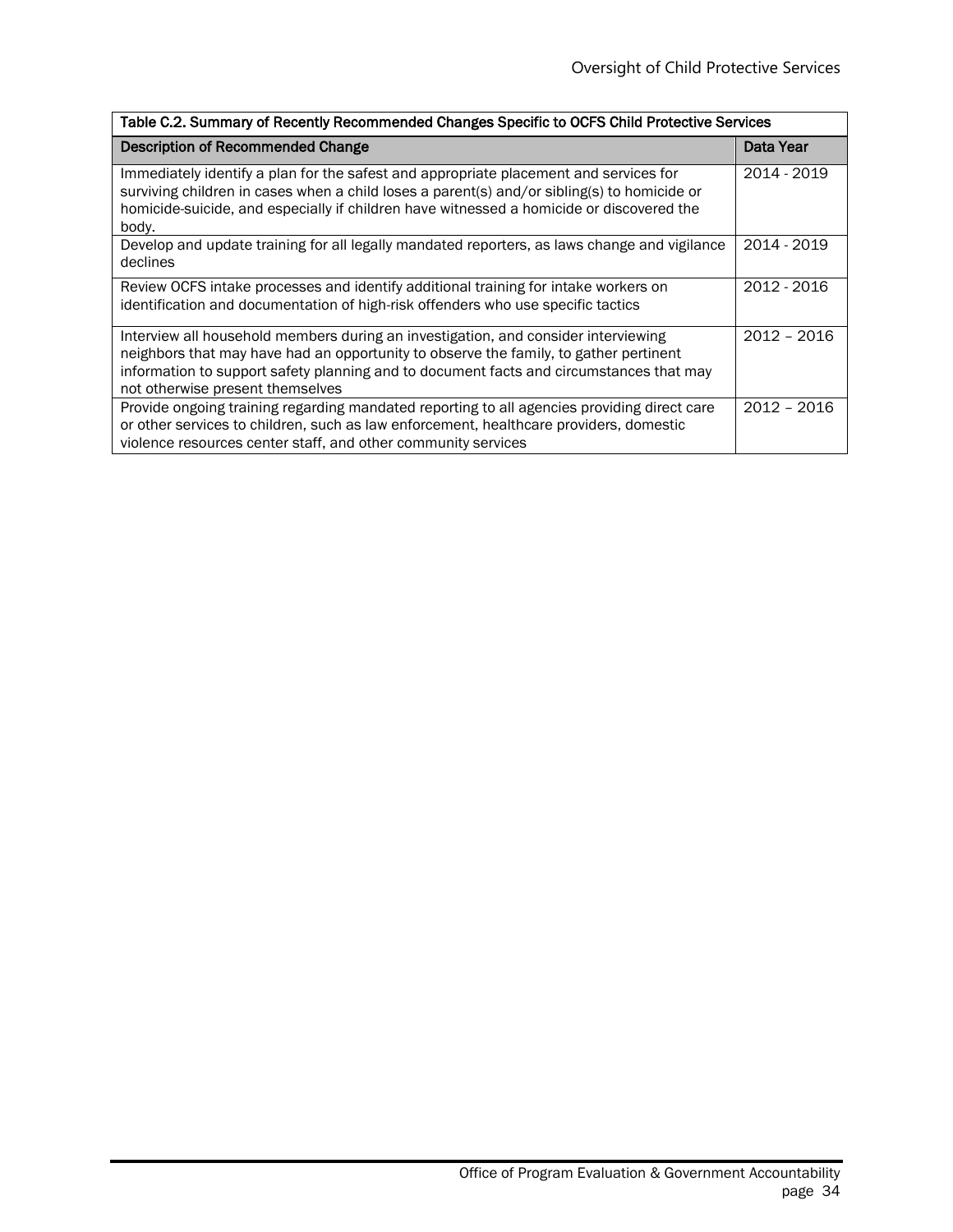## **Appendix D. Bills Before the 2nd Regular Session of the 130th Legislature Related to Child Protective Services Oversight**

| Table D.1. Bills Before the 2 <sup>nd</sup> Regular Session of the 103th Legislature Related to Child Protective Services<br>Oversight |                                                                                                                                                                                                            |                           |            |                                                                                                                                                                                                                                                                                                                                                                                                                                                                                                                                                                                                                                                                                                                                                                       |  |
|----------------------------------------------------------------------------------------------------------------------------------------|------------------------------------------------------------------------------------------------------------------------------------------------------------------------------------------------------------|---------------------------|------------|-----------------------------------------------------------------------------------------------------------------------------------------------------------------------------------------------------------------------------------------------------------------------------------------------------------------------------------------------------------------------------------------------------------------------------------------------------------------------------------------------------------------------------------------------------------------------------------------------------------------------------------------------------------------------------------------------------------------------------------------------------------------------|--|
| LD#                                                                                                                                    | <b>Title</b>                                                                                                                                                                                               | Sponsor                   | Committee  | Summary                                                                                                                                                                                                                                                                                                                                                                                                                                                                                                                                                                                                                                                                                                                                                               |  |
| 1755                                                                                                                                   | An Act To Enhance<br>the Child Welfare<br>Ombudsman<br>Program                                                                                                                                             | Senator Curry             | <b>HHS</b> | This bill makes numerous changes to<br>the laws governing the ombudsman<br>program that provides ombudsman<br>services to the children and families of<br>the State regarding child welfare<br>services provided by the Department of<br>Health and Human Services. For all<br>changes, refer to full bill summary:<br>http://www.mainelegislature.org/legis/<br>bills/getPDF.asp?paper=SP0615&item<br>$=1$ &snum=130                                                                                                                                                                                                                                                                                                                                                 |  |
| 1812                                                                                                                                   | An Act To Strengthen<br>the Child Welfare<br><b>Services</b><br>Ombudsman<br>Program by<br>Providing for<br><b>Increased Staffing</b>                                                                      | Senator<br>Diamond        | <b>HHS</b> | This bill provides ongoing funding for two<br>additional associate ombudsman positions<br>and one administrative assistant position<br>for the child welfare services ombudsman<br>program in the Executive Department.                                                                                                                                                                                                                                                                                                                                                                                                                                                                                                                                               |  |
| 1824                                                                                                                                   | An Act To Improve<br>the Maine Child<br><b>Welfare Services</b><br>Ombudsman<br>Program by<br><b>Providing Additional</b><br>Resources                                                                     | Representative<br>Stover  | <b>HHS</b> | This bill is a concept draft. This bill, as<br>emergency legislation, proposes to enact<br>measures to provide additional resources to<br>the office of the child welfare services<br>ombudsman to enhance the capacity of that<br>office to improve child welfare practices<br>through both the review of individual cases<br>and the provision of information on the<br>rights and responsibilities of families,<br>service providers and other participants in<br>the child welfare system.                                                                                                                                                                                                                                                                        |  |
| 1825                                                                                                                                   | An Act To Establish<br>Limits on the<br>Number of Hours<br>Worked by and<br>Workloads of Child<br><b>Protective Services</b><br>Caseworkers in the<br>Department of<br>Health and Human<br><b>Services</b> | Representative<br>Madigan | <b>HHS</b> | This bill requires that the Department of<br>Health and Human Services ensure that a<br>caseworker in the Office of Child and Family<br>Services does not work or drive more than a<br>maximum number of hours in a certain<br>period. It repeals Resolve 2019, c.34, which<br>required DHHS to develop a standard case<br>load recommendation and instead requires<br>that DHHS establish a maximum workload<br>for caseworkers. It requires DHHS to report<br>to the HHS Committee and the child welfare<br>ombudsman whenever a caseworker's<br>workload exceeds the maximum workload. It<br>also requires DHHS to report annually to the<br>HHS Committee on the staffing, case load<br>and workload assignments of caseworkers<br>by county and district office. |  |